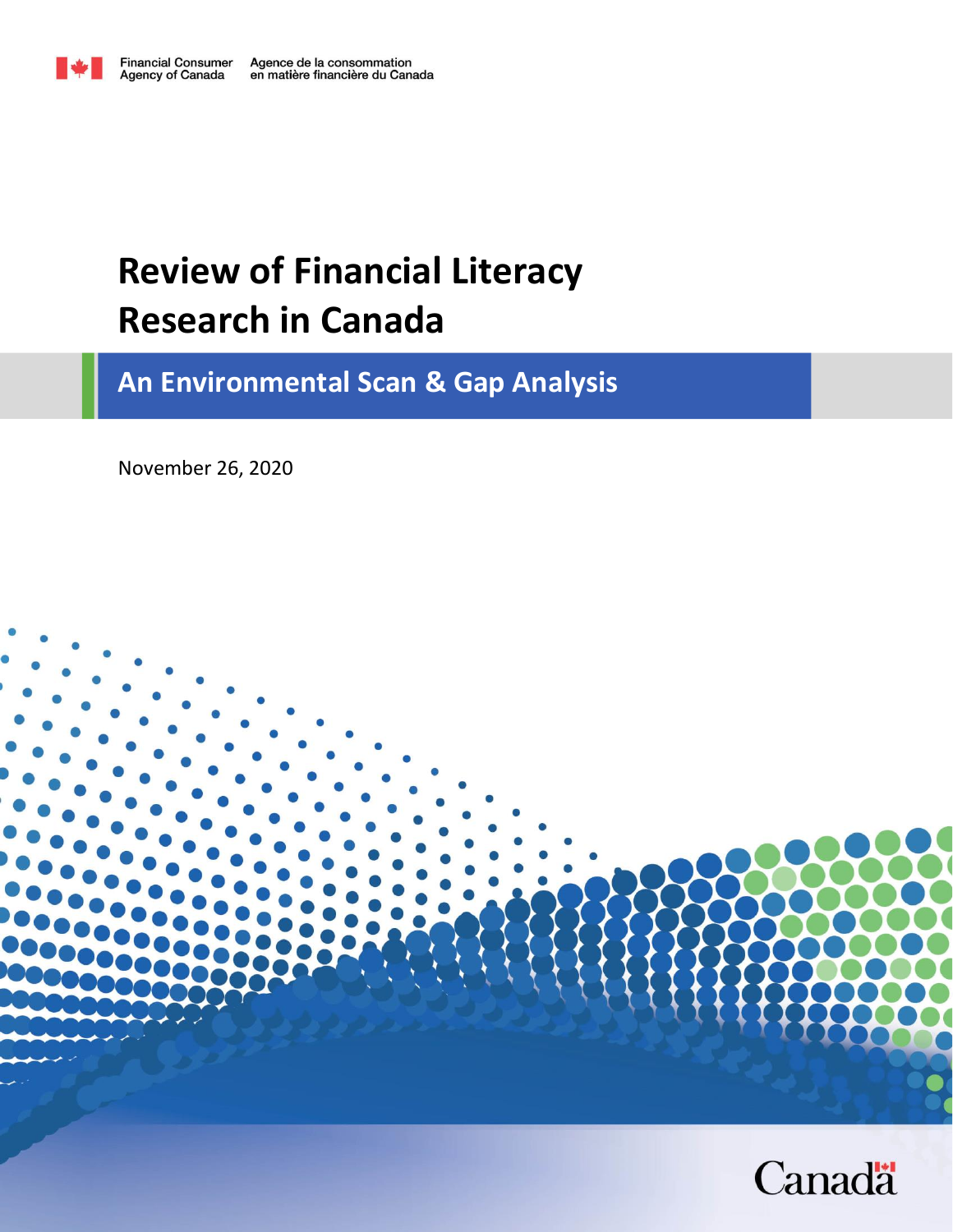Information contained in this publication or product may be reproduced, in part or in whole, and by any means, for personal or public non-commercial purposes without charge or further permission, unless otherwise specified. Commercial reproduction and distribution are prohibited except with written permission from the Financial Consumer Agency of Canada.

For more information, contact: Financial Consumer Agency of Canada 427 Laurier Ave. West, Ottawa ON K1R 1B9 [www.canada.ca/en/financial-consumer-agency](http://www.canada.ca/en/financial-consumer-agency)

Cat. No.: FC5-67/2020E-PDF (Electronic PDF, English) ISBN: 978-0-660-36683-8

D  $65$ 

© Her Majesty the Queen in Right of Canada, as represented by the Minister of Finance Canada, November 2020.

Aussi disponible en français sous le titre : **Revue de la recherche sur la littératie financière au Canada** : **Une analyse de la conjoncture et des lacunes**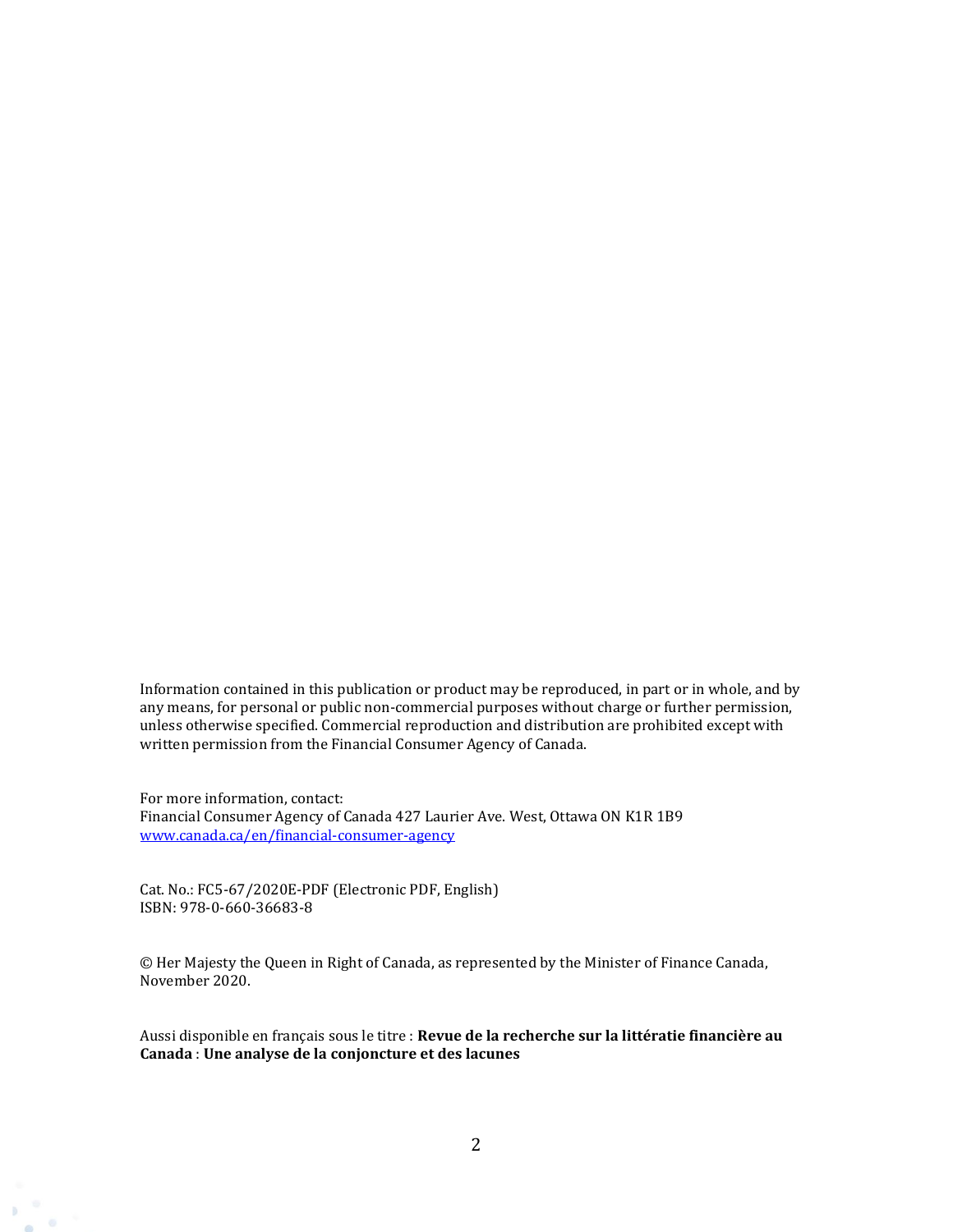### **Message from the Committee Chair**

The Financial Consumer Agency of Canada (FCAC) has a mandate to promote the protection of consumers by supervising federally regulated financial entities and by collaborating with stakeholders to help strengthen the financial literacy of Canadians. Research and the interpretation of data remain the primary ways to test and evaluate the success of these endeavours, and recent research findings have suggested promising results.

Canada is one of the most financially literate countries in the world, according to both national and international measures. International surveys have shown that both Canadian adults<sup>1</sup> and youth<sup>2</sup> have some of the highest levels of financial literacy in the world. Our own national measures tell a similar story<sup>3</sup>, highlighting the progress we have made in improving the financial knowledge, skills and confidence of Canadians—but we must go further.

There is plenty of room for improvement. Even before the COVID-19 health crisis, too few Canadians had a budget, debt levels were exceptionally high, and many were not doing enough to secure their vision of a comfortable retirement. Although developments in new financial services and products are promising to give consumers more choices and opportunities, without proper guidance, this rapid increase in marketplace complexity threatens to leave many Canadians behind.

The [National Research Plan for Financial Literacy](https://www.canada.ca/en/financial-consumer-agency/programs/research/national-research-plan-2016-2018.html) was born from the need to leverage the power of research to help craft the future of discoveries, policies, and best practices in the field of financial literacy and financial well-being for all Canadians. It was designed to identify key questions, and uncover supporting evidence, to help enhance the decision-making around the development of financial literacy programs and services across Canada. It identified some of the emerging opportunities and challenges that consumers face when dealing with their personal finances and provided evidence which could be used to help improve policies and programs aimed at promoting a more equitable financial marketplace.

The 2018 [Progress Report: National Research Plan for Financial Literacy](https://www.canada.ca/en/financial-consumer-agency/programs/research/progress-report-national-research-plan-2016-2018.html) provided a snapshot in time, highlighting the new ideas and research findings that were generated as a result of the National Research Plan. Although research and the state of knowledge have advanced enormously, many questions remain unanswered. In order to build on this positive momentum, the Research Committee on Financial

<sup>1</sup> International Network of Financial Education (INFE), a part of the Organization for Economic Development and Cooperation (OECD), ranked Canada third in the world for financial literacy in their 2017 survey.

<sup>2</sup> In the OECD's Programme for International Student Assessment (2018) on financial literacy, Canada tied for second among participating countries.

<sup>3</sup> Canadian Financial Capability Survey (2014, 2019)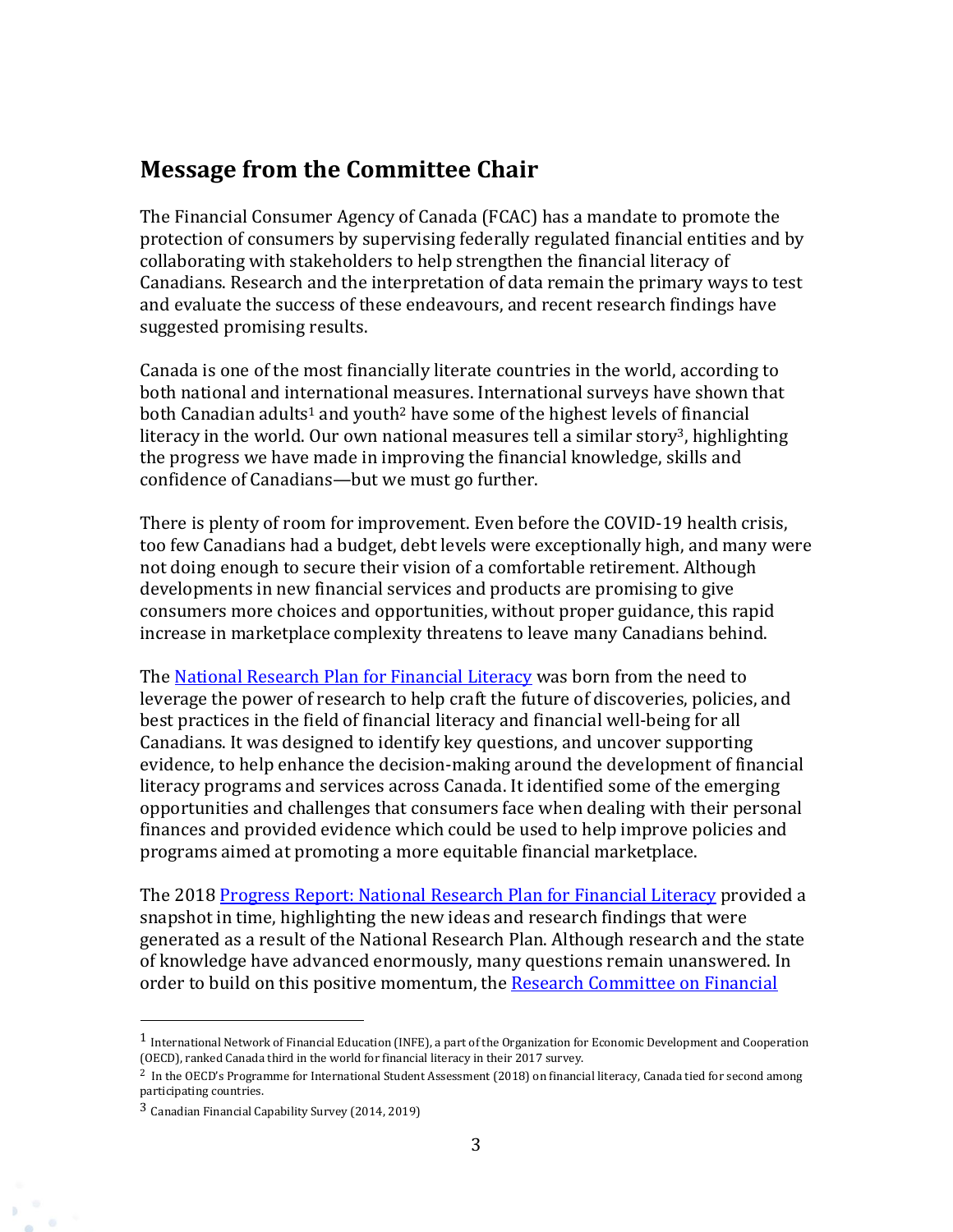[Literacy](https://www.canada.ca/en/financial-consumer-agency/news/2018/06/fcac-announces-national-financial-literacy-research-sub-committee.html) was tasked with providing an updated environmental scan and gap analysis on the current state of financial literacy research in Canada.

**This Review of Financial Literacy Research in Canada: Environmental Scan and Gap Analysis** ("The Review") continues to emphasize FCAC's commitment to financial literacy and financial well-being, as part of its raison d'être and as a core responsibility laid out in its **Business Plan**. It begins by highlighting the need for an environmental scan and gap analysis, which is intended as a map to help guide FCAC's work as well as that of stakeholders across the country. It then provides a snapshot of some of the current stakeholder work captured by the environmental scan, and organized by the research priorities, which were identified in collaboration with the Research Committee. Importantly, current and future planned projects are also described, and are followed by the identification of some existing gaps—all of which are intended to help guide the financial literacy community into a productive future.

At a higher level, this Review is contributing to the FCAC Integrated Research Plan. The main goal of the Plan is to provide even stronger support for evidence-based and behaviourally informed policy development, programs, and interventions. Together, these efforts will ultimately contribute to FCAC's continued role as a leader and innovator in financial consumer protection.

It is therefore with great pride that I present this Review of Financial Literacy Research in Canada. This Review reflects the sustained collaborative efforts and enthusiasm of FCAC and stakeholders to advance knowledge in the emerging multidisciplinary field of financial literacy and financial well-being. The number of researchers, policymakers, non-profits, and for-profit organizations that become allies in the field year-over-year, is truly a testament to the success of the subject matter.

I want to thank all the members of the Research Committee for their past and future efforts. Without their collaboration and leadership, the Review of Financial Literacy Research in Canada would simply not exist.

Ruth Stephen Director, Strategic Policy, Research & Experimentation Financial Consumer Agency of Canada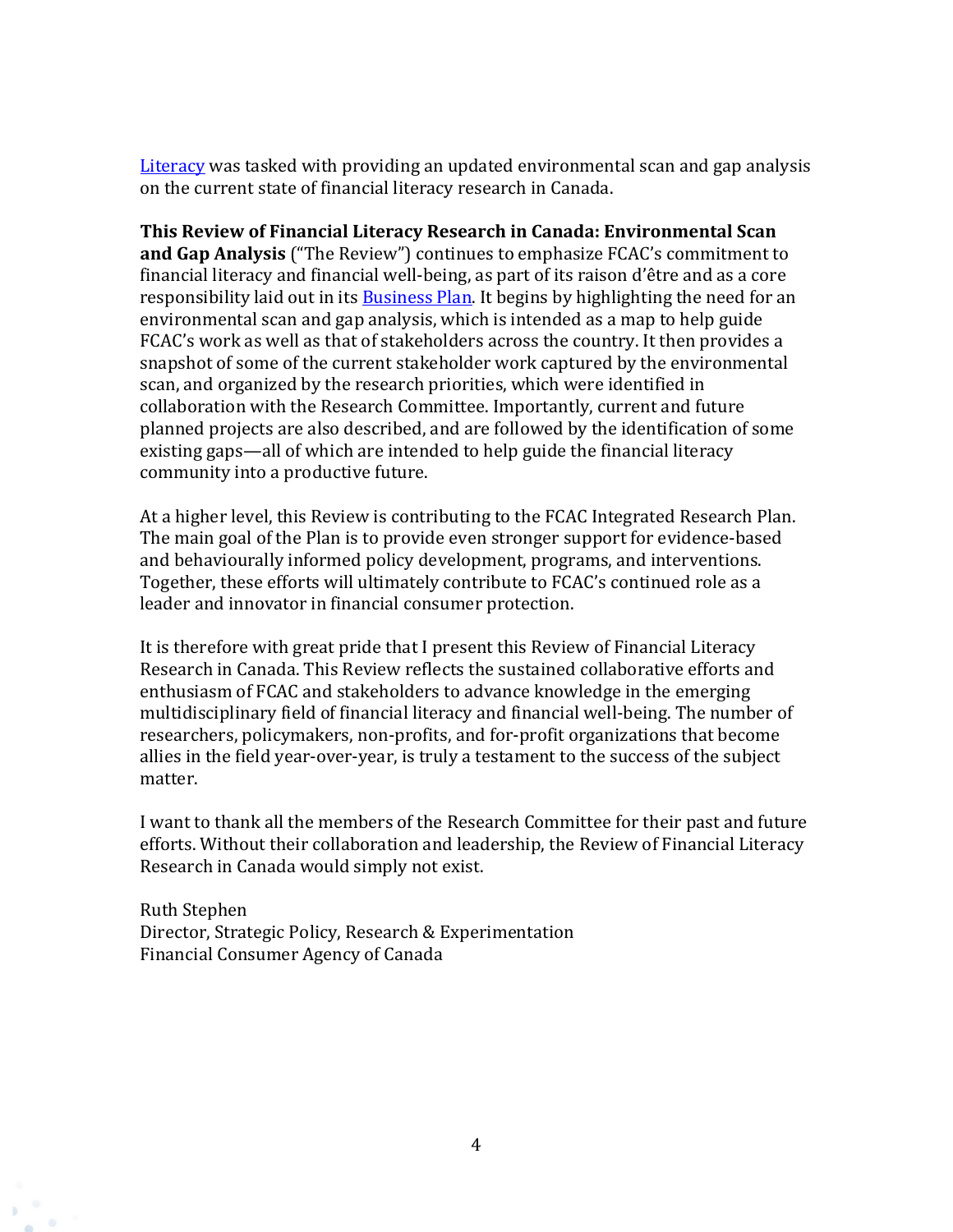### **Table of Contents**

 $\mathbf{b}_1$ 

 $\Theta$ **COLLECTION** 

| Introduction: The need for a review of financial literacy research in Canada  6<br>History and objectives of the Review of Financial Literacy Research in Canada7 |  |
|-------------------------------------------------------------------------------------------------------------------------------------------------------------------|--|
|                                                                                                                                                                   |  |
|                                                                                                                                                                   |  |
|                                                                                                                                                                   |  |
|                                                                                                                                                                   |  |
|                                                                                                                                                                   |  |
|                                                                                                                                                                   |  |
|                                                                                                                                                                   |  |
|                                                                                                                                                                   |  |
|                                                                                                                                                                   |  |
|                                                                                                                                                                   |  |
|                                                                                                                                                                   |  |
|                                                                                                                                                                   |  |
|                                                                                                                                                                   |  |

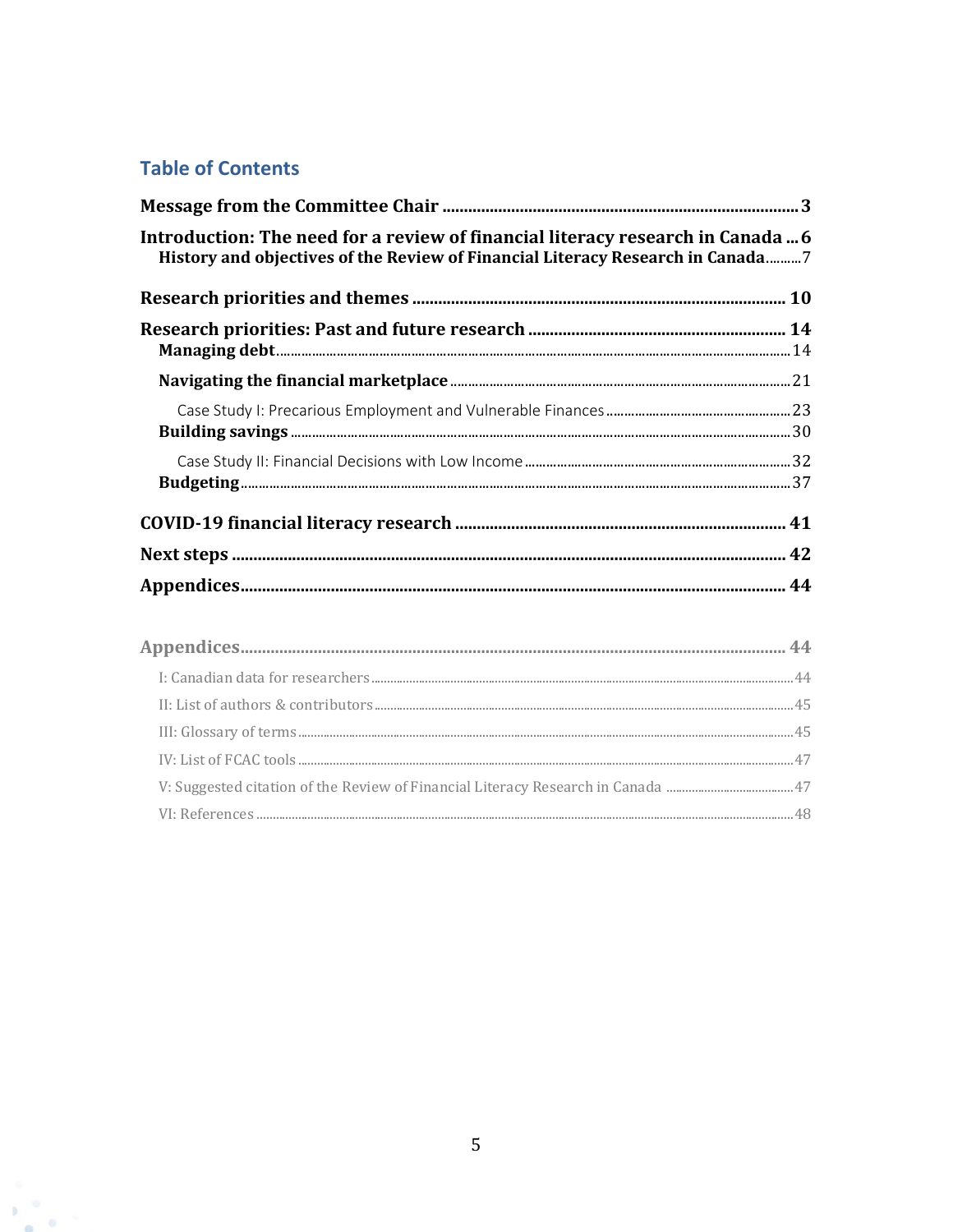# <span id="page-5-0"></span>**Introduction: The need for a review of financial literacy research in Canada**

Household debt is one of the Canadian economy's largest financial vulnerabilities (Bank of Canada, 2019). Household debt levels have reached historic highs, in part, because it has become easier and more attractive to incur debt (Poloz, 2018). The rapid increase of financial products and the availability of digital financial services has greatly increased the complexity of the financial marketplace, and provided consumers with more incentives and opportunities to build their debt.

Accumulating debt and challenges navigating the increasingly complex financial marketplace have resulted in Canadians saving at record-low levels. This reduction in savings can contribute to an increasing reliance on debt, which people in turn use to fund their day-to-day purchases or non-routine expenses. Engaging in priority planning behaviours, such as active saving and budgeting, can mitigate the risk of falling into debt traps—but again, not enough Canadians are engaging in such behaviours.

The Review of Financial Literacy Research in Canada highlights past and current advancements in financial literacy research (produced by government and nongovernmental stakeholders) while identifying existing gaps within the financial landscape. The overriding goal is to help strengthen the financial well-being of all Canadians. The four **research priorities**—i.e., managing debt, navigating the financial marketplace, building savings, and budgeting—are critical behaviours that support this well-being. Improved financial literacy is critical but, like all behaviour, individual choices and actions are context-dependent. As such, behavioural change alone will not be enough to sustain change.

The context in which Canadians in different circumstances make financial decisions is as important as the behaviours themselves. In this sense, context is represented here as encompassing **themes**—i.e., mental and behavioural abilities, the social determinants of well-being, financial technology, and research in practice—all of which importantly influence, alter, and restrict individual choices. For example, Canadians across the country relying on low or precarious income need financial literacy skills relevant to their circumstance, and the financial industry and policy landscape affect each of these people in very different ways.

Understanding this context better in the long-term is critical for promoting financial well-being through financial literacy. Importantly, this improved understanding comes both from the work of government entities, as well as independent stakeholders, such as academics and non-profit organizations, who are all engaged in research endeavours.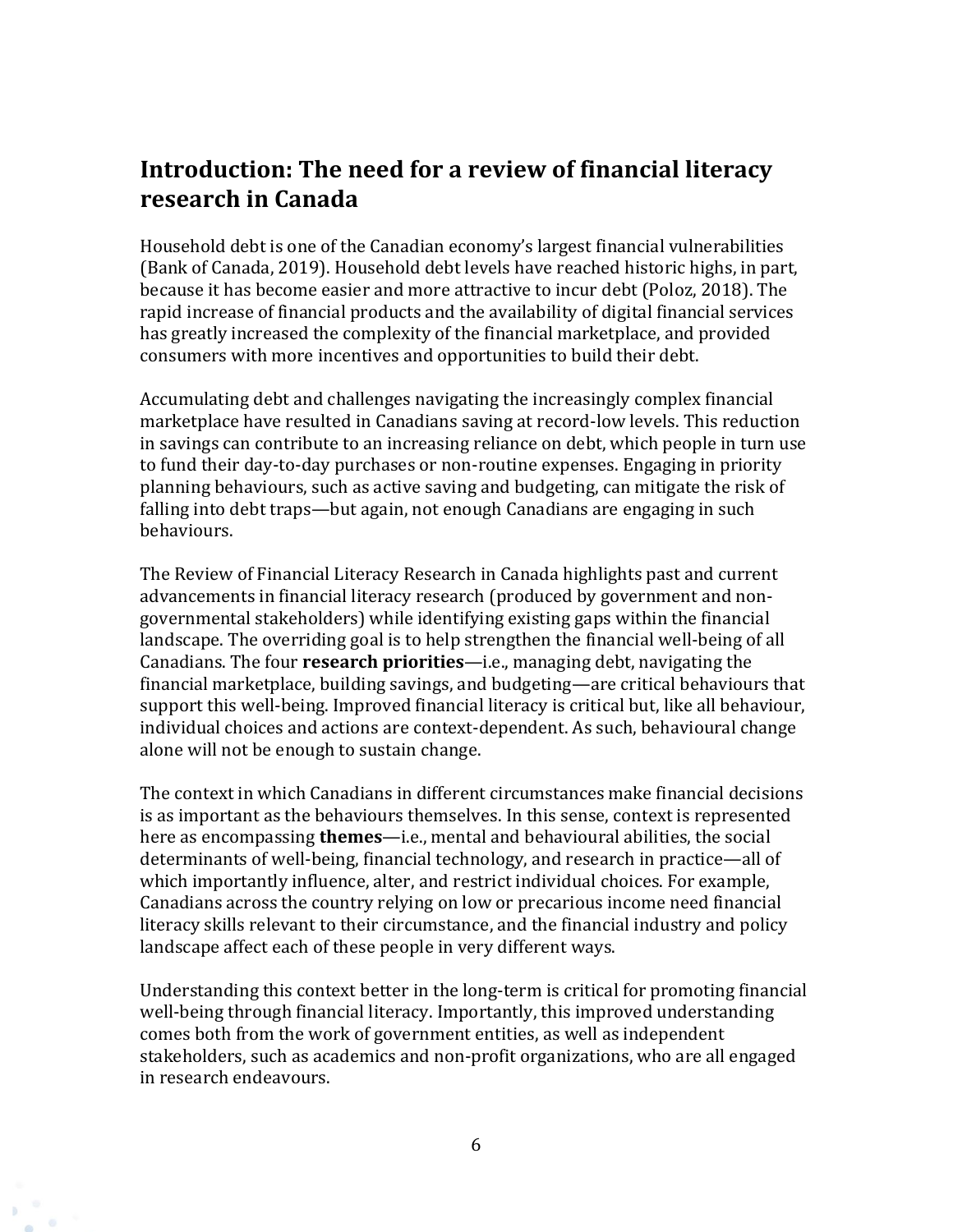By shining a light on these research priorities and encompassing themes, the Review aims to bolster solutions and serve as a guide to researchers, policymakers, and practitioners whose ultimate goal is to help in assisting Canadians with making personalized financial decisions to optimize their lives.

### <span id="page-6-0"></span>**History and objectives of the Review of Financial Literacy Research in Canada**

This Review of Financial Literacy Research in Canada: Environmental Scan and Gap Analysis builds upon prior work supporting and promoting financial literacy and financial well-being. The [National Research Plan](https://www.canada.ca/en/financial-consumer-agency/programs/research/national-research-plan-2016-2018.html) for Financial Literacy played an integral role in the successful implementation of the [National Strategy for Financial](https://www.canada.ca/en/financial-consumer-agency/programs/financial-literacy/financial-literacy-strategy.html)  Literacy—[Count Me In, Canada](https://www.canada.ca/en/financial-consumer-agency/programs/financial-literacy/financial-literacy-strategy.html) (FCAC, 2015b). The National Strategy was developed to mobilize and engage public, private, and non-profit sectors to help strengthen the financial literacy of Canadians. Its main goals were to help empower Canadians to manage their money and debt wisely, plan and save for the future, and to help prevent and protect against fraud and financial abuse. A renewal of the National Strategy began in 2020 and is set for release in 2021.

To achieve these goals, the National Research Plan was designed to enhance the efforts of the research community and other relevant stakeholders. It was also used to promote the clear identification of what we know and do not know about financial literacy in Canada. By describing key research findings and pointing to research opportunities, it has acted as an evidence-based guide to inform and help improve financial literacy programs and services, to guide policy, and to help improve the financial well-being $4$  of Canadians.

### **Financial literacy & financial well-being**

Financial literacy and financial well-being is still a new field—underscored by the creation of the [International Network on Financial Education](http://www.oecd.org/finance/financial-education/) in 2008—but it is one in which Canada has consistently played a leading role.

Definitions of financial literacy have typically been more narrowly defined around knowledge and education. However, the FCAC Research Committee has emphasized

<sup>4</sup> The 2018 National Research Symposium on Financial Literacy, was guided in part by the objectives of the National Research Plan and the members of the Research Committee. The Symposium centred on the theme *Using Research to Improve the Financial Well-Being of Canadians*—as detailed by the [Post-Symposium Report.](https://www.canada.ca/en/financial-consumer-agency/programs/research/post-symposium-research-report-financial-well-being-canadians.html)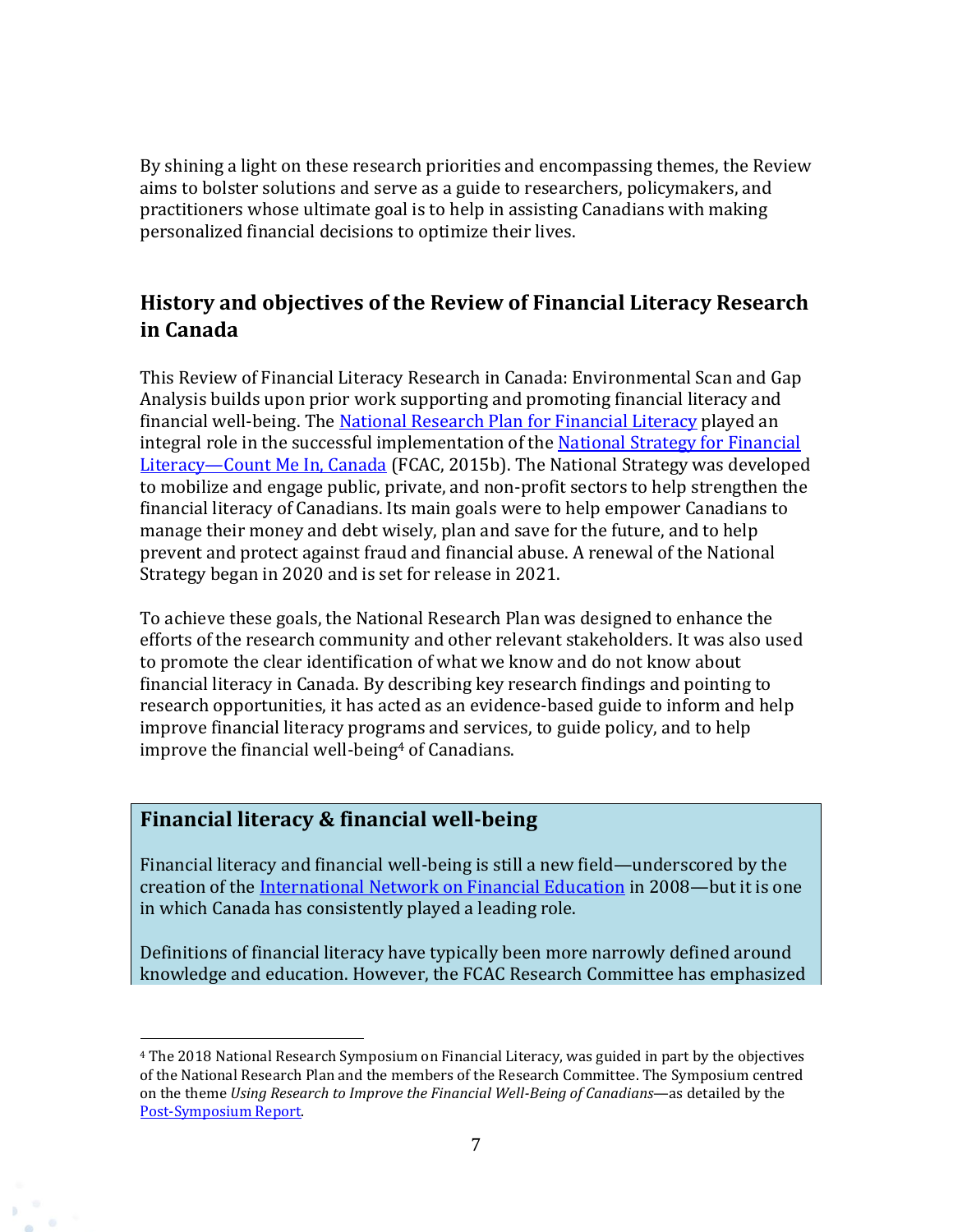a broader definition, which includes financial well-being<sup>4</sup>, and places greater value on the importance of psychological factors and practical outcomes.

**Financial literacy** refers to a combination of financial awareness, knowledge, skills, attitudes and behaviours necessary to make sound financial decisions and ultimately achieve individual financial well-being. **Financial well-being** is the extent to which you can comfortably meet all of your current financial commitments and needs while also having the financial resilience to continue doing so in the future (CFPB, 2015; Muir et al., 2017; FCAC, 2019d). Financial literacy is not an end goal but is rather a means to improve one's financial well-being in a personally meaningful way.

The National Research Plan allowed us to improve our base of evidence, particularly tailored to a Canadian context, but also helped to emphasize the importance of financial well-being. The emerging concept of financial well-being is one of the many positive elements arising from new evidence. To summarize the progress in this rapidly moving field, and to help disseminate lessons learned and guide future work, a [Progress Report on the Research Plan](https://www.canada.ca/en/financial-consumer-agency/programs/research/progress-report-national-research-plan-2016-2018.html) was published in 2018.

This Review of Financial Literacy Research in Canada aims to complement and extend the work of the National Research Plan while considering new levels of depth to better reflect the evolution of this new field. The Review is also meant to contribute to FCAC's Integrated Research Plan—the main goal of which is to provide even stronger support for evidence-based and behaviourally informed policy development, programs, and interventions which will ultimately contribute to FCAC's role as a leader and innovator in financial consumer protection.

This Review is not intended as an exhaustive review of the literature, but is rather a snapshot used to capture the state of the field and provide an updated map for moving forward. New evidence generated by this body of research created by government, academic, non-profit, and other stakeholders will provide insights that can help guide the ongoing work of public policymakers and assist practitioners in maximizing the success of their clients. In turn, these practical advancements will help inform future research.

The three main **Objectives of the Review of Financial Literacy Research in Canada** are to:

1) Help advance financial literacy and financial well-being as a leading-edge interdisciplinary field of research.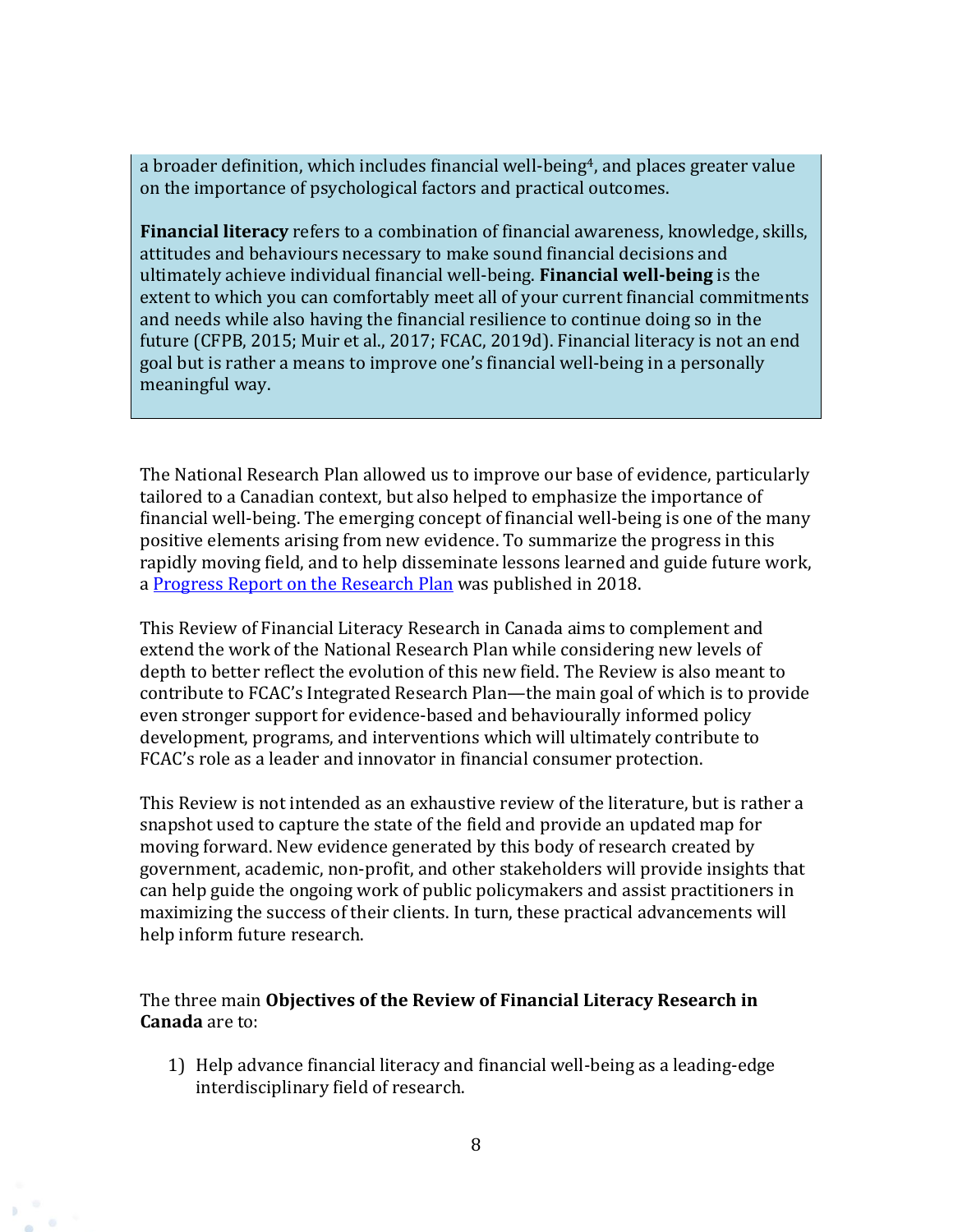- 2) Highlight and promote empirical evidence as a means to strengthening Canadians' financial literacy and financial well-being.
- 3) Inform, and be better informed by, the work of practitioners and policymakers working towards strengthening Canadians' financial literacy and financial well-being.

This Review emphasizes FCAC's commitment to financial literacy and financial wellbeing, and the protection of consumers, as part of its raison d'être and core responsibilities laid out in the **FCAC Business Plan**. It is intended as a map to help guide the many efforts of stakeholders across the country. It provides a snapshot of some of this stakeholder work, organized by four research priorities and shaped by recurring themes (outlined below). This high-level review of research findings is a necessary step towards monitoring and evaluating trends that may impact financial consumers. Laying out what we know also helps to identify potential gaps in our knowledge, and is the foundation for efficient decision-making. In addition, there is a final section that comments on the financial literacy and well-being of Canadians in the context of the COVID-19 health crisis. This approach aims to contribute to, and support, the ongoing stakeholder initiatives that help promote financial consumer protection and strengthen the financial literacy of Canadians.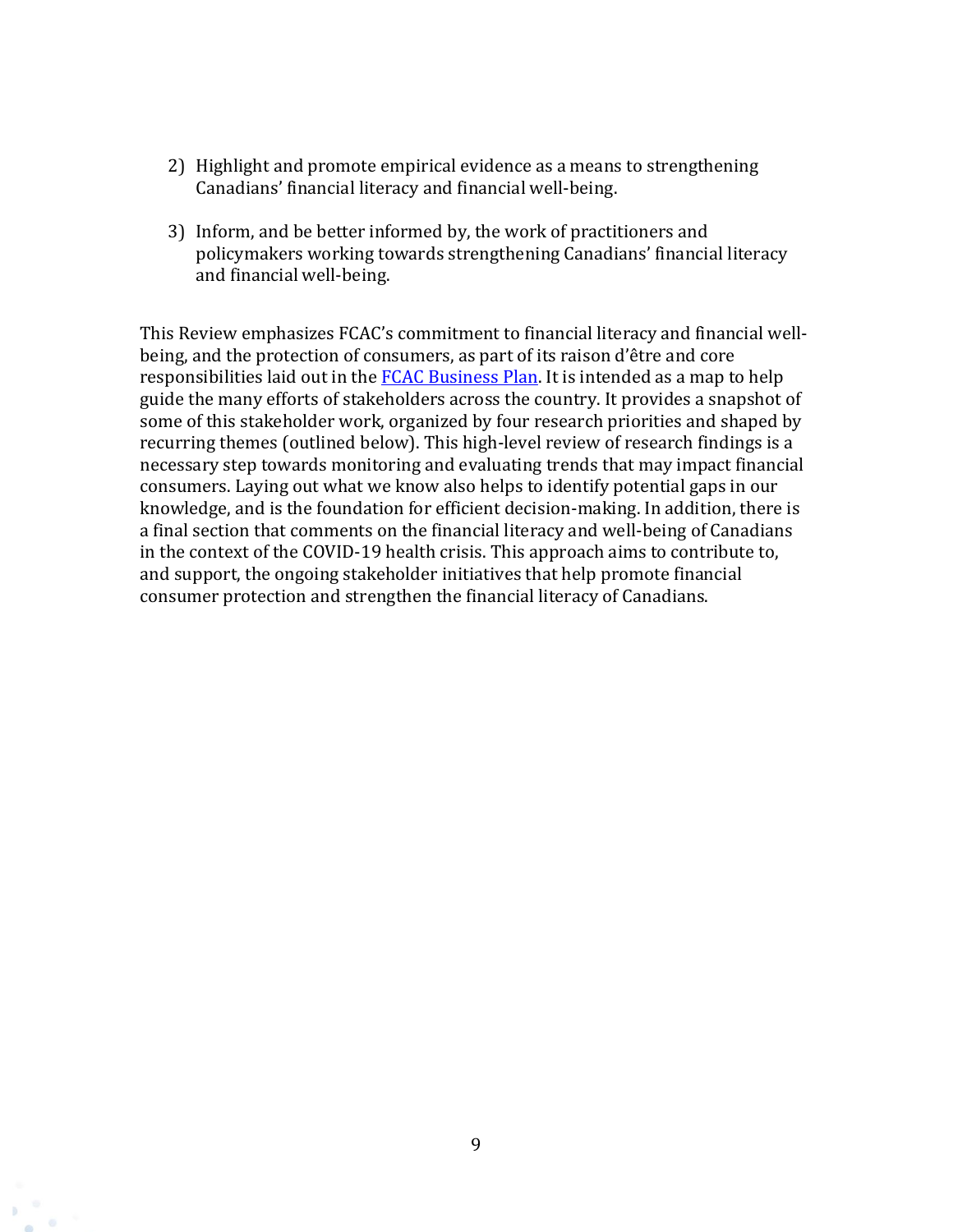# <span id="page-9-0"></span>**Research priorities and themes**

#### **Research priorities**

The research priorities were identified by the academic, non-profit, business, and government communities as being fundamental to understanding and improving financial literacy and financial well-being. Specifically, FCAC relied on research publications, ongoing stakeholder discussions, and in-depth interviews with the FCAC Research Committee Members. It was agreed that the priorities identified in the National Research Plan remain the vital components underpinning financial literacy research, education, policy, and practice.

The four main **research priorities** identified are:

- 1) Managing debt
- 2) Navigating the financial marketplace
- 3) Building savings
- 4) Budgeting

**Managing debt** involves the borrowing and repayment of money. Many consumers are unaware of the long-term costs of mortgages, credit cards, and other loans, and too few have a plan in place for paying them back.

**Navigating the financial marketplace** speaks to the growing complexity of the financial marketplace and to the consumer's ability to find the most suitable financial products and services.

**Building savings** involves putting money aside for the future, with some of the most common uses being to pay for emergency expenses, education, and retirement.

**Budgeting** is a fundamental component of financial planning and involves tracking income vs. expenses. As Canadians incur debt, the financial marketplace becomes more complex and harder to navigate, and with people saving less money overall, budgeting can help consumers meet their personal needs today and into the future.

#### **Themes**

The research priorities each represent a complex set of behaviours which are influenced by many factors at the individual and community levels. These factors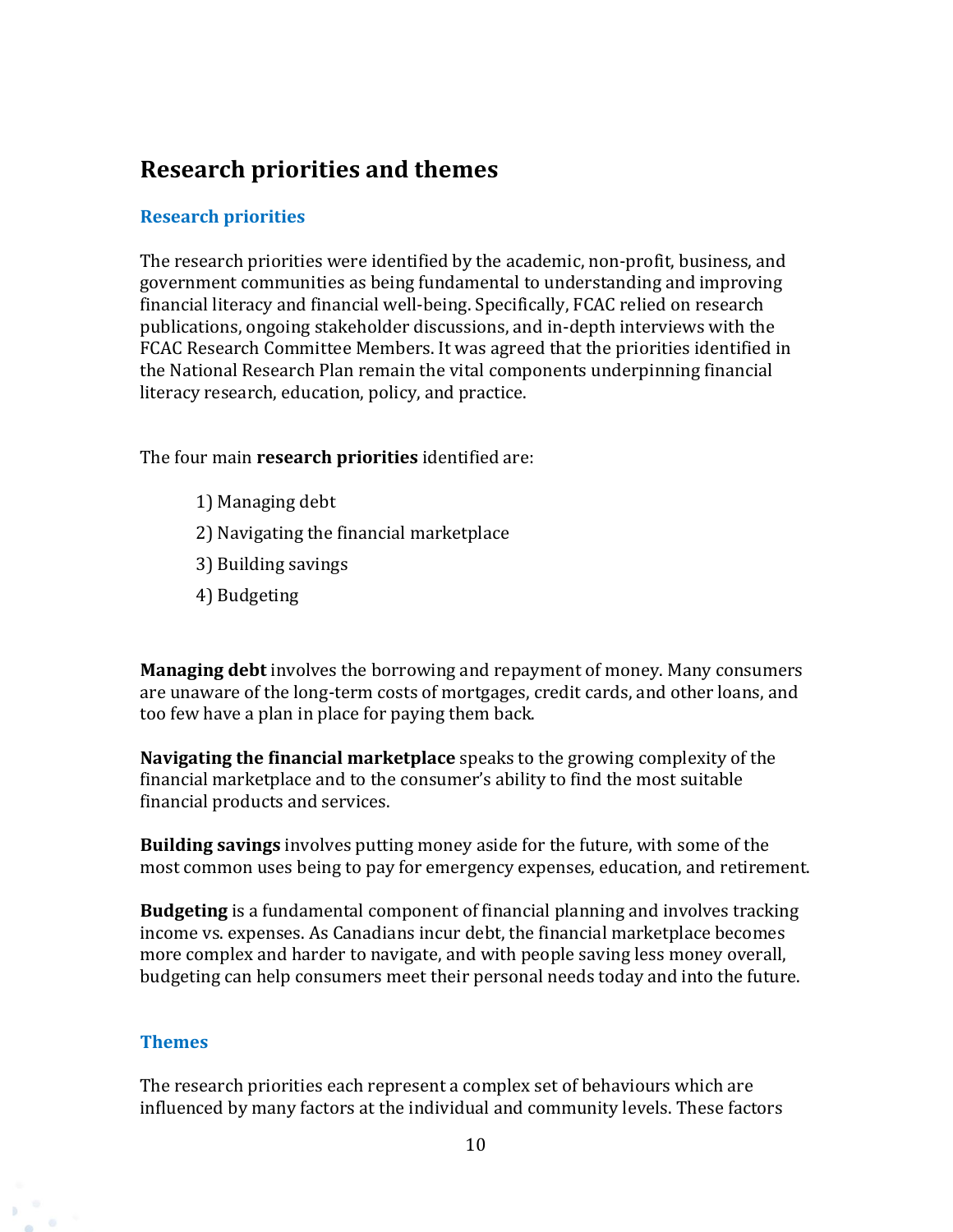vary considerably—from the local environment in which people live, to individual personality traits, to the availability of different technologies, to name a few. Many of these factors can be grouped into broader encompassing themes, which cut across the research priorities, and represent pillars upon which future research will be built. Together, the themes illustrate the many context-dependent ways that our behaviours can be influenced, altered, and restricted—and these can be used, where appropriate, to guide future research.

The four **themes** are:

- 1) Mental and behavioural abilities
- 2) Social determinants of financial well-being
- 3) Financial technology
- 4) Research in practice

**Mental and behavioural abilities** can influence and restrict the financial choices of individuals and groups. Psychological traits such as personality (e.g., self-control) and personal attitudes (e.g., views on savings) play a role in shaping our financial behaviours. Cognitive abilities (e.g., memory, attention) have limits, and the amount of financial information and the rate at which it arrives are frequently beyond these limits. According to work across many fields, such as psychology and behavioural economics, these cognitive capabilities are largely influenced by, and can change according to, individual experience (e.g., biases), emotion (e.g., the role of stress), and timing (e.g., life stages, or periods of scarcity where we have fewer resources). There is also a well established decoupling between competence (e.g., financial knowledge and skills) and confidence (e.g., subjective perceptions of knowledge), which can result in large differences between our intended and real actions. A consideration of this theme for each research priority can help to paint a clearer picture of financial decision-making and behavioural choices at the level of the individual.

**Social determinants of financial well-being** captures the many factors, at the social, demographic, and environmental levels, that can have an impact on individuals or groups of consumers. For instance, municipal, provincial, and federal policies and programs can affect how people manage their finances, and can influence their awareness and access to financial services and products. Where a person physically lives can also have an impact on their financial choices. People in less dense areas, such as those in small towns or on reserves away from major cities, often have limited access to financial products, services, and information. Moreover, group identification (e.g., based on culture, ethnicity, or gender) can also have a real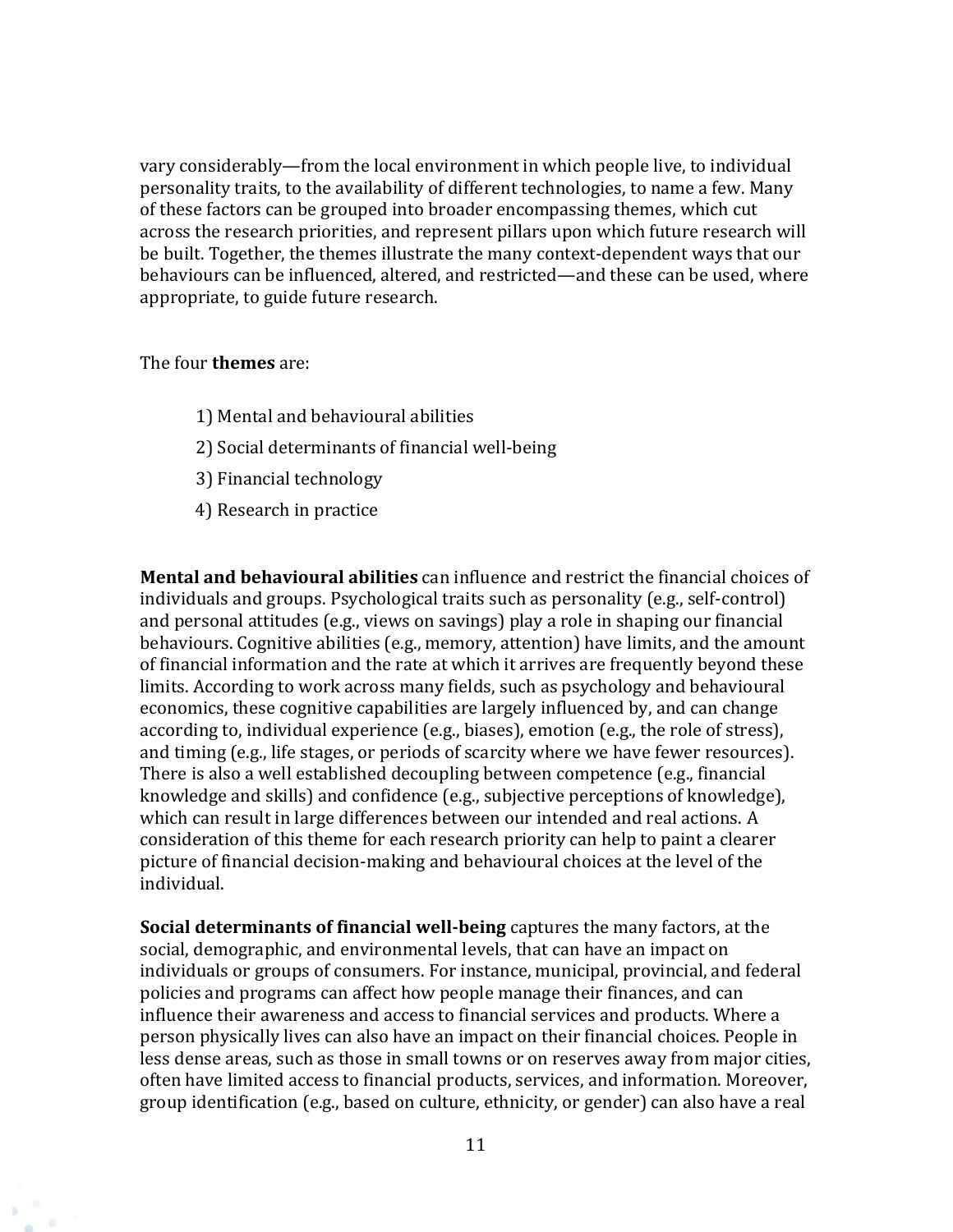or perceived impact on financial beliefs and behaviours. Research that incorporates this theme can help to clarify the kinds of financial phenomena seen at the group or population level, and can assist in identifying vulnerable groups of people and pathways of support.

**Financial technology** (or fintech) is playing an increasingly important role in our lives. Advancements in financial technology have never been more rapid, but it is currently unclear how these technologies are helping or hindering sound financial decision-making. Moreover, these developments have implications for individuals, financial service providers, and the industry as a whole. With the increased use of online and smartphone banking tools, mobile payments, the rise of cryptocurrencies, and a greater reliance on e-learning, a clearer understanding of how these technologies impact consumer choices and behaviours is needed. For example, although saving has become easier to do with electronic banking tools, which can automatically move money from your chequing to savings accounts, it is not yet clear if these tools are actually helping consumers. Also, companies other than banks and credit unions that offer financial services—so-called third-party companies—are increasingly creating products and services for financial consumers, such as mobile payment or budgeting apps. However, these services are often outside of typical regulatory boundaries and, because of this, there is a greater risk of confusing consumers who might be unsure of the security risks and their privacy rights. From this perspective, there is plenty of room for new research on consumer financial protection as well as the development of technologies to contribute to improvements in financial education. More research within each research priority can assist in outlining the current role that fintech is playing and help to anticipate its future impact.

**Research in practice** underscores the importance of helping practitioners and policymakers to find effective ways to leverage financial literacy and financial wellbeing research to best serve Canadians. Moreover, this theme also includes and promotes the use of community-driven approaches—whereby community members are encouraged to actively participate, and even lead, research endeavours. The characteristics of end users and different groups of consumers (e.g., those who live in rural or urban areas, minorities, youth or older adults) vary greatly. With this in mind, gathering evidence about, and incorporating, the needs of different consumers will help to increasingly tailor products, services, and educational and navigational strategies aimed at improving financial outcomes for Canadians. An example of such work includes the use of "just-in-time" interventions, which target selected consumers with well-timed information (e.g., parents with newly eligible children for an educational savings program). A consideration of this theme within each research priority could assist in translating context-dependent information into practice (i.e., identifying "when", "how", "for whom", and "by what means" interventions or policies are most useful).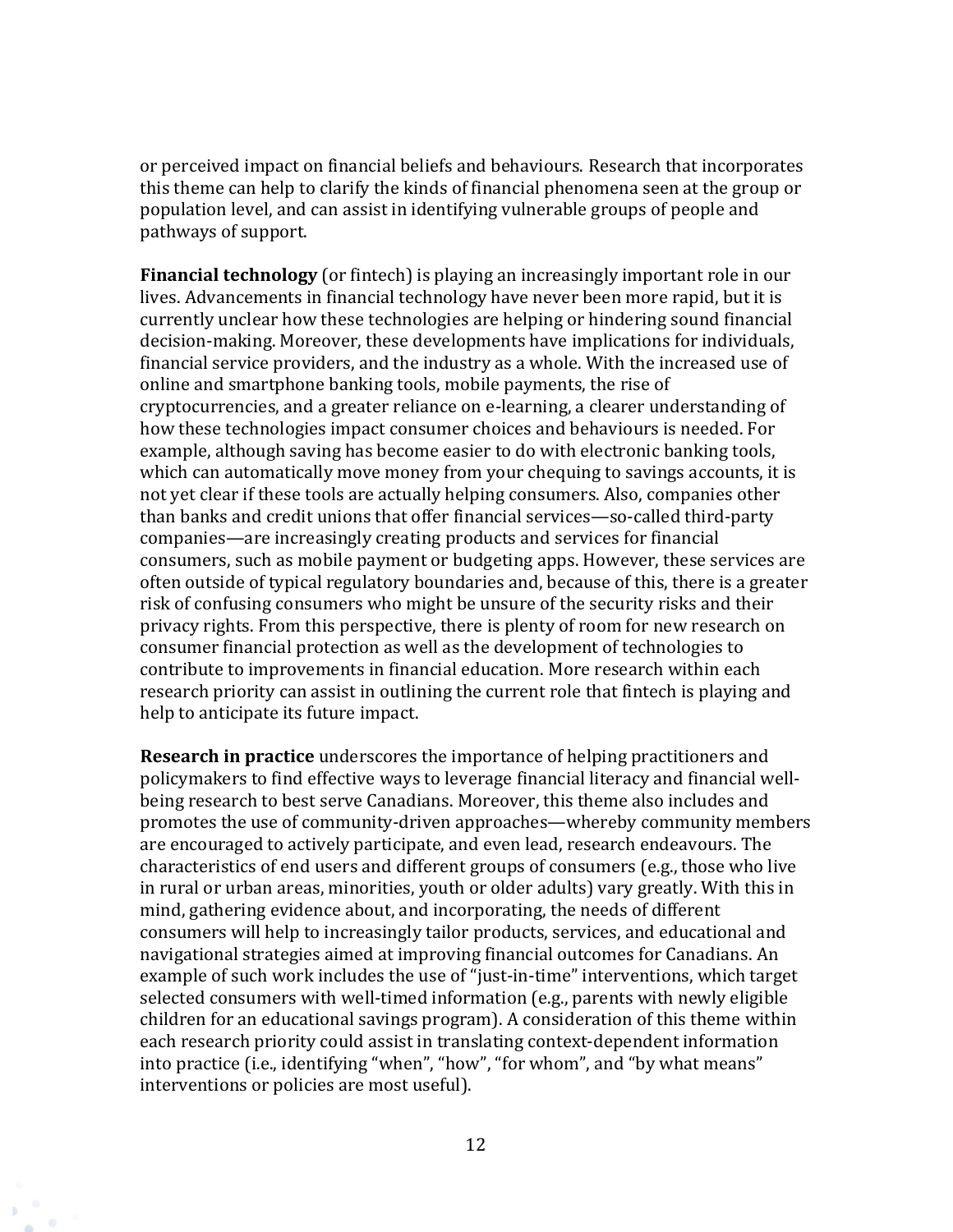

Figure: An illustration of the relationship between the research priorities and themes, and how these contribute to improved financial well-being. Note that these are not exhaustive, and future research may add to, or change, these priorities and themes.

Đ. do.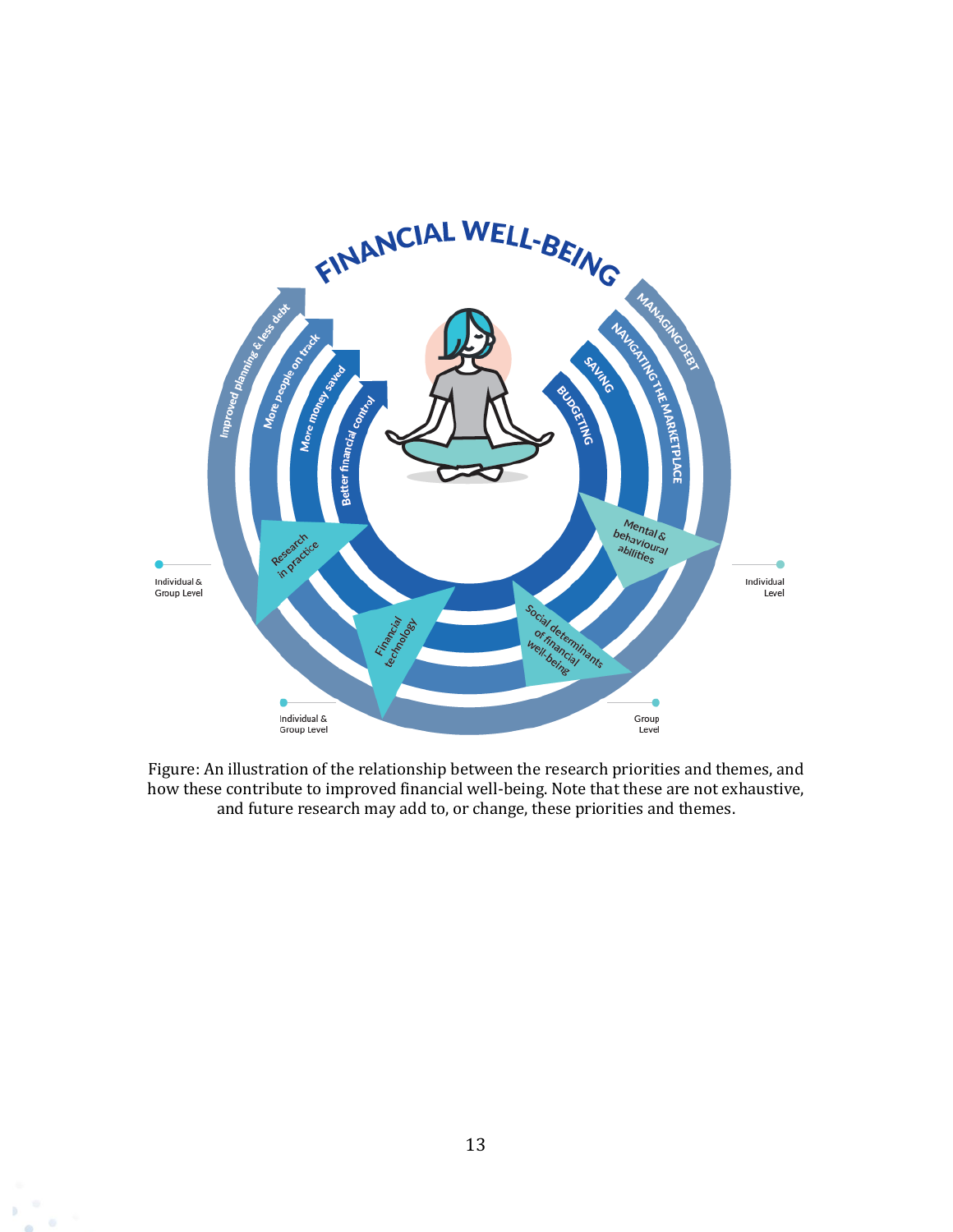# <span id="page-13-0"></span>**Research priorities: Past and future research**

As described above, this Review of Financial Literacy Research in Canada focuses on four **research priorities** for financial literacy and financial well-being: Managing debt, navigating the financial marketplace, building savings, and budgeting.

The following sections outline what we currently know about each research priority from a Canadian context and discusses future opportunities, directions, and gaps. The research findings and future directions described in these sections emerge from both FCAC- and stakeholder-led initiatives and are, in many cases, collaborative efforts5.

The four **themes** noted above have been used to identify some existing gaps, and each section ends with a brief discussion of this assessment and a key points summary. This Review is not intended as an exhaustive analysis of all research, but is rather intended to help identify and promote key areas of interest, existing gaps, and some priority questions with particular relevance to Canadians.

### <span id="page-13-1"></span>**Managing debt**

Canadians have one of the highest debt levels in the world, owing nearly \$1.74 for every dollar of income (Statistics Canada, Q1 2020a), and most (70.4%) carry some form of debt (Statistics Canada, 2016). People can take on debt in many ways, including mortgages, lines of credit, credit cards, car loans, student loans, personal loans, and payday loans, to name a few. Most Canadians could benefit from better knowledge, skills, and confidence to help them manage their debt. While certain forms of debt can be used to acquire skills and assets (e.g., education, houses), others can prey on psychological biases and encourage people to fall into debt traps (e.g., with the use of revolving credit). Research that uncovers the factors and challenges associated with efficient debt management, as well as ways to improve debt management behaviour, continues to be a priority to both FCAC and the broader financial literacy community.

#### **Managing debt: Starting points for future research**

The **Canadian Financial Capability Survey (CFCS; see Appendix I for more information)** and now the **Financial Well-Being Survey (FWBS; see Appendix I)**  have been essential in detailing the landscape of Canadian debt, and FCAC has led a lot of this work. For example, FCAC reports identified that most debt is held by

<sup>5</sup> Although the in-text citations typically identify the research leader (e.g., FCAC or stakeholder), efforts have been made within the body of the text to clarify collaborations and remove ambiguities.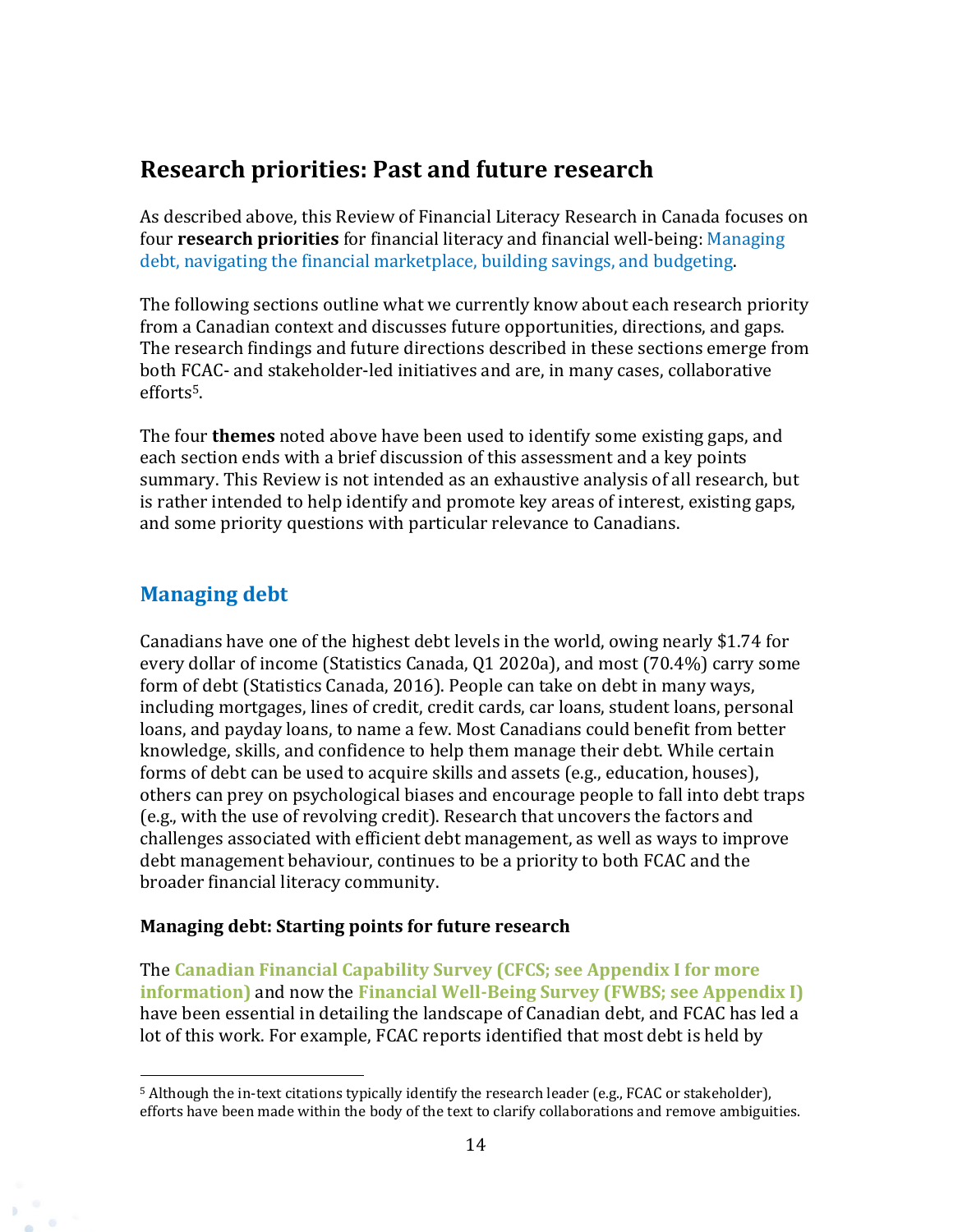people with higher incomes and those under 45 years of age  $(\sim 60\%)$ . We are also seeing exceptionally low levels of personal savings, poor retirement preparedness, and an increased regular use of high-interest credit. For example, 1-in-3 people occasionally relying on credit for day-to-day expenses when they are short on funds (FCAC, 2015a, 2017b, 2018, 2019e).

Prior research has helped to clarify the opportunities and challenges people face when trying to manage debt or remain debt free. Some of this work has focused on the users of financial products, like Home Equity Lines of Credit (HELOCs) and payday loans or has looked at strategies that people use to repay their debts. Other lines of research have focused more on the demographic aspects of debt, such as age differences in debt, caregiver expenses, and the concept of debt-related stress. Together, these studies have helped uncover the socioeconomic, demographic, and psychological underpinnings of debt.

Research has found that many Canadians have a poor understanding of how Home Equity Lines of Credit work (FCAC, 2019a). This is particularly troubling because HELOCs are the second largest contributor to household debt behind mortgages<sup>6</sup>. This lack of understanding is likely driving some to make inadequate financial decisions—such as making default interest-only payments and taking on more debt than is easily manageable. For instance, although 1 in 4 Canadians with HELOCs reported making interest-only payments, more than half of those expected to completely repay their credit within five years (FCAC, 2019a).

Many consumers are also uninformed about payday loans. An FCAC-led survey of 1,500 payday loan users revealed that most people did not understand how expensive such loans were, and that 45% used them for unexpected costs (e.g., car repairs) and 41% for regular expected costs (e.g., living expenses) (FCAC, 2016b). Perhaps the least intuitive finding in this report was that 20% of borrowers had household incomes exceeding \$80,000. This is in line with another study showing that those with low levels of financial knowledge, and expectations of improved financial conditions in the future, were more likely to use payday loans despite the high interest rates (Islam & Simpson, 2017). Detailed information on the payday lending sector in Canada has been integrated in a book edited by Drs. Jerry Buckland, Christopher Robinson, and Brenda Spotton Visano (2018). The authors painted a complex picture of the payday loan system and its users, from both a Canadian and US perspective, and ultimately point out that more research is needed to determine who might be best helped or harmed by such products.

Work by Dr. Keri Kettle, at the University of Manitoba, and colleagues has looked at loan repayment strategies used by US consumers. To achieve this goal, they combined the benefits of doing retrospective analyses on a large dataset (i.e., more

<sup>6</sup> This debt has grown faster than all combined non-mortgage loans (CMHC, 2019).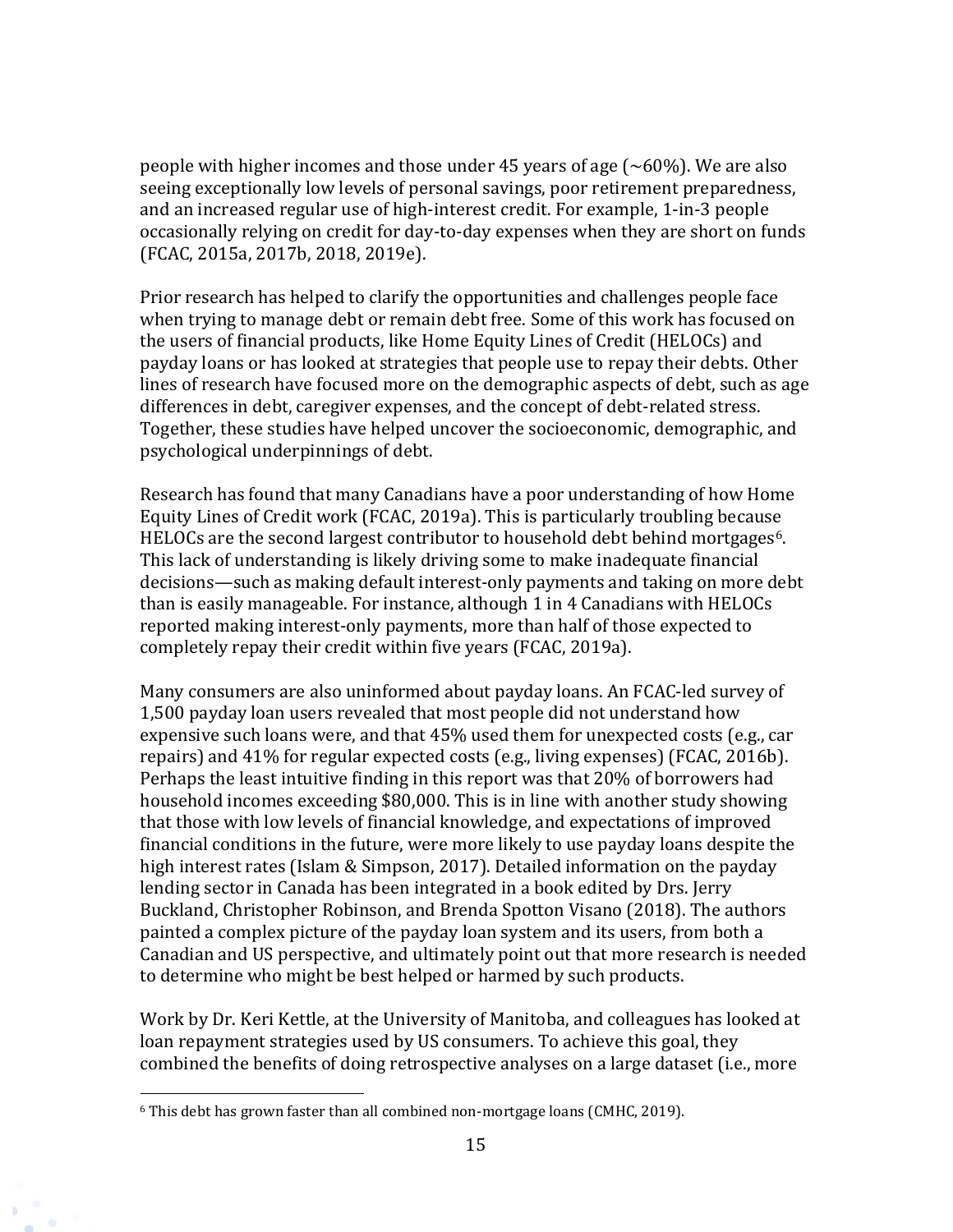power), with the benefits of conducting a series of smaller behavioural studies (i.e., more control) (Kettle et al., 2016). Their findings revealed that consumers with multiple debt accounts are more motivated, and successful, in repaying their loans when they use a concentrated strategy (i.e., focus on reducing debt in one account), when compared to more dispersed strategies (i.e., spreading their available funds across multiple debts). Interestingly, these effects are greatest when the repayments are concentrated on the lowest debt accounts. It will be important in future to see how such findings translate to a Canadian context.

Other debt-payment research looked at the behaviour of organizations that failed to file their annual returns for a payroll tax in Ontario (House et al., 2018). Using a strategy that has been found to work at the level of the individual, the researchers used behavioural insights—carefully worded late notices with step-by-step instructions for payment, in a large-scale and multi-wave experiment—to nudge organizations to pay their taxes sooner. The authors concluded that detailed planning behaviour could help groups (and not just individuals, as previous research has shown) overcome the procrastination associated with paying down their tax debts.

Canada's universal health-care system covers many medically related costs, however, as Dr. Karen Duncan and colleagues discovered there is an existing burden for caregivers. Nearly half of all Canadians will become caregivers in their lifetime, and the research team found that more than a third of people over 45 years of age has incurred out-of-pocket caregiving expenses (Duncan et al., 2016). While the data did not allow for a detailing of financial profiles specifically, and thus of personal debt, it did suggest that this group of caregivers is particularly vulnerable to increased financial burden and health-related stressors that are worth exploring further in future research.

Stress is a topic that crosses all areas of debt, as finances are known to be the single greatest stressor for Canadians (Financial Planning Standards Council, 2018). The Canadian Payroll Association's Annual Survey revealed that 40% of workers feel stressed by debt (CPA, 2018). This result was extended by Dr. Hayley Hamilton and colleagues (2019), who showed that debt stress was associated with poor health (mental and physical). They also showed that those from low-income households were more likely to experience higher levels of debt stress, and that women and those who are separated or divorced were disproportionately affected. Financial stress has also been associated with self-reported financial well-being and life satisfaction (Brzozowski & Spotton Visano, 2019). In a similar vein, Dr. Lisa Fiksenbaum and colleagues showed that their measure of financial threat—defined as the fearful-anxious uncertainty about one's financial situation—was also associated with increased debt levels and economic hardship, as well as a willingness to change one's financial behaviours (Fiksenbaum et al., 2017).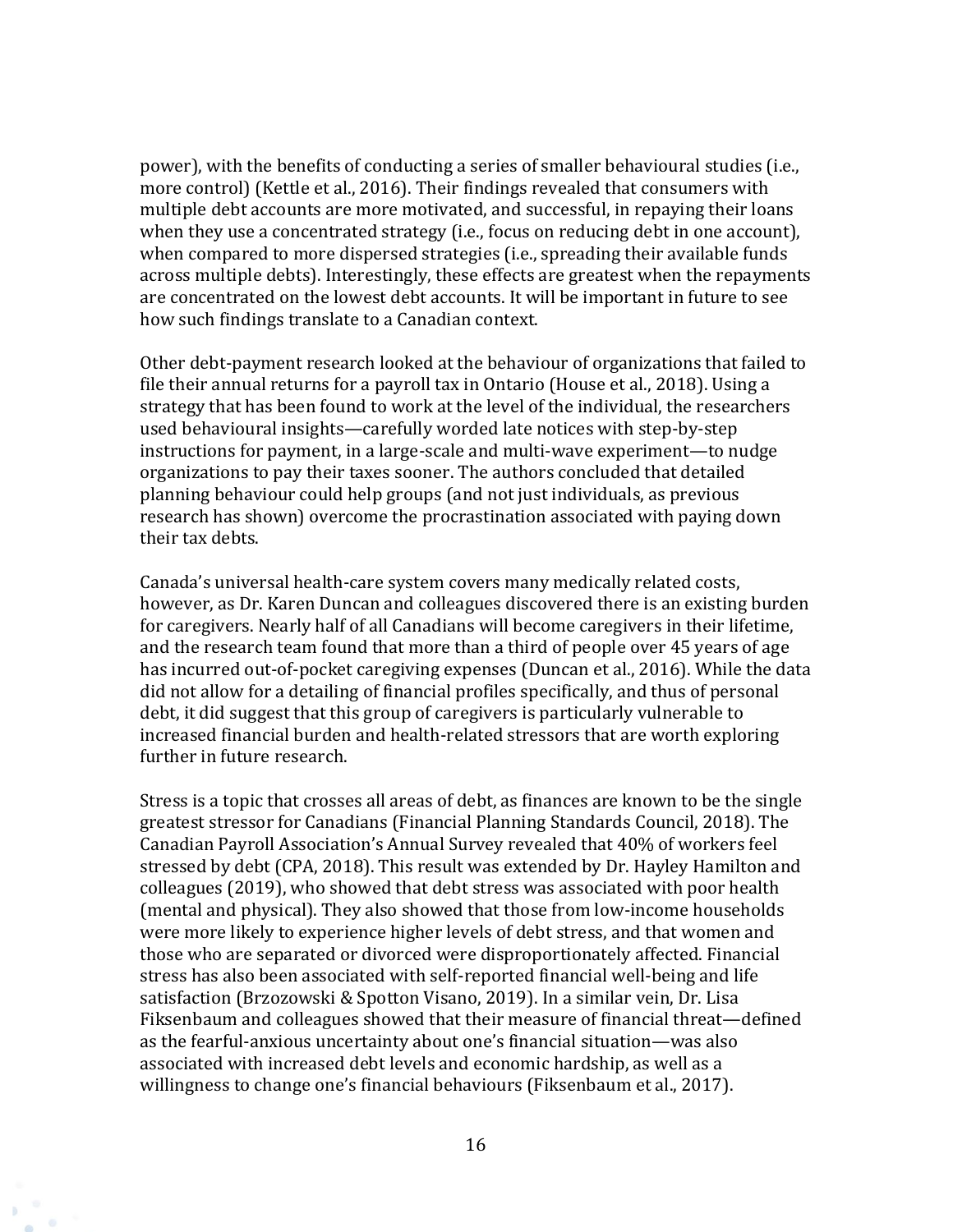Age-related differences have also been increasingly explored. For instance, households with parents that co-reside with their adult children have been on the rise for decades, and one study showed that such households are more likely to have fewer assets and nearly twice as much debt as households without adult children present (Maroto, 2019). A study on Canadian millennials (born from 1980 to 2000) found that they have similar financial knowledge and financial well-being when compared to the previous generation (so-called gen-Xers) (Robson & Loucks, 2018), but are more likely to carry student loans and credit card debts and have little or no retirement savings. Complementary findings from a US study showed that millennials using mobile payments (i.e., from computers or smartphones) are more likely to overdraw on their financial accounts, pay credit card fees, and withdraw from retirement savings early, compared to non-mobile-using millennials (Lusardi et al., 2018). These results present a unique opportunity to validate such findings in the Canadian context.

A small qualitative study comparing millennials with unmanageable student debt from Montreal and Santiago, Chile, suggested that Canadians are more likely to consider indebtedness to be a personal responsibility, whereas Chileans believed that families and states held more responsibility (Pérez-Roa, 2019). At least one study has emphasized the importance of considering this group in relation to all other age groups (Ben-Ishai & Stanley, 2017)—to help to avoid the propagation of misleading myths, such as those of the lazy or "doomed" millennial generation—as many age groups have similar financial issues (e.g., increased debt). In fact, Drs. Nicolas Bédard and Pierre-Carl Michaud (2018) highlighted the concern that debt—particularly mortgage debt—is also increasing amongst a subset of households who are approaching retirement. The authors suggest that growing debt at this life stage can be particularly dangerous for many, as a change in borrowing costs or house values could decrease their standard of living in retirement.

#### **Managing debt: Future directions**

The following planned, or in-process, research initiatives are being undertaken to fill existing gaps in our current understanding of personal debt management in Canada:

• **Dr. Karen Duncan at the University of Manitoba** has begun a project entitled *Financial Decision-Making: The Influence of Financial Knowledge, Stress and Help Seeking Activities*. She and her colleagues will use data from the 2014 CFCS to improve our understanding of how Canadians handle personal debt. For example, the team will use data from the CFCS to identify the characteristics of consumers who carry an unpaid balance on their credit cards and to get a sense of how different groups of people handle unexpected expenses. This project will also link debt management behaviours to other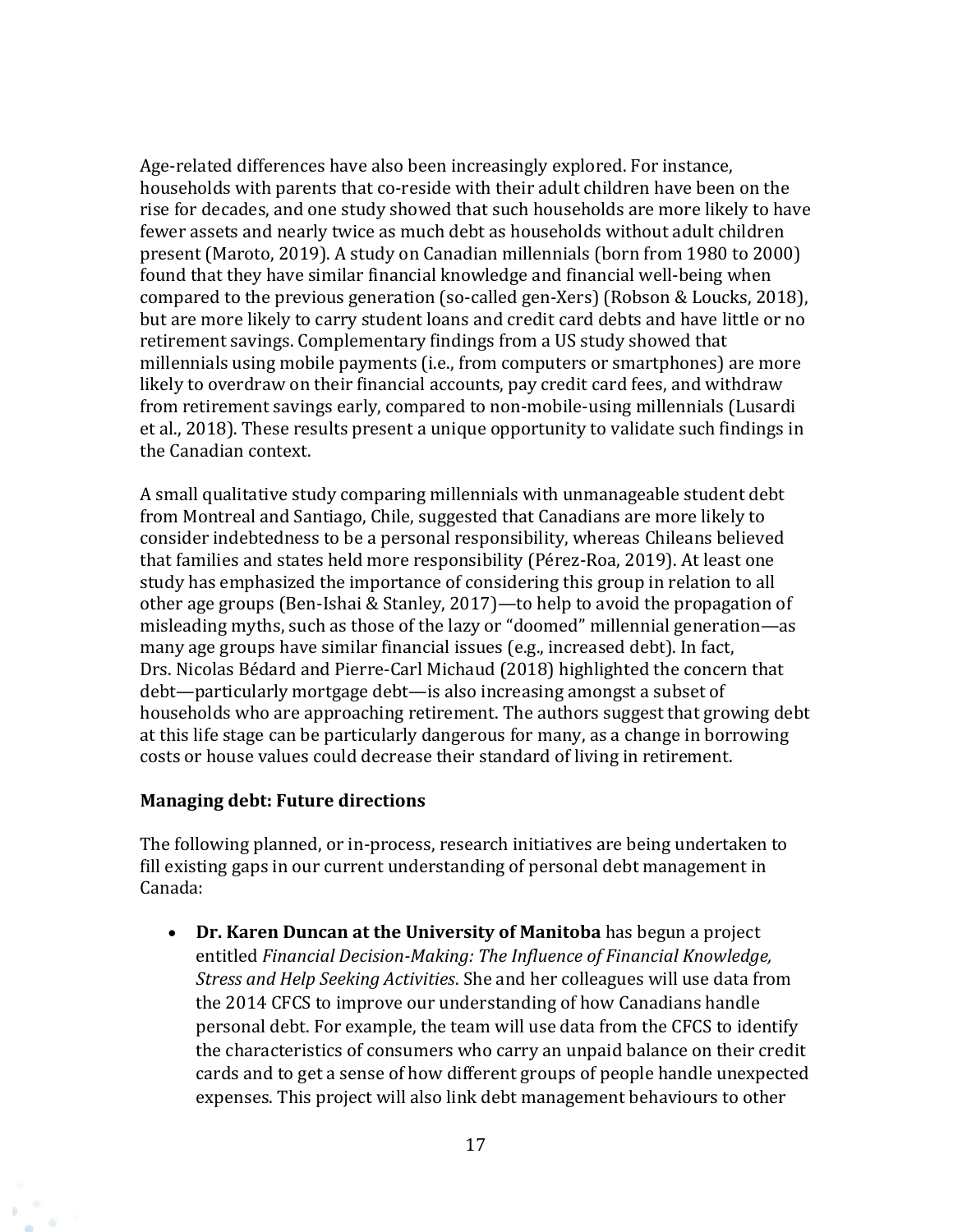topics, such as budgeting and saving behaviours, with an eye towards improving and tailoring future debt management interventions. Relatedly, the 2019 CFCS will help to track the ongoing progress and challenges associated with financial literacy and financial well-being more broadly, and financial behaviours, such as debt management, saving, and budgeting behaviours, more specifically.

- **Prosper Canada**, through a literature review and key informant interviews, will describe the consumer debt landscape, particularly how it affects those living on low and moderate incomes. This work aims to identify critical gaps in existing research about the conditions under which consumer debt becomes a source of financial insecurity and who faces the greatest risks. The project will also identify policies and regulations that particularly exacerbate or help mitigate consumer debt for low to moderate-income earners.
- **Dr. Jodi Letkiewicz and colleagues** have begun a series of projects to explore the debt management space in more detail. For instance, her team has collaborated with Credit Counselling Canada to explore debt relief options in Canada, with a particular focus on those with lower incomes. They will also use focus groups to look more deeply into issues related to debt for students and other young Canadians, and have also prepared the groundwork for interviewing financial planners across Canada to better appreciate their perspectives and the challenges they face with clients in the current environment.
- **The Association of Community Organizations for Reform Now Canada (ACORN)** will examine the experience of lower-income consumers in the online high-cost credit market. ACORN will study the online lending options that exist for lower-income consumers. The goal is to determine to what extent and for what reasons these products are used, as well as how these options compare to financing offered by mainstream financial institutions.
- **Drs. Matthew Brzozowski and Brenda Spotton Visano** are exploring the link between subjective and objective measures of financial stress. One currently unanswered question is whether people facing similar financial difficulties also share similar levels of self-reported financial stress. This is an extension of their work noted above.
- Members of the **York University** faculty, staff, and student community (including Dr. Spotton Visano) are also combining efforts to develop a suite of financial literacy resources for students. These include interactive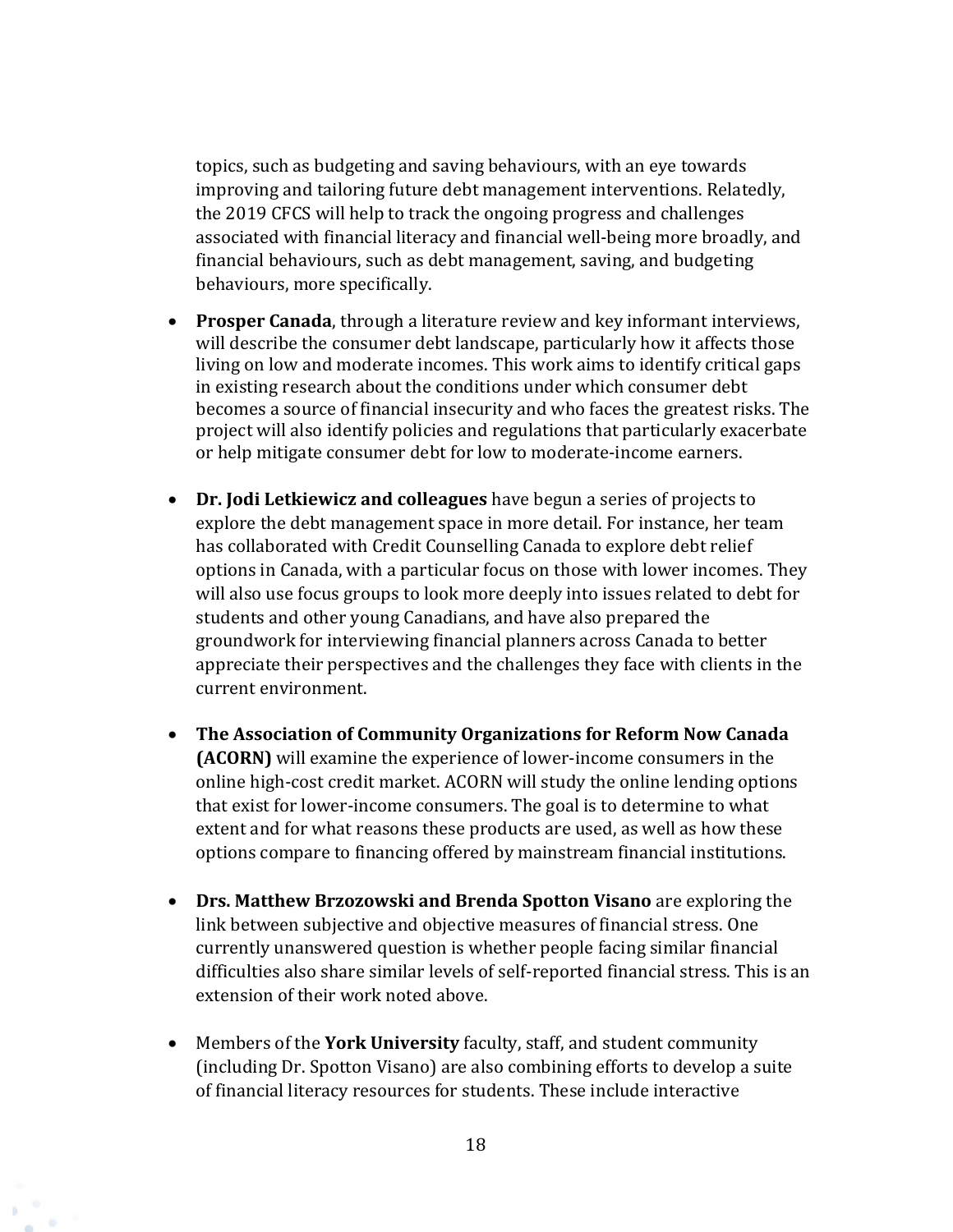workshops on financing pathways to post-secondary education for high school students (including Francophone and Francophile students), and a series of podcasts about Ontario student debt repayment and rehabilitation processes.

• **Drs. Lisa Fiksenbaum, Esther Greenglass, and Zdravko Marjanovic** from York University and Concordia University of Edmonton—are continuing their work on financial threat, in the context of financial and debt management. In particular, they will be exploring the relationships between financial threat, financial management, and other psychological variables related to perceived sense of control and personality.

#### **Managing debt: Existing gaps**

When considering the four themes noted above, it becomes apparent that much of our current understanding is focused at the level of individual behaviour. Although some recent projects have leaned more towards debt management from a social or practical perspective, we still know relatively little about the social determinants of financial well-being and how financial technology is influencing Canadians' ability to manage their money.

The CFCS has been fundamental in providing a portrait of Canadians' knowledge, abilities and behaviours concerning personal financial management. Now that three waves of data have been collected (i.e., from 2009, 2014, and 2019), it will be important to understand what kinds changes have occurred over time. For instance, it will now be possible to compare some behavioural changes made by financial consumers across each research priority, and also get a sense of group differences that might exist (e.g., how have debt levels for low-income Canadians changed over ten years?)

Further, the financial literacy and behaviours of Canadian youth are an emerging topic of interest, given the timing and rate at which they can take on debt over the subsequent few years of their lives (e.g., credit cards, student or car loans). International and national surveys have identified Canadian youth as having a strong baseline level of financial literacy. The **Programme for International Student Assessment (PISA; see Appendix I)** ranked Canadian 15-year-olds as second overall globally on financial literacy and suggested that young people who have handled their own money, and who talk regularly about money at home, are more financially literate (OECD, 2017; 2020). Although there is a baseline for financial literacy of Canadian youth, not much is known about risk factors, group differences, and the effectiveness of teaching programs (or of the financial literacy, competence, and confidence of the teachers themselves). Beyond this international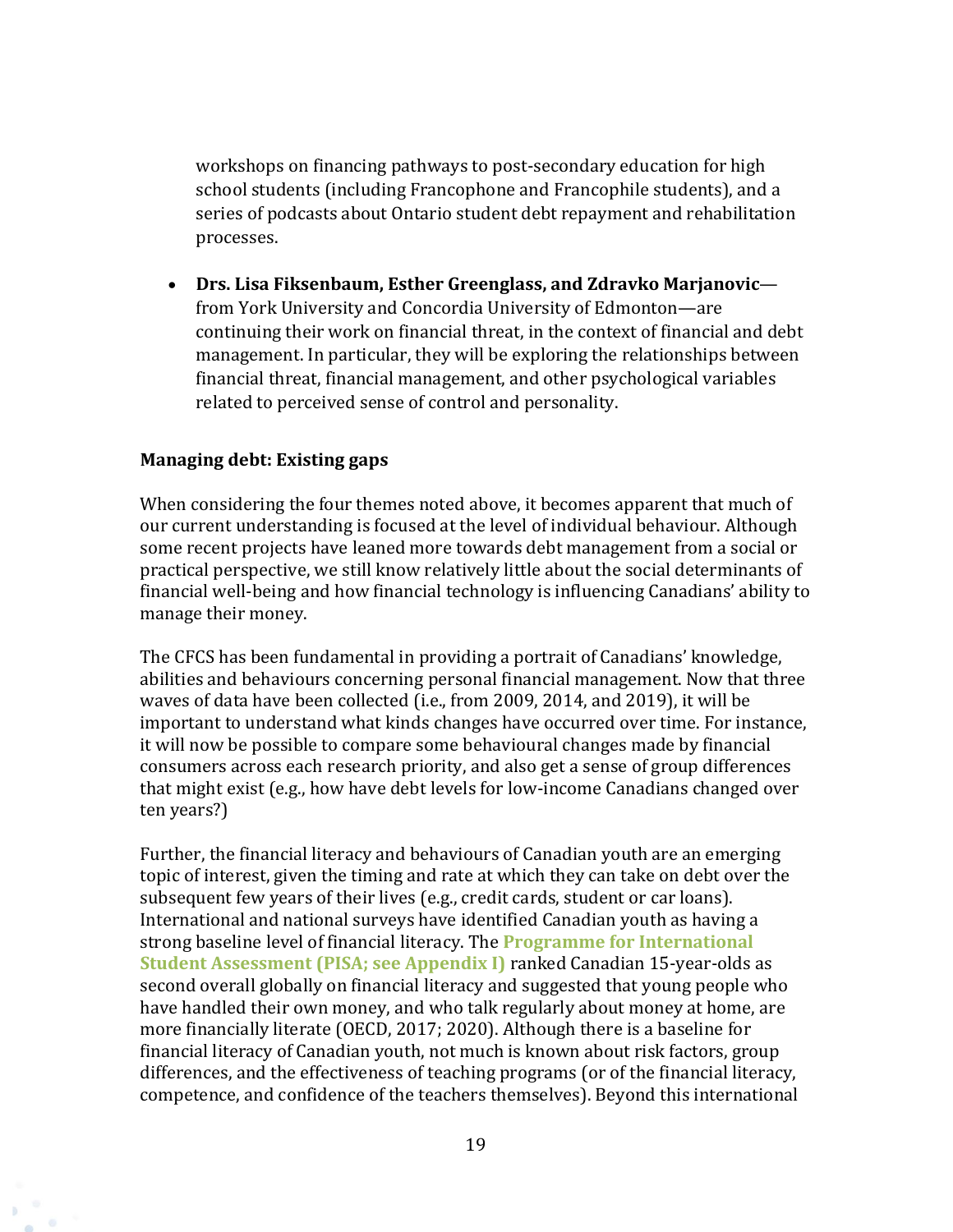perspective, very little is known about how the financial literacy of Canadian youth predicts their future financial decision-making and financial well-being.

We have gained some information tailored to certain age groups (e.g., youth, millennials, older adults) and financial products (e.g., HELOCs, payday loans), and have learned that debt-related stress can have negative effects on Canadians across socioeconomic levels. However, a number of outstanding questions remain. For instance, it is not clear to what extent people are knowledgeable about their debt, nor is it clear whether they have a plan in place to manage their debt (or precisely what kinds of strategies different groups of consumers might use). A gap exists in our understanding of the differences in the types of debt vehicles used, access to debt, and debt repayment strategies among men and women. Financial education interventions could also benefit from further clarity in these areas in order to better inform and tailor programming. Moreover, although mental health and financial health seem related, the relationship between mental (e.g., stress or the perception of being in control) and financial well-being is not clear.

### **Managing debt: Key points summary**

- Canadians carry a high amount of debt in many forms.
- Poor retirement planning, increased use of credit for day-to-day purchases coupled with a lack of understanding of different types of debt vehicles, and less savings are all contributors to lower financial well-being and higher stress.
- The use of clear, active, debt management strategies may help improve financial well-being.
- Researchers are currently looking to better understand the connections between debt management and related behaviours (e.g., savings, budgeting) and psychological factors (e.g., stress) from multiple perspectives (e.g., consumers, financial planners).
- Future research is needed to uncover longitudinal changes in financial literacy and financial well-being. How the financial literacy of youth predicts their financial futures, and how societal and marketplace-level factors may act as barriers to financial well-being, should also be explored in greater detail.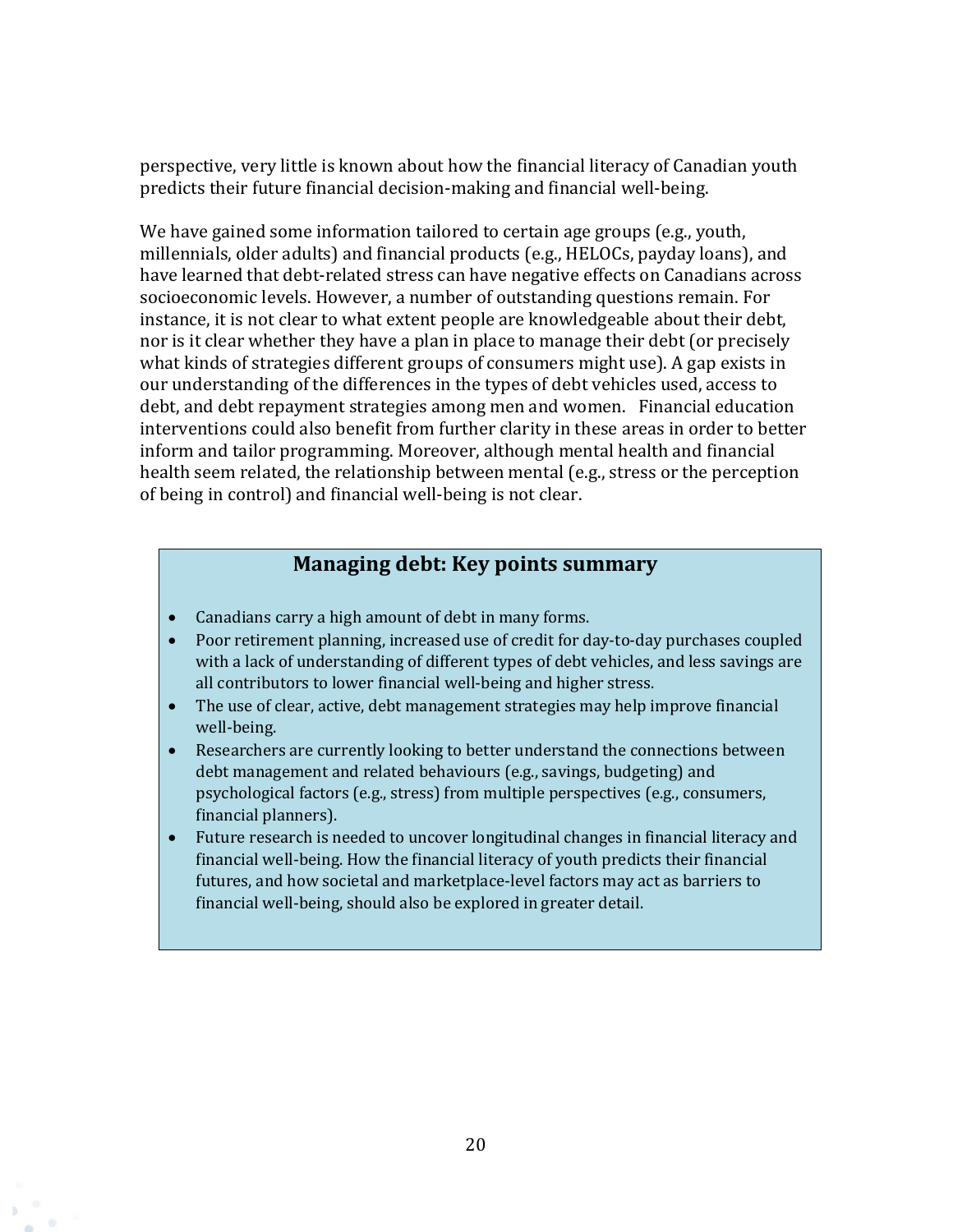### <span id="page-20-0"></span>**Navigating the financial marketplace**

Research in this section explores how consumers currently navigate the increasingly complex financial marketplace, the kinds of barriers to smooth navigation and engagement, and some of the features that might help to make it easier and more inclusive in the future. This research priority is broadest by nature, in that it can also include details on factors, behaviours, or tools that overlap with the other research priorities. Here, however, we have attempted to include research progress that is not specific to one of those other areas (i.e., debt, saving, and budgeting), but rather considers the kinds of knowledge or innovative ways of thinking that could help improve a consumer's ability to navigate the financial marketplace more generally.

#### **Navigating the financial marketplace: Starting points for future research**

The financial marketplace is perhaps too complex to identify only a handful of areas about which to learn and offer improvements. The nature of this research priority has prompted researchers to ask questions related to how people navigate and engage with the financial marketplace using a multi-lensed approach. Therefore, research within this priority has more often touched upon the four themes noted above—from exploring the marketplace complexity itself, to learning about the paths and barriers affecting people's ability to engage with (e.g., socioeconomic factors, financial education and confidence) or navigate (e.g., using technological tools or other sources of financial advice) the system.

The complexity of the financial marketplace is increasing rapidly. Canada has one of the fastest growing financial sectors in the world, and access to services has become easier as more people are using online or mobile financial services and products and three quarters own a smartphone (Canadian Bankers Association, 2018; Competition Bureau Canada, 2018; Edenhoffer, 2018). The use of cash for payments has been declining for decades, as our reliance on financial technologies, such as mobile payments, and other advances in the field are becoming greater (Engert et al., 2018). Their continued increase will likely be fuelled by financial technology communities, such as those found in the Toronto-Kitchener-Waterloo corridor, which contains the second-highest density of tech start-ups globally (Reynolds, 2019). Although the growth of the fintech community is rapid, many fintech companies have expressed ongoing challenges related to accessing expertise and mentorship, navigating and establishing partnerships with financial institutions, and building trust with consumers (Innovate Financial Health, 2020). These marketplace changes will require an equal expansion of regulatory changes and research efforts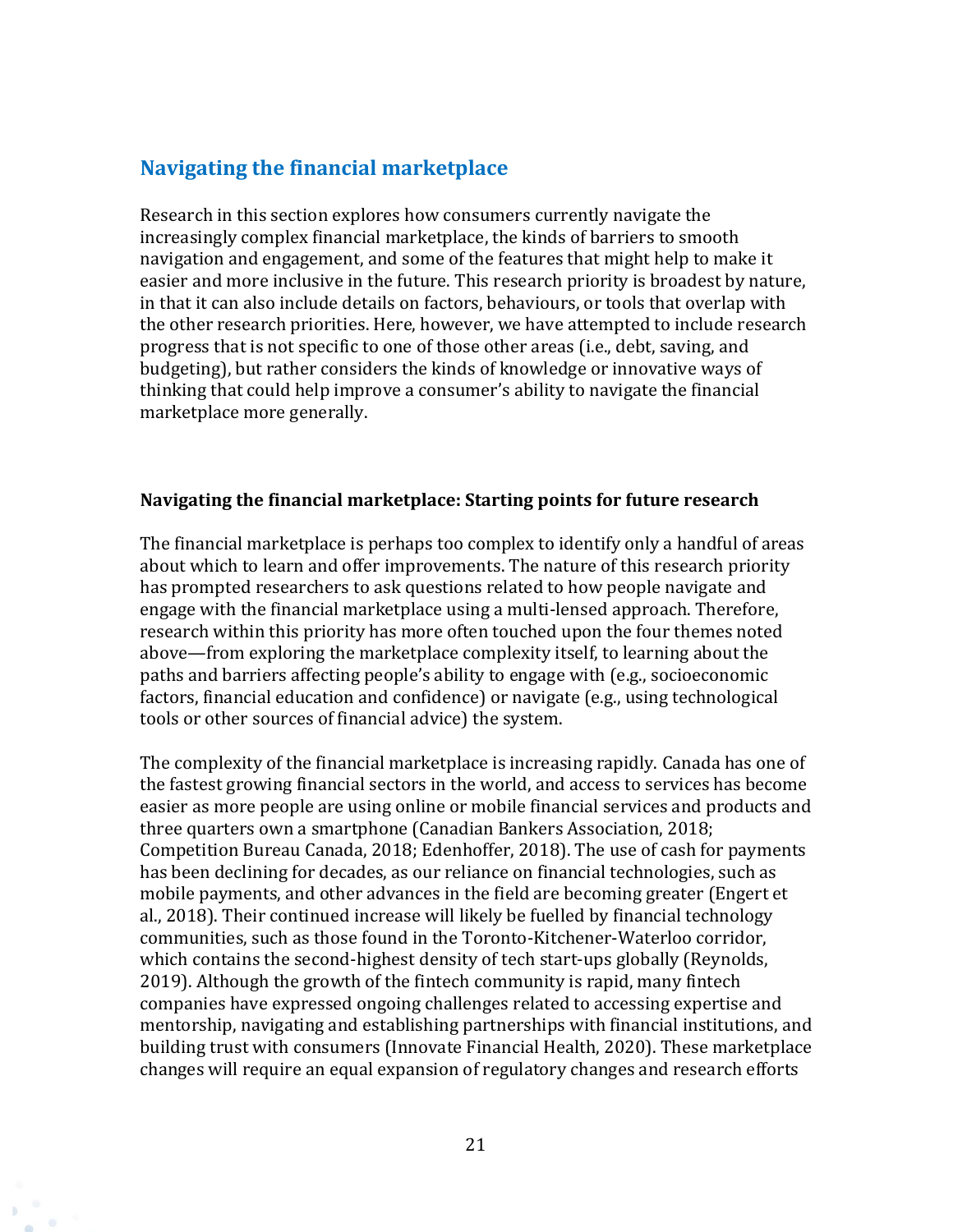to match the pace of growth (Competition Bureau Canada, 2018)—especially regarding our understanding of how people interact with financial technologies.

FCAC released the *Financial Well-Being in Canada: Survey Results* paper which demonstrated that an individual's financial well-being (see Appendix III for definition) is more strongly tied to behaviour than income (FCAC, 2018; 2019d). Specifically, the data based on a survey of over 1900 Canadians revealed that the key components to improving financial well-being were active saving behaviour, low levels of borrowing (particularly for day-to-day expenses), and financial confidence—including the feeling of being in control. The take-home message from this work was that, for many consumers, improvements in financial well-being could arise from changes in financial behaviours (e.g., budgeting, active saving, reduced borrowing) and improved financial confidence over increases in income alone. These findings provide insights that may benefit practitioners and other financial literacy stakeholders when it comes to designing and delivering future interventions.

Vulnerable members of society are the ones most likely to be neglected in, or excluded from, the financial marketplace (see below for Case Study I: Precarious Employment and Vulnerable Finances). Research findings to date have identified low-income earners, women, Indigenous Peoples, newcomers, and those with low educational levels as particularly vulnerable members of society. For instance, Dr. Jerry Buckland and colleagues have done considerable work investigating the effects of payday lending (Buckland et al., 2018b), how finance schemes positively and negatively affect vulnerable people globally (Buckland, 2018), and the issue of financial exclusion in Indigenous Peoples (Buckland et al., 2016). The latter study used qualitative methods to reveal some of the finer-grained issues that kept people from engaging with financial institutions, such as low accessibility, poor treatment by non-Indigenous employees, and a collectivist tradition that shies away from personal money management. An open-access text on personal finance by First Nations University of Canada Professor, Dr. Bettina Schneider, entitled [Financial](https://www.uregina.ca/open-access/open-textbooks/titles/financial-empowerment.html)  [Empowerment](https://www.uregina.ca/open-access/open-textbooks/titles/financial-empowerment.html) (2018), also provides a practical approach to improving the financial knowledge and skills of Canadians—invaluably using both Indigenous and non-Indigenous perspectives. With regard to the question of a potential gender gap in financial literacy, Robson and Peetz (2020) suggest that individual personality plays a greater role in financial knowledge, choosing financial products, and staying informed, when compared to gender alone, while Fonseca and Lord (2019) suggest that financial confidence is a major explanatory factor.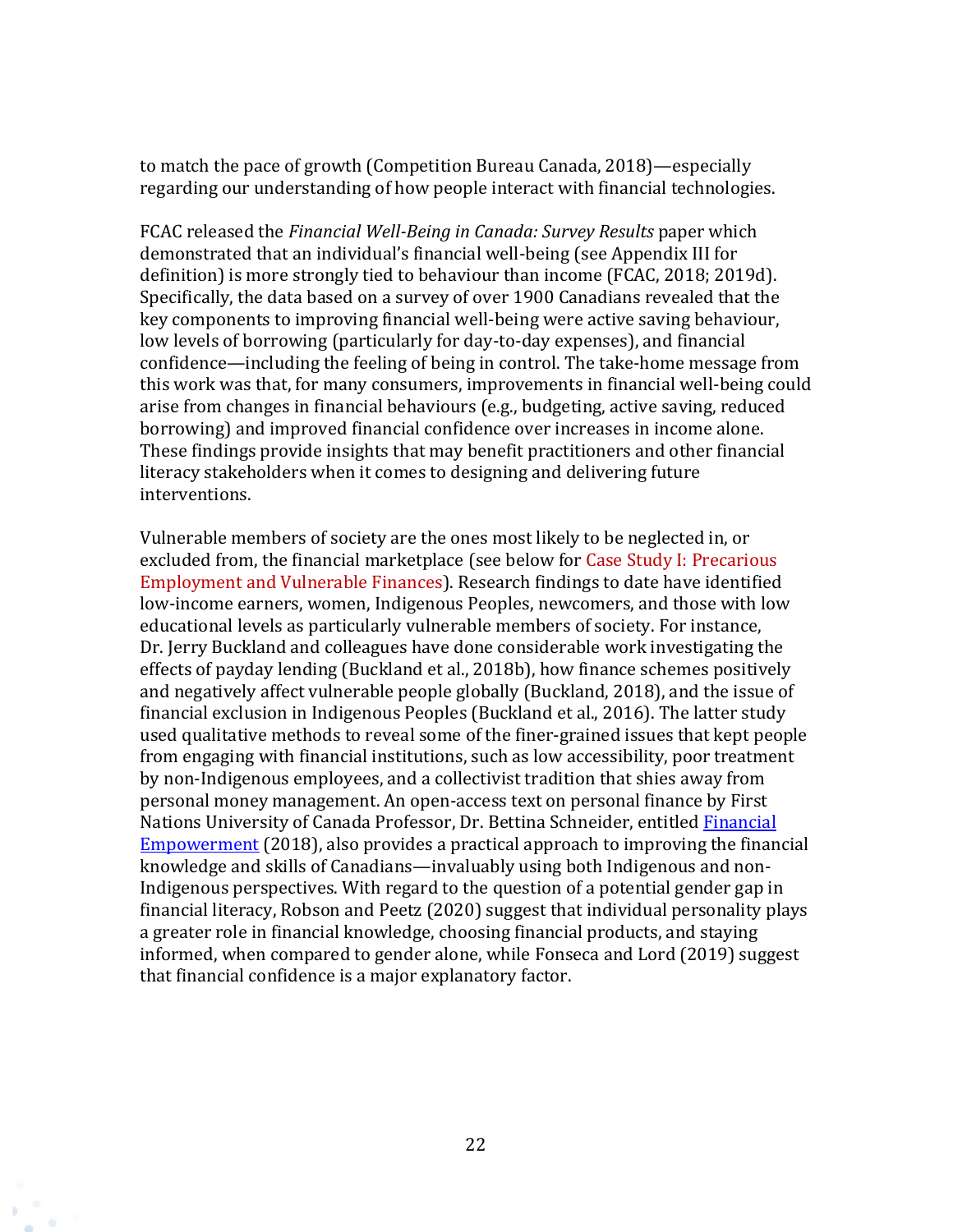### <span id="page-22-0"></span>Case Study I: Precarious Employment and Vulnerable Finances

by Jerry Buckland, PhD

*Note that the stories below come from participants of the Canadian Financial Diaries research project and their names and other identifying information have been changed in order to protect their anonymity.* 

To date, the five-year Canadian Financial Diaries research project has worked with 29 low and modestmiddle income Canadians. In this Project, participants track and share their finances with staff, and discuss their financial experiences and challenges. The quantitative and qualitative data are now being analyzed and some preliminary issues stand out. For example, some participants told stories of precarious jobs and vulnerable finances. Two such stories came from Trudy and Samantha, who are single, middleaged, women with part-time jobs and annual incomes around \$10,000. Neither have mobile phones or internet access at home.

Trudy has relied on social assistance, and has struggled with mental health issues in the past. Her health is well now, and she is casually employed and follows a very tight budget. She resists returning to social assistance because she found it full of rules that reduced her quality of life, though she does receive some assistance for her rent. Until recently, she had two part-time jobs at 15 to 25 hours per week. One employer recently shut down, cutting her income in half. She is trying to get another job but has challenges using internet-based job boards. A community centre offers some supports but finding an appointment has been difficult. In order to get by, she has relied on her father to help out with her rent, which involves a monthly phone call as he lives out of town. The support was in question when, suddenly, her dad went into the hospital and she was unable to contact him. She considers this money a loan and plans to pay it back but right now she has no way to do that. Her finances are "on the edge," and an unexpected bill, cancelled rent assistance, or loss of support from her dad would put her in a real bind. A root cause of her vulnerable finances is her precarious employment. If she had a full-time job—or even support to look for a job—her finances, and her confidence, would likely improve.

Samantha faces a similar kind of precariousness. She juggles casual jobs including working at a corner store and in a local non-profit organization. Her work at the corner store is very informal in that she is not paid an hourly wage but her pay is subject to the discretion of the manager and comes in the form of cash and trips to the grocery store at which time he buys groceries for her. She feels uncomfortable asking for money and the relationship places her in a very awkward position. Until recently it was her only job, making her feel unable to negotiate a better arrangement. Recently she got a part-time position with a non-profit organization and this has given her a second source of income plus new confidence. Her income is still very modest but has the potential, now that she has completed the probation period, to offer her more stability in the future. With this change, she may be in a position to renegotiate the arrangement at the corner store.

Both Trudy and Samantha have very precarious jobs and vulnerable finances. Trudy's work situation has declined somewhat but her dad has been able, so far, to help her out. Samantha's work situation has improved somewhat and could continue in that direction. Both Trudy and Samantha could benefit from training about, and access to, internet job search programs. For that to happen, they would need to access the right tools, and have the confidence and motivation to learn these new skills.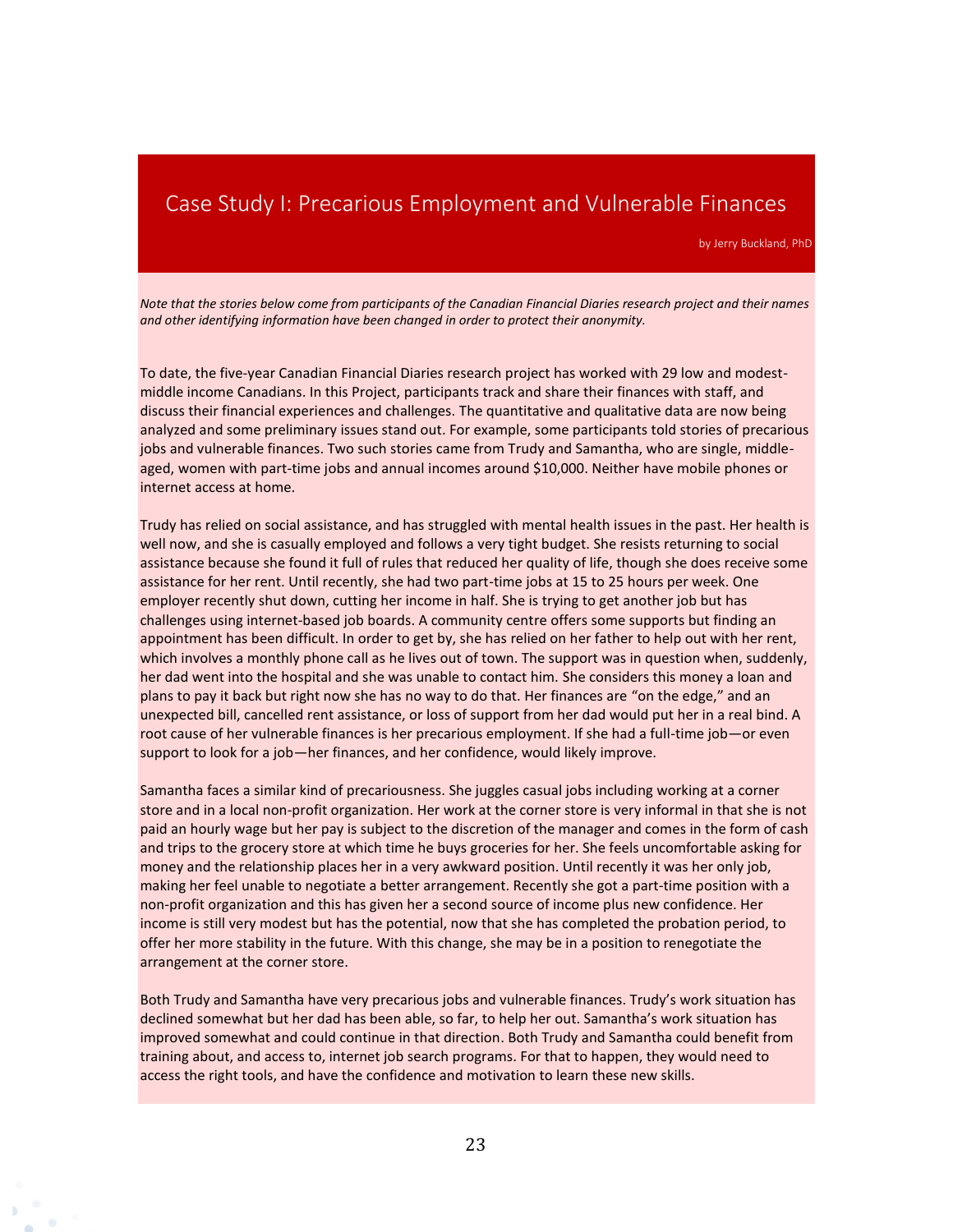Regardless of specific demographic characteristics, financial confidence and making use of financial advice appear tied to increased engagement and navigation, as demonstrated through improved retirement planning and living standards (FCAC, 2017b). The first Canadian study to link financial confidence and seeking help with financial planning was from Dr. Letkiewicz and colleagues at York University (Letkiewicz et al., 2016). They showed that people who use professional financial planners tend to have higher incomes, more financial confidence, and less financerelated stress. A longitudinal analysis showed that people with high financial confidence are more likely to seek financial planning advice in future, but that, interestingly, higher self-reported levels of stress did not lead to professional helpseeking behaviour. These findings are also in line with an FCAC-sponsored report from the Social Research and Demonstration Corporation (SRDC), showing that financial confidence is a strong predictor of effective money management behaviours (SRDC, 2016b).

Work in older adults reveals a similar story, as financial confidence is the strongest indicator of financially desirable behaviours (such as saving enough money for retirement) and improved long-term financial well-being (SRDC, 2016a; FCAC, 2017b). However, older adults also seem to be unique in their engagement with financial services and institutions. For instance, an FCAC survey showed that most older adults regularly bank in person and at least one third never bank online (FCAC, 2019b). Also, research looking at older adults' knowledge and navigation of long-term care insurance products showed that there is very low awareness, knowledge, and understanding of the potential benefits of such products for some consumers (Boyer et al., 2020). These results further emphasize the need to better understand group differences such that future products and services may be tailored to meet the needs of different financial consumers.

The use of behavioural insights and an understanding of natural biases continue to be powerful tools for optimizing financial decision-making and helping Canadians engage with, and more easily navigate, the marketplace. Dr. Dilip Soman and his Behavioural Economics in Action at Rotman team continue to be world leaders in this regard. They have provided a number of influential documents and tools, including a how-to manual for organizations who wish to employ behavioural insights techniques (Feng et al., 2018) and the Financial Literacy in a Box (FLIB) tool (Luo et al., 2016) aimed at improving people's understanding and behaviours related to select financial topics (e.g., compound interest, education savings). They have also made a clear case for directing more research resources towards understanding financial behaviour online (An et al., 2016) and have shown how behavioural insights can have an impact on specific financial topics, such as applying for life insurance (Poon et al., 2017) or using financial literacy to encourage responsible gambling habits (Hurla et al., 2017).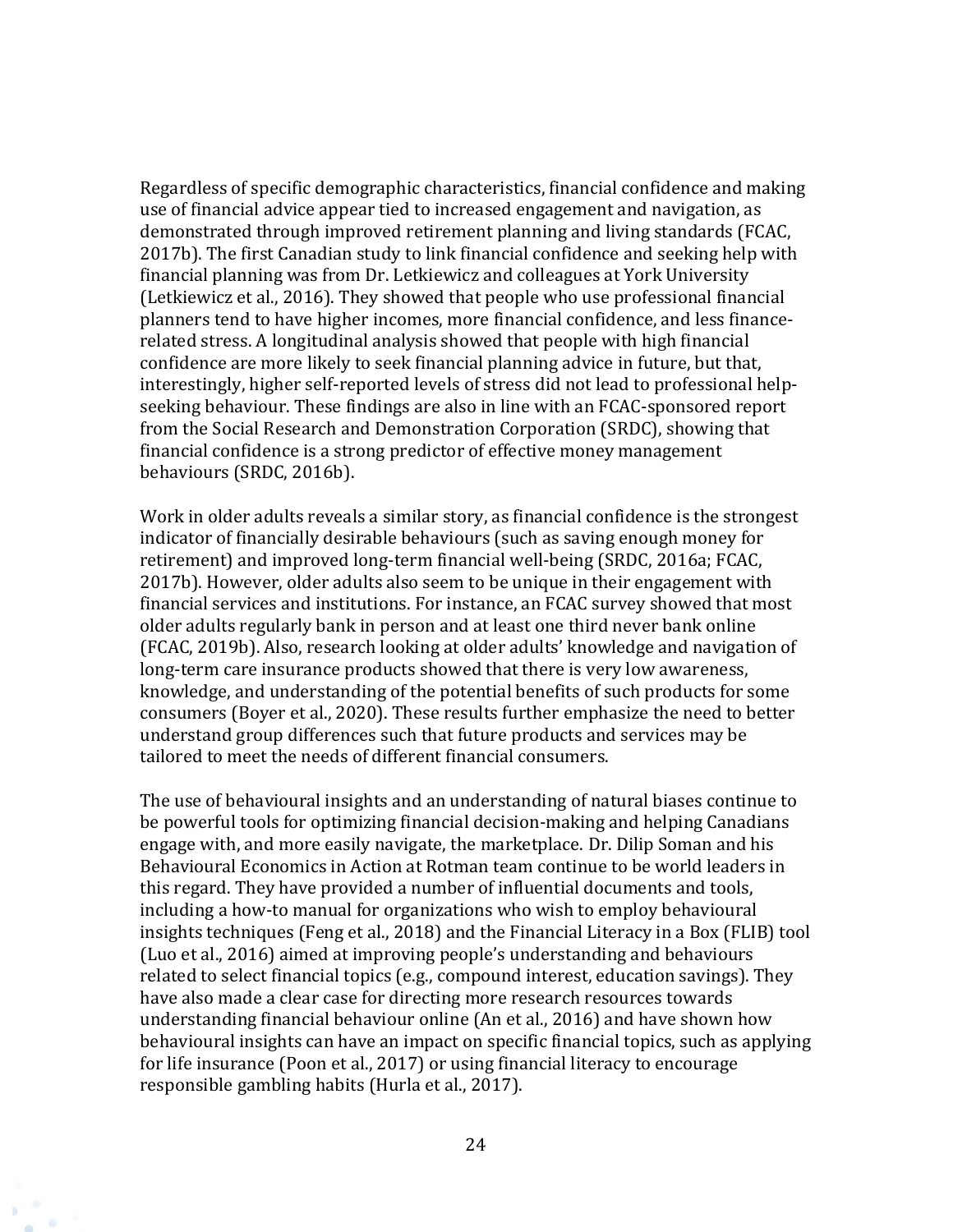Finally, the research-to-practice gap has been particularly challenging. Programs designed to improve financial education or provide effective financial counselling are typically based on findings from research studies but are themselves often untested. This disconnect can lead to practitioners not knowing the effectiveness of their programs but can also make it difficult for potential funders or policymakers to clearly differentiate the value of one program from another. With this in mind, Prosper Canada and partners (2016) created the **Financial Literacy Outcome** [Evaluation Tool](http://outcomeeval.org/) in 2016 to help practitioners better assess the effectiveness of their programs using a tailored approach. Another promising research-in-practice initiative arose in the [First Nations Financial Wellness Project](http://prospercanada.org/Our-Work/Centre-for-Financial-Literacy/First-Nations-Financial-Wellness-Project.aspx) (Prosper Canada, 2018)—a joint program of the Aboriginal Financial Officers Association of Canada (AFOA), Prosper Canada, and First Nation partners—which developed evidencebased literacy, coaching, and training programs aimed at improving the financial well-being of Indigenous Peoples in Ontario. The more common incorporation of such community-driven methodologies, here and within all research priorities, may help to improve the effectiveness and impact of the research itself and the solutions it offers.

Taken together, research that helps to clarify the characteristics and challenges associated with easy, accessible, targeted, and timely navigation continues to be a priority.

#### **Navigating the marketplace: Future directions**

There are many issues which continue to be of great interest in this area, including: developing a clearer picture about the role of financial confidence and financial well-being, considering how to best use findings from behavioural science, understanding the barriers faced by vulnerable populations and how to empower these groups, and determining how to translate research into practice. The following planned, or in-process, research initiatives are being undertaken to advance our current understanding of how people navigate and engage with the complex financial marketplace in Canada:

• The **Behavioural Economics in Action at Rotman team** are continuing to explore how behavioural insights can inform finance-related practices and policies. In particular, they are currently investigating the known gap between financial planning intentions and actions. As discussed above, high levels of financial literacy do not often translate to optimal decision-making, or to seeking out financial advice when needed. We also know that overestimating one's knowledge can lead to risky behaviour and economic vulnerability—and that older adults are particularly at risk (Khan et al., 2017). Still, the socioeconomic and psychological characteristics of people who do act on financial knowledge or intentions are not currently clear. Moreover, in a related project, Dr. Soman and colleagues aim to explore the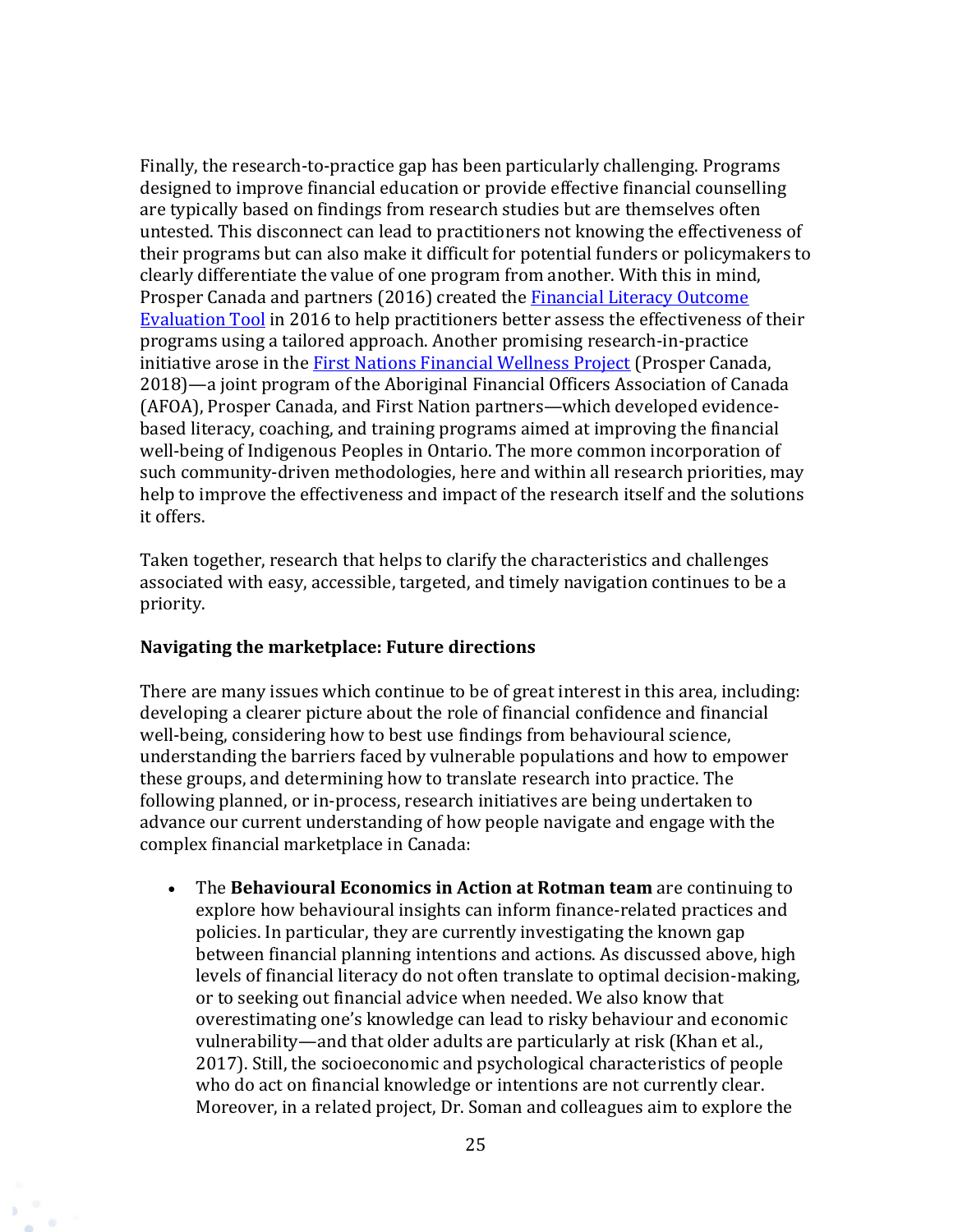psychology of risk, as there is evidence that most people do not seem to assess risk using a probabilistic framework, but are instead more inclined to use rules-of-thumb or heuristics. A more nuanced understanding of risk will allow the team to develop better instruments for measuring risk tolerance and thereby help people make better financial decisions. Finally, the team has also compiled a report on "sludge"—frictions in the environment that prevent people from acting on their financial knowledge. These might include cumbersome processes, confusing communications or the potential for negative emotions.

- **Dr. Andrea Hasler and colleagues** have a number of projects looking at some of the navigational behaviours and challenges faced by specific groups, such as teachers, women, and millennials. Prior research has suggested that many teachers are uncomfortable teaching issues in finance due to a lack of confidence and knowledge (McGregor, 2018) as well as having math anxiety (Ramirez et al., 2018). Moreover, although a lot of information related to the delivery of financial material is available, teachers often fail to use it. A 2019 study from this team found that professional development is an important factor in helping educators feel confident and motivated to teach personal finance in their classrooms (GFLEC, 2019). This team has launched the Fast **[Lane](https://fastlane-education.org/)** website to provide resources and strategies on how to promote financial education in school and are continuing to investigate how to best prepare teachers to teach personal finance.
- Another project from **Dr. Hasler and team** will summarize the growing evidence on the gender gap in financial knowledge, and aims to provide insight on why, for instance, men gain knowledge (but not necessarily confidence) more easily than women (Rothwell & Wu, 2019). Finally, this group will also investigate millennials' relationship with financial technology including why they are exceptionally comfortable with using technology in many ways, such as for banking and shopping, but are much less engaged in other financial issues (e.g., comparing financial products, reading about financial advice; Yakoboski et al., 2018). This team is also further exploring differences in the financial capability of US millennials who use mobile payments, compared to those who do not (Lusardi & Hasler, 2019). This latter work will inevitably draw from recent Canadian research and public forums summarizing some of the financial challenges that millennials face today (Robson & Loucks, 2018).
- **Drs. Gail Henderson and Pamela Beach** are investigating how elementary school teachers include financial literacy in their curriculum and how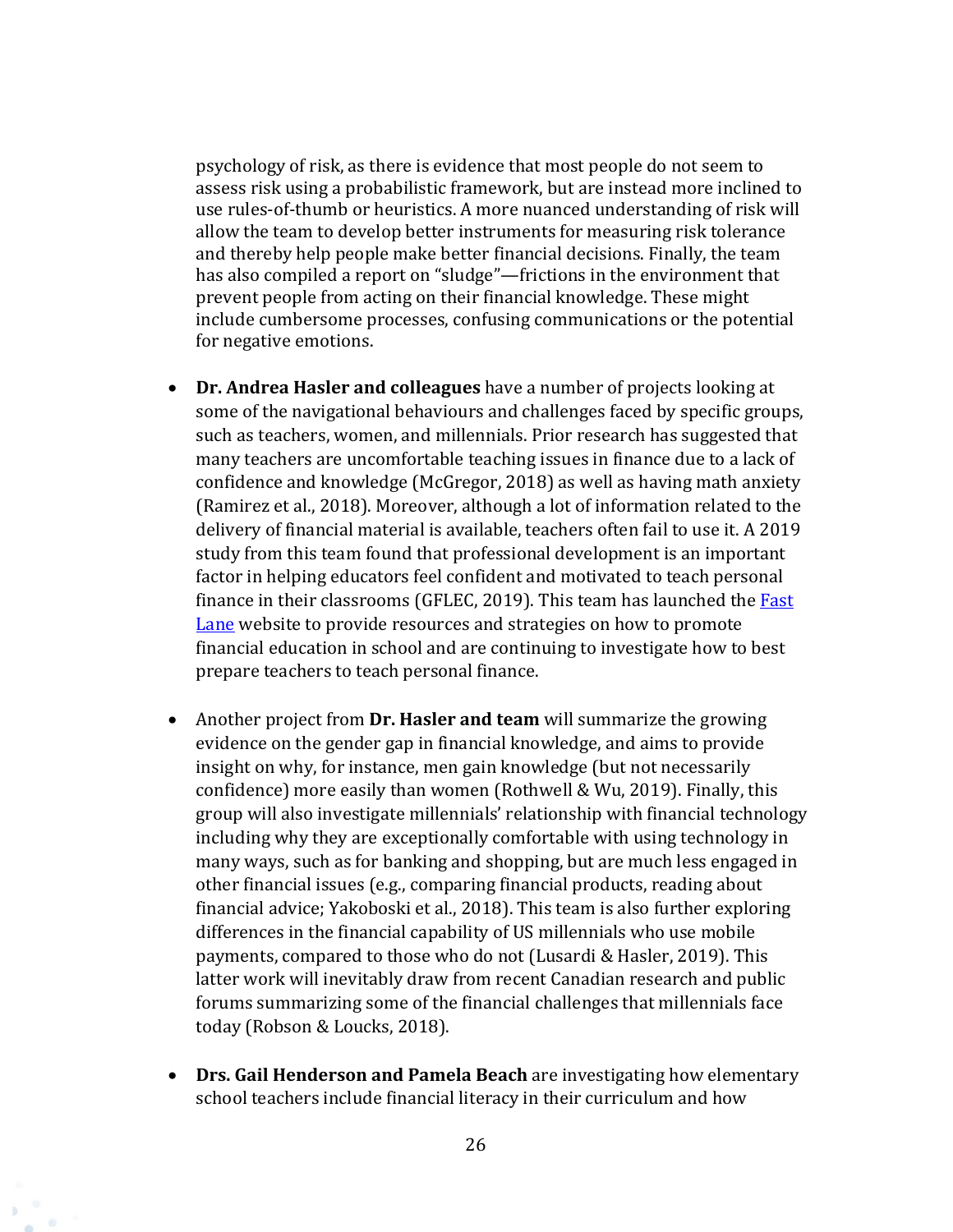teachers select and evaluate resources for use in the classroom. They are also looking at teachers' awareness and perceptions of the source of resources, comparing resources produced or sponsored by the financial industry, government and non-profit organizations contained within FCAC's [Canadian](https://canada-preview.adobecqms.net/en/financial-consumer-agency/services/financial-literacy-database.html)  [Financial Literacy Database.](https://canada-preview.adobecqms.net/en/financial-consumer-agency/services/financial-literacy-database.html) The researchers have conducted studies using document analysis, online surveys, and interviews. Information about these studies is linked through their [Canadian Financial Literacy Project](https://finlitproject.org/team/) centred at Queen's University.

- **Dr. Jiaying Zhao**—a Psychology Professor at the University of British Columbia—continues to investigate the role of scarcity (i.e., having insufficient resources to cope with demands) on people's ability to make sound financial decisions (Zhao & Tomm, 2018). Dr. Zhao's group is also working with the [New Leaf Project](https://www.newleafproject.org/) to pilot unconditional cash transfers and additional non-cash supports (e.g., coaching, financial literacy training with VanCity Credit Union) to address homelessness in the Metro Vancouver area. Finally, Dr. Zhao's group is working on a collaborative project with researchers from University of Washington to develop interventions to increase financial resilience among low-income individuals.
- **Dr. Bettina Schneider** will examine not only how people, particularly Indigenous students, can connect their own experiences to the topics covered in her published text on [Financial Empowerment](https://www.uregina.ca/open-access/open-textbooks/titles/financial-empowerment.html) (2018), but also the impact of culturally relevant financial literacy education on Indigenous students and communities.
- The [Canadian Financial Diaries](https://financialdiariesca.wordpress.com/) research project—led by **Drs. Jerry Buckland, Gail Henderson, David Rothwell, Jennifer Robson, and Louise Simbandumwe**—uses both quantitative and qualitative methods to better depict the financial realities, stresses, and opportunities of low- and modest middle-income Canadians. It also includes financial practitioners and regulators to help inform practical and policy tools in support of financial empowerment. Phase one, having tracked the finances of 30 Canadians over the course of a year, is nearly complete. Phase 2, which involves a larger number of participants is planned for 2021.
- **Drs. Jerry Buckland, Vinita Godinho, and Carmen Daniels** are working on a comparative study of Australian and Canadian regulations related to financial service access. An article related to this work is published in the fall 2020 issue of the Canadian Journal of Urban Research.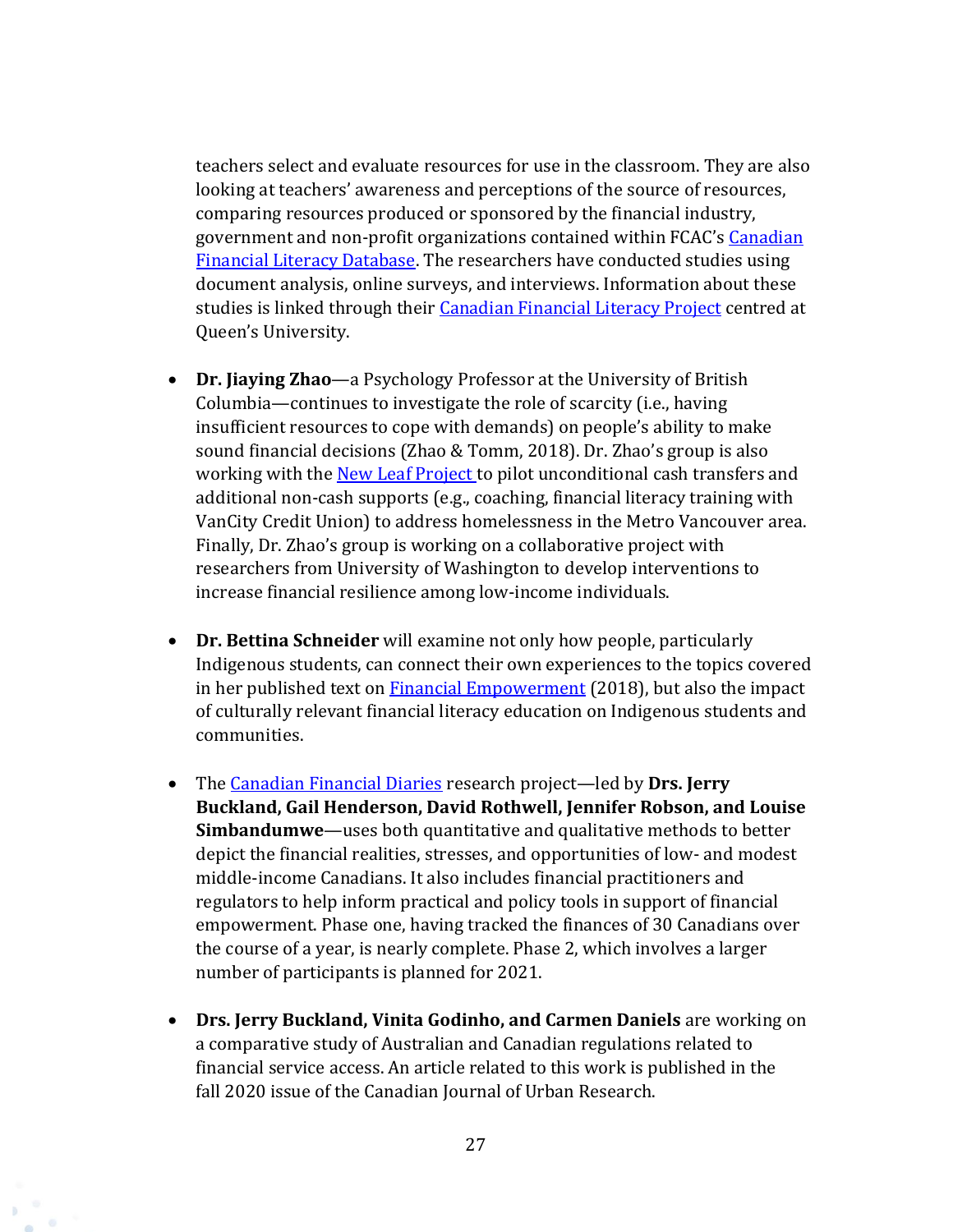• **FCAC** conducted a national survey in 2018 to assess the financial well-being of Canadians. [Results](https://www.canada.ca/en/financial-consumer-agency/programs/research/financial-well-being-survey-results.html) from the **Financial Well-Being Survey (FWBS; see Appendix I)** suggested that Canadians who practise active savings behaviour and avoid using credit to pay for daily expenses, have higher levels of financial well-being—results which are similar to comparative countries, like Australia and Norway (FCAC, 2018; 2019d). Moving forward, FCAC used these data and results to develop and launch the **COVID-19 Canadian Financial Well-Being Monitor (see COVID and Financial Literacy Research section and Appendix I below).** 

#### **Navigating the marketplace: Existing gaps**

Our current understanding of how people navigate the financial marketplace crosses all four themes—social determinants of financial well-being, mental and behavioural abilities, financial technology, and research in practice. Yet, given the complexity of this research priority, there is still much to learn and many ways that we could apply the existing research to practical applications.

The interactions between financial technology use, digital literacy, and financial literacy are not well understood. For instance, little research has been done globally or in a Canadian context on the role of financial technologies in improving or hindering financial literacy and decision-making. It is not clear how people's behaviours have changed as we have transitioned towards the greater use of technology. It is also not clear how the increasing threat of cyber-attacks might influence how people navigate the marketplace, as most Canadians will encounter some form of cybercrime in the coming year and over one fifth of Canadian businesses reported that they were affected by a cybersecurity incident in 2017 (Statistics Canada, 2018a). Importantly, despite this increased threat and being generally concerned with privacy, Canadian consumers are becoming more comfortable with sharing personal information regularly online (Canadian Marketing Association, 2018).

Taken in combination with the recent explosion in the financial technology sector, future research will be needed to understand how consumers are engaging with existing technologies, but also to help create and improve the next generation of tech tools aimed at improving financial well-being, or offering products and services to consumers. Moreover, additional research will be needed to guide the creation of front-line programs and services (both tech- and people-centred) tailored to the most vulnerable of Canadians—including low-income earners, youth, women, immigrants, minorities, and Indigenous Peoples. One example of such work uses an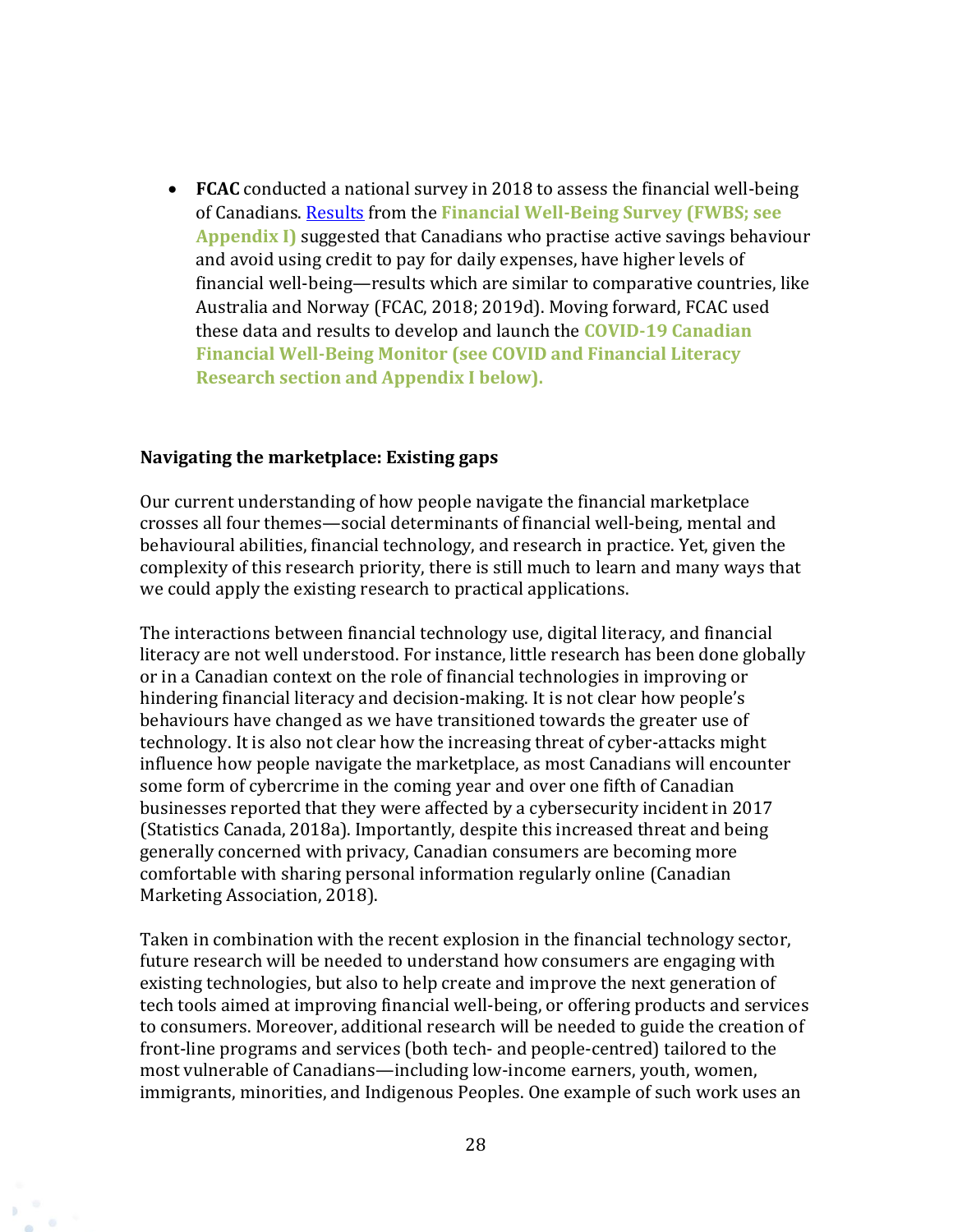evidence-based approach to share insights for practitioners providing financial advice to Canadian newcomers, particularly through one-on-one financial coaching (Varatharasan & Fremont, 2020). Particularly, a significant gap in research involving Indigenous Peoples and those living in the Territories continue to exist in all areas of financial literacy and well-being, given the challenges to data collection and geographical isolation.

A greater adoption of strategies that leverage behavioural insights and an appreciation of cognitive biases and mental abilities will undoubtedly help in this regard. For instance, we still do not have a clear picture of the relationship between personal finances and subjective perceptions of financial well-being—such insights might help us better understand what motivates beneficial financial behaviours across groups of people. Although there are ample resources in each of these fields of study, the challenge going forward will be to learn how to best combine such knowledge in ways that have clear positive impacts on the financial well-being of Canadian consumers. We know that people of all ages have access to copious amounts of financial literacy information online, but more evidence is required to understand the precise impact of this information on different age groups, from children and adolescents, to working-age and older adults.

Finally, considerable efforts in all research priorities have been used to explore financial literacy and financial well-being from the individual's perspective. It has been tacitly assumed that personal responsibility of financial matters should be the priority, when in fact we know that behavioural change alone is not enough to help vulnerable Canadians to fully engage with the financial system. As such, less work has been directed at understanding the broader societal barriers that might prevent a highly motivated individual from succeeding financially—from federal or provincial regulations, to geographical or cultural differences. Future research would benefit from recognizing the importance of using tailored, contextdependent, approaches that address issues simultaneously from an individual and societal perspective.

### **Navigating the financial marketplace: Key points summary**

- The complexity of the financial marketplace is increasing rapidly and, for most people, access to financial services has become easier than ever.
- As the financial marketplace continues to expand, vulnerable members of society are most likely to be neglected or excluded.
- Resources (e.g., tools and how-to manuals) are available to help improve people's understanding of financial topics, strengthen their financial behaviours, and help practitioners evaluate and improve the effectiveness of their financial education programs.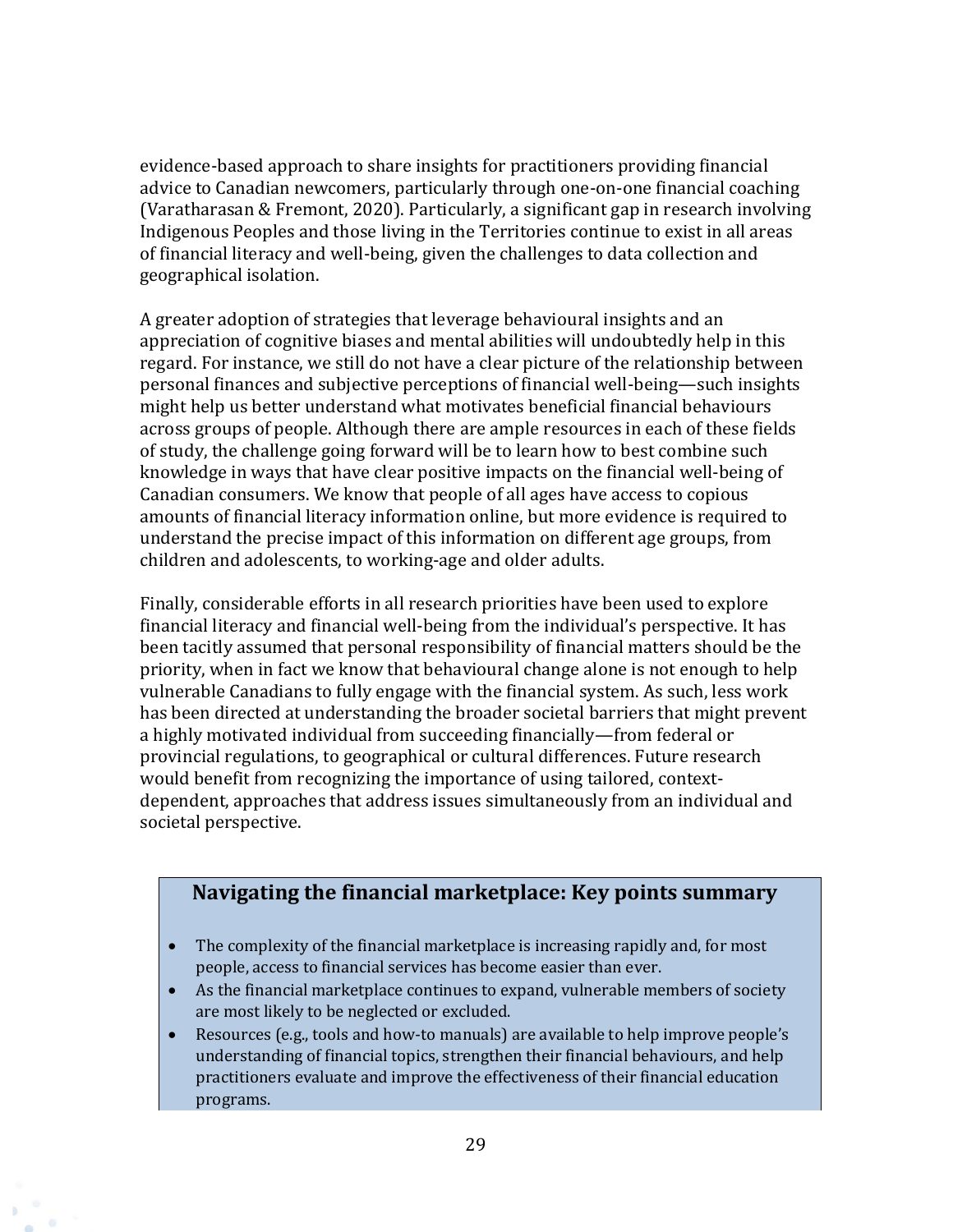- Researchers are exploring the navigational challenges and unique financial stresses faced by vulnerable groups (e.g., women, youth, low-income, Indigenous Peoples), and how to improve these navigational strategies through leveraging behavioural insights (e.g., intention and action, scarcity, confidence) to better deliver financial education.
- Future research is needed to understand the role of financial technologies in financial literacy and financial decision-making, the broader societal barriers that might prevent individuals from succeeding financially, and how behavioural insights can enhance tools aimed at improving the financial well-being of consumers.

### <span id="page-29-0"></span>**Building savings**

Canadians on average are not saving enough money overall, although the incredibly low household savings rate of 0.7% near the end of 2018 had gone up substantially to 3.6% by the end of 2019 (Statistics Canada, 2020b; before the COVID-19 pandemic). Of course, having savings is often tied to higher levels of manageable debt and increased options in the financial marketplace (e.g., regarding investment choices). However, historically lower interest rates and the wide availability of revolving credit products have contributed to low saving rates and increased debt overall (Canada Interest Rates, 2019). Moreover, a slow growth in average wages over the past few decades is also contributing to this phenomenon (Statistics Canada, 2013, 2019b). Recent research has given us a clearer picture of the Canadian savings landscape. Although there are many reasons to save money, some of the best-studied are related to emergency expenses, education, and retirement.

#### **Building savings: Starting points for future research**

Emergency expenses can involve a number of unexpected events, from having to get immediate car or home repairs, to managing the loss of a job or an unexpected economic downturn. The Canadian Payroll Association's Annual Survey (2019) reported that 1-in-5 Canadians said they would not be able to absorb an unexpected expense of \$2,000, suggesting a slight improvement from the years before (CPA, 2017, 2018). Further, research by Drs. David Rothwell and Jennifer Robson showed that just under half of Canadians at the low-income level have sufficient financial assets to maintain their current lifestyle for three months (Rothwell & Robson, 2018). (See below for Case Study II: Financial Decisions with Low Income.) Prior work outside Canada has shown a positive link between financial literacy, confidence, and the likelihood of having emergency savings (Babiarz & Robb, 2014), while other work has extended these results to low-income earners in Canada, revealing positive links between financial education, financial confidence or selfefficacy, and savings (Rothwell et al., 2016, 2017). What is clear is that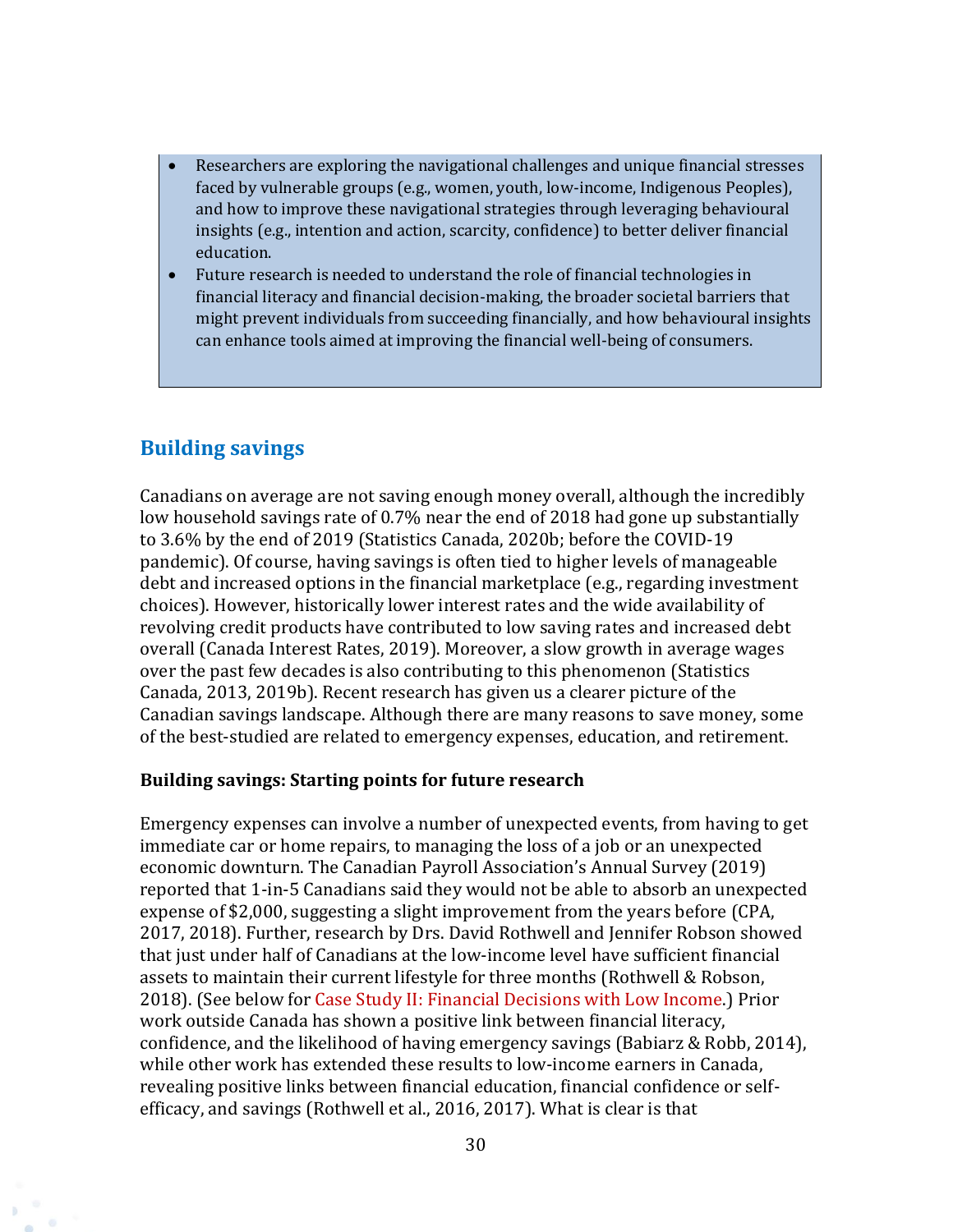improvements in financial knowledge alone are not as likely to help households build emergency savings (Despard et al., 2020).

The cost of education has increased substantially over the past few decades, as reflected in yearly tuition costs (~\$7,000 in 2018) and the average student's debt (~\$26,000 for those graduating with an undergraduate degree) (Statistics Canada, 2015b, 2018b). This underscores the value in Canadian youth and their parents saving for education and furthering their knowledge of saving for their future in general. However, wealthier families that can afford to save are more likely to do so, while lower income families are more likely to see an average decline in their overall wealth after having children (Maroto, 2018). Nonetheless, Canadian youth appears well positioned to grasp the power of saving for future items or services such as education, as most 15-year-old students said that they would save for an item they could not afford or would not buy the item at all (OECD, 2017).

Promisingly, nearly three quarters of Canadian parents reported saving for their children's education (FCAC, 2015a; 2019e). Of these, the majority reported using the Registered Education Savings Plan (RESP) vehicle to accomplish this goal. Lowincome earners and Indigenous Peoples<sup>7</sup> are particularly vulnerable populations, who generally save well below the Canadian average, although nearly half of lowincome earners that do save for their children's education use RESPs to do so. The Privy Council's Impact and Innovations Unit, in collaboration with the Innovation Lab at Employment and Social Development Canada, used behavioural science to increase the uptake of the Canada Learning Bond—an educational savings incentive for low-income families (Hardy et al., 2018). Overall, they found that sending letters to target groups (i.e., first-time parents) and the use of additional key documents (e.g., a mock cheque) increased the uptake significantly.

Perhaps the single greatest use of savings, for most people, will be to retire—a period in which one's quality of life will be largely tied to the assets they have built up over time. The number of Canadians poised to retire in the next few decades is climbing quickly, and it has been estimated that by 2036 there will be 39 seniors for every 100 working-age adults (Statistics Canada, 2015a). Most Canadians are unsure how much they will need to save for retirement and are concerned that they are unable to save enough (FCAC, 2017b).

The annual [RSI Index](https://ire.hec.ca/en/rsi-index-2020/) for 2020, released by the Retirement and Savings Institute at HEC Montreal, showed that most Canadians have a limited understanding of their retirement system—especially challenging are questions related to employer plans and the Old-Age Security program, in which three quarters of respondents get fewer

<sup>7</sup> The CFCS analysis specifically considered Indigenous peoples living off reserve, but that this trend is understood to extend to those living on reserve as well.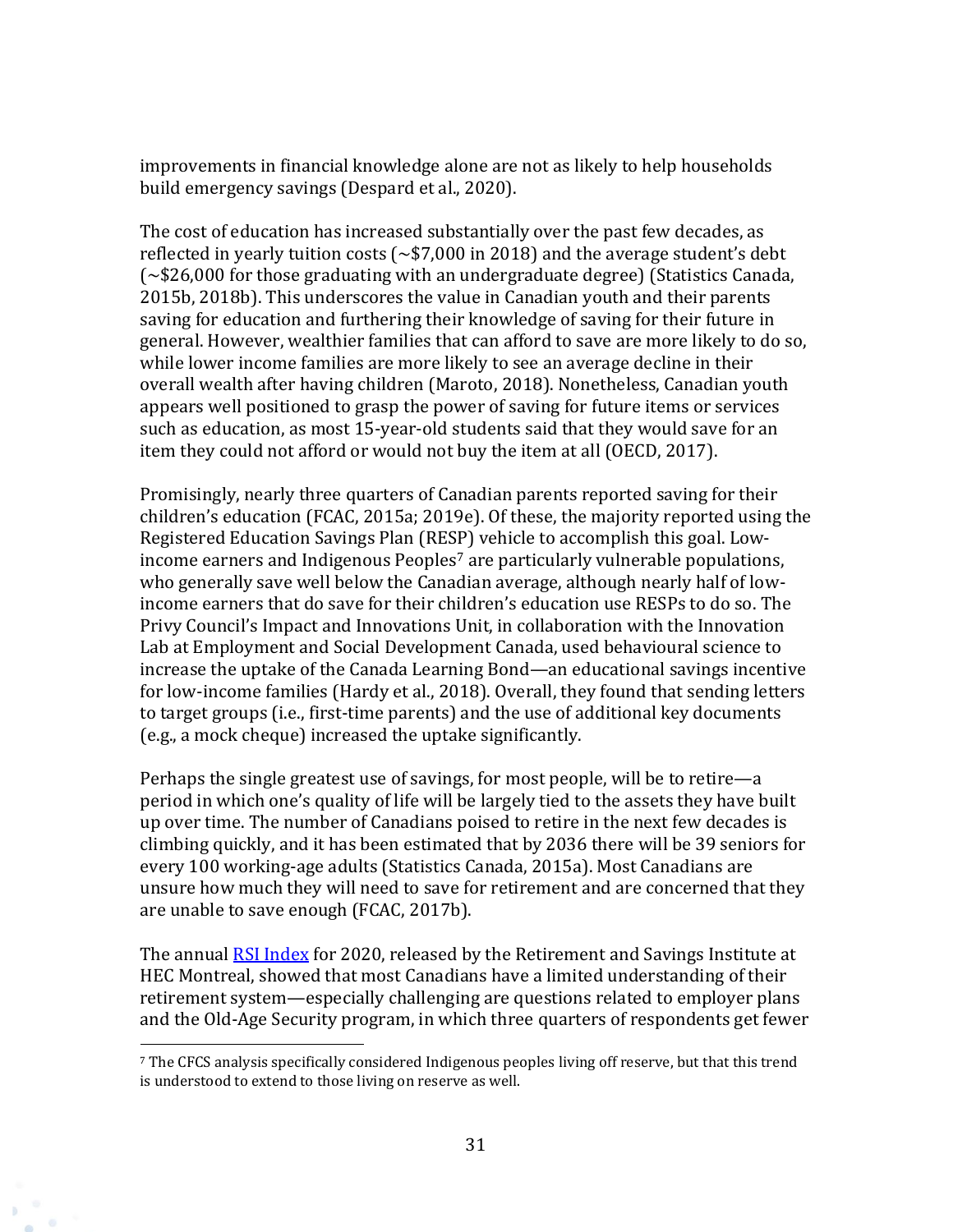than 50% of questions correct. Moreover, research on the Quebec and Canada Pension Plans reveals that Canadians are unclear about how to maximize their [benefits](https://www.thewhig.com/opinion/pierre-carl-michaud-should-you-take-your-cpp-qpp-pension-at-60-or-hang-tight/wcm/6aa83cb5-f918-423b-8fdb-bcd3c4c8e5a8) and that changes to the eligibility age could result in unwanted consequences (Michaud et al., 2020). In a survey of 2,000 Canadians, the Ontario Securities Commission (2018) found that while younger Canadians are optimistic about retirement, relatively few have started saving. Among working-age Canadians, two thirds are preparing for retirement (FCAC, 2017b). However, it is worth noting that a growing number are expecting to work past retirement age (CPA, 2018).

The abilities and knowledge of individuals can vary significantly across groups. The most financially literate, the highest earners, the most educated, and people over 65 are most aware of what they need to save to retire comfortably, while those with low-incomes as well as Indigenous Peoples are least likely to be saving (Boisclair et al., 2017; Messacar, 2017; FCAC, 2017b). In fact, those who score higher on basic financial literacy knowledge questions are more likely to be saving in a retirement or tax-free savings account, such as an RRSP, TFSA, or pension plan (Boisclair et al., 2017). Financial confidence (introduced above) appears to be a crucial link between financial knowledge and saving, for growing both emergency and retirement funds, and this is emphasized for low-income earners (Rothwell et al., 2016). Importantly, this work has helped to broaden the field of financial literacy in Canada, by placing a greater emphasis on the value of subjective measures (e.g., confidence, sense of control), which are increasingly recognized as fundamental mediators of sound financial behaviours.

Saving is important for these, and many other, reasons—and Canadian consumers are generally saving less today than in the past. This is why research that informs about the potential challenges and barriers to saving, as well as ways to improve saving behaviour, continues to be a priority.

### <span id="page-31-0"></span>Case Study II: Financial Decisions with Low Income

by Jodi Dueck-Read, PhD

People with low incomes face difficult choices. This includes people who work in low-waged jobs and those who receive Employment Income Assistance (EIA). With limited income, EIA recipients find it challenging to stretch their money (let alone consider saving it) and must choose their banking options carefully—which includes considering proximity and the possibility of paying additional fees.

Sandy (a pseudonym) is a Financial Diaries participant, and is in her early fifties and draws income from EIA. As a person with a disability, Sandy uses a walker to get around downtown Winnipeg. This is a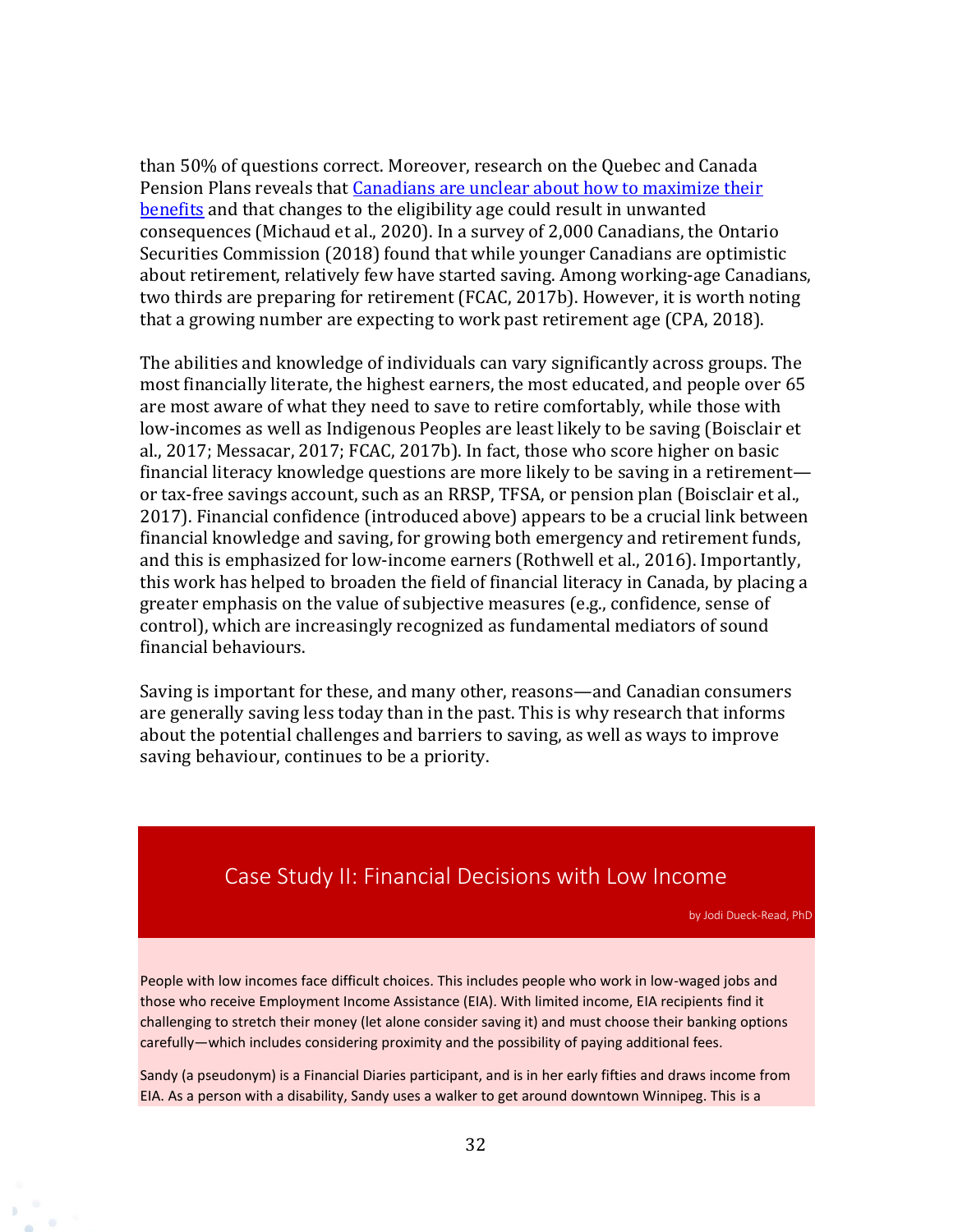challenge during the long snowy winter months. Except for weeks that sidewalks are unplowed and she is forced to stay home, she walks half a kilometre to her volunteer position as a client advocate. Sandy makes careful decisions about her limited income. When the monthly EIA cheque is deposited into her bank account, she has difficult choices to make about how to pay her bills and buy groceries.

For instance, should she travel by bus to her bank and withdraw cash so that she minimizes ATM and/or transactions fees? This takes time and bus tickets. In terms of groceries, she could make purchases at the convenience store in her neighbourhood or take the bus to a grocery store with cheaper and healthier options. In each case, she could use her debit card or withdraw cash from a nearby ATM. Most months that I met with Sandy, she shared with me that she purchased groceries from the convenience store due to ease of frequent access. She commented that her EIA allotment for groceries was insufficient to purchase fresh fruits and vegetables from a grocery store. Additionally, she often used nearby ATMs incurring additional fees because access was quick, timely, and convenient. Her low-cost bank account offered too few transactions and she incurred fees for over usage. It seems that Sandy's financial decisions are largely driven by her reality as a person with low income and limited mobility.

Low-cost bank accounts offer a necessary service to impoverished individuals and yet the restrictions on debit card transactions fail to meet Sandy's needs, and have unintended consequences. People on EIA or with low incomes cannot make large purchases frequently, and instead they make small and recurrent purchases at stores near to them. Furthermore, as banks are moving towards paperless and mostly online systems, people with limited incomes need physically close and reliable internet access. Making costeffective financial decisions poses a steady stream of challenges for vulnerable populations.

#### **Building savings: Future directions**

The following planned, or in-process, research initiatives are being undertaken to fill existing gaps in our current understanding of how to promote personal savings in Canada:

- A project by **Dr. David Rothwell and colleagues**, such as UK Professors Steve McKay and Karen Rowlingson, will be investigating emerging saving behaviours of individuals nested within countries (across the OECD). This will focus on better understanding how sociodemographic characteristics and contextual factors interact to prevent and promote emergency saving.
- While traditional definitions of poverty have relied mainly on levels of income and savings, another project by **Drs. Rothwell, Robson** and colleagues considers an expanded definition which includes asset poverty the idea that financial assets are not sufficient to maintain financial wellbeing at low-income thresholds for at least 3 months (Rothwell & Robson, 2018). Indeed, they have estimated that asset poverty is two to three times higher than income poverty, and that this measure should be considered by practitioners (e.g., financial counsellors) and policymakers when assessing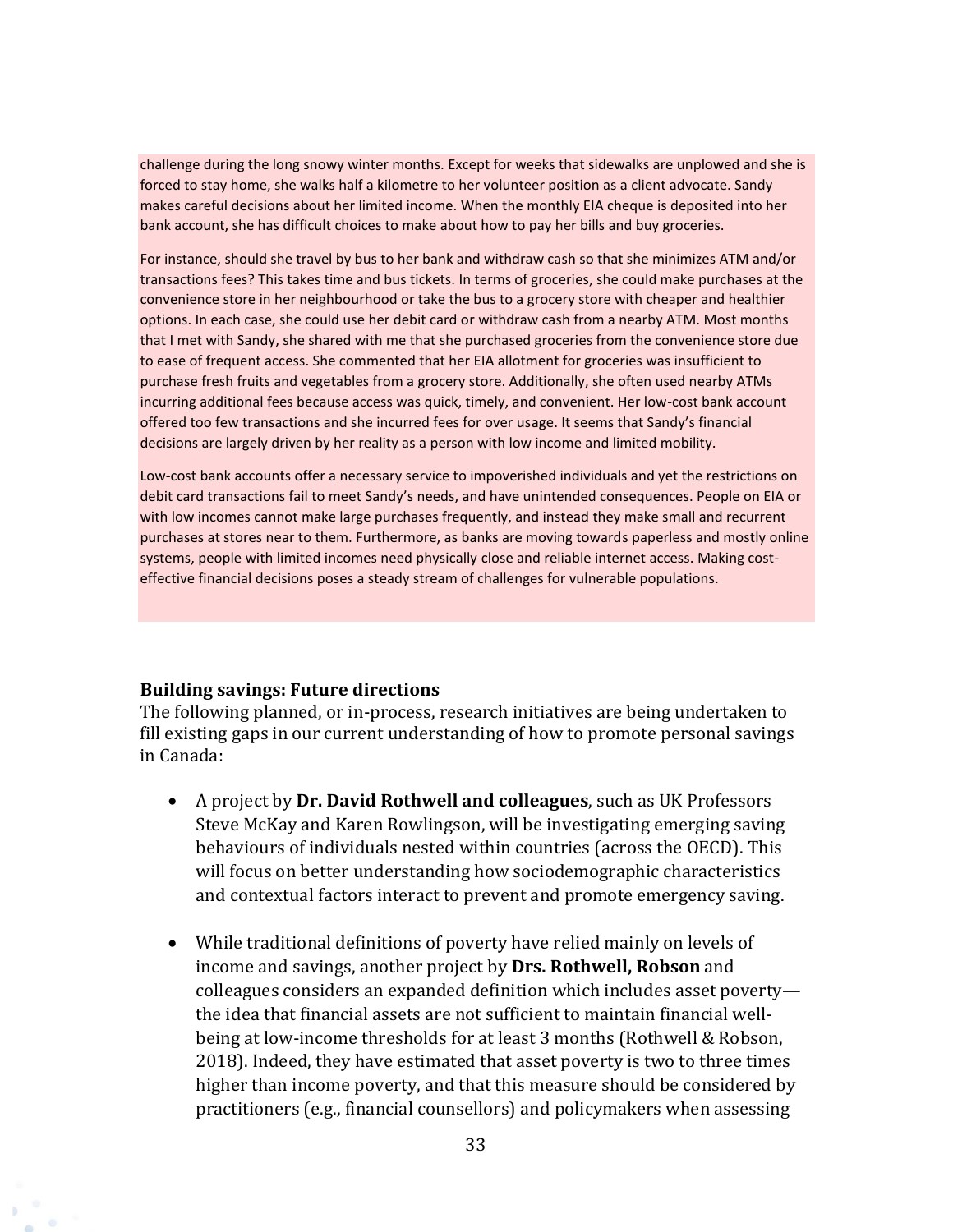economic vulnerability in future. Early findings from this project have also compared asset poverty and wealth accumulation differences in Canada and the US (Rothwell et al., 2020).

- **Drs. Jerry Buckland, Gail Henderson and colleagues** are currently studying group RESPs<sup>8</sup>, a previously under-explored topic in financial inclusion. Some of the work from this project has been [published previously.](http://seedwinnipeg.ca/resources/group-resp-research) Their work used a combination of questionnaires, interviews, and focus groups to assess the experience of low-income group RESP subscribers. One key finding was that some salespeople have been targeting low-income consumers even though many do not benefit from such a product (Buckland et al., 2018a). Dr. Henderson and practitioners with SEED Winnipeg are continuing to look at this topic and are creating plain language educational resources aimed at low-income earners to help clarify when and for whom such products are most beneficial.
- **Dr. Pierre-Carl Michaud and colleagues**, at the Retirement and Savings Institute of Montreal are linking CFCS and administrative tax data, to better understand the connection between financial knowledge and the kinds of choices people make when filing their taxes. The results from this work will complement prior work by this team showing that simple and timely financial education programs can improve the knowledge, decision-making and savings rates for working-age adults who should likely be contributing to tax-sheltered retirement accounts (Boyer et al., 2019).
- **Dr. Andrea Hasler and colleagues** are investigating the drivers of financial well-being among US African American and Hispanic women and millennials by exploring how their financial situations, financial capability, and financial literacy contribute to their financial well-being. Recent research conducted by this team found that financial literacy differs among demographic groups with scores on a financial knowledge assessment increasing with age, household income, and education, and with men displaying higher scores than women (Yakoboski et al., 2019). Moreover, the research team finds that personal finance knowledge among US African-American adults lags that of whites (Yakoboski et al., 2020). This research links financial literacy to financial wellness as individuals with higher scores were more likely to have the capacity to absorb a financial shock, actively save for retirement, and were less likely to be constrained by debt. Findings will be used to inform the

<sup>&</sup>lt;sup>8</sup> Group RESPs are an education savings vehicle that use a pooled investment model.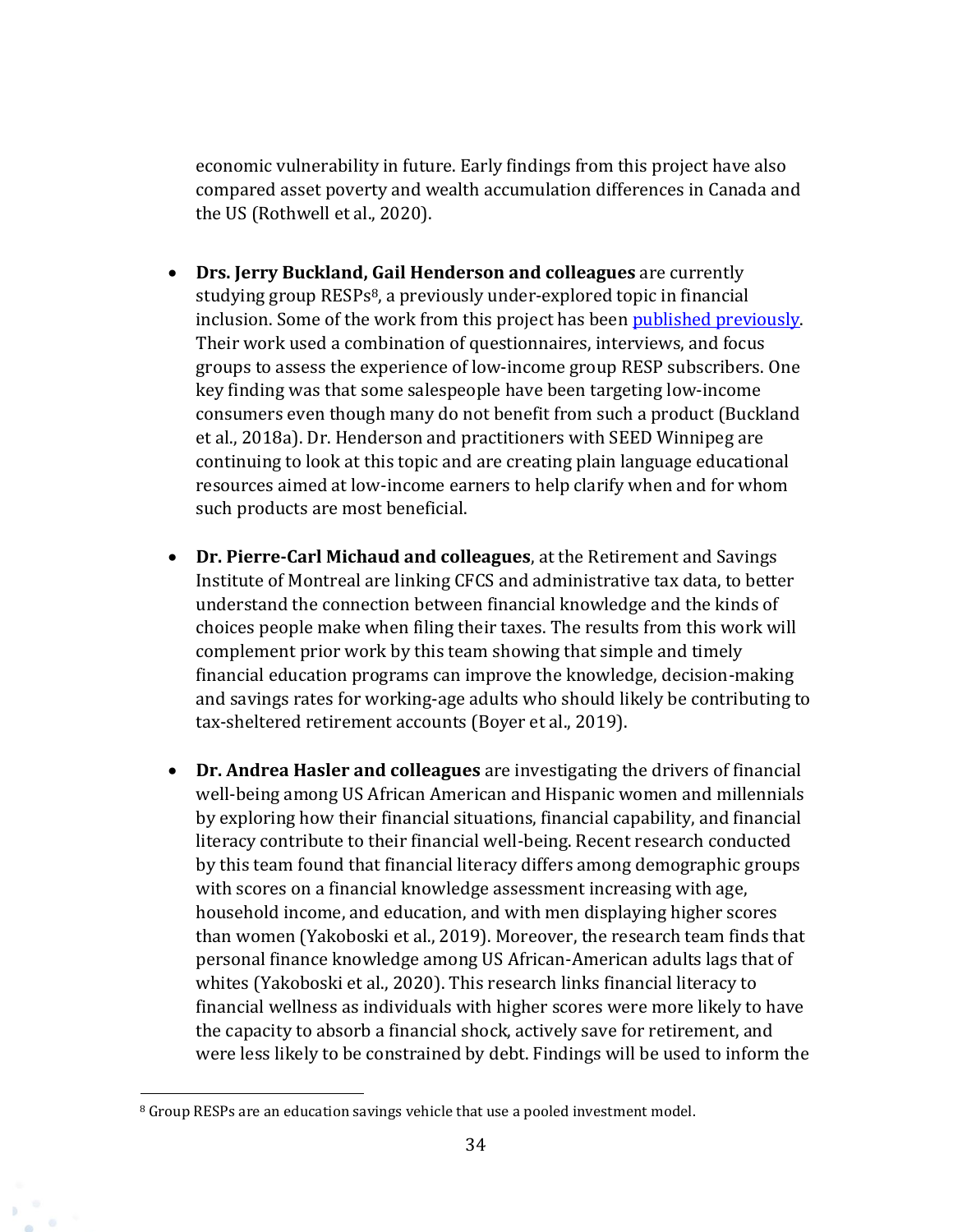development of more inclusive and targeted school and workplace financial wellness programs, given the importance of providing financial education in the workplace to enhance employees' financial security, strengthen financial literacy, and improve retirement planning. Such financial education is especially important as the responsibility for retirement planning continues to shift from the employer to the employee (Fisch et al., 2020).

- **Dr. Hasler and colleagues** are also continuing to examine financial fragility (i.e., an individual's ability to cope with an unexpected expense) in the US with a particular focus on the determinants of financial fragility for middleincome households. This will build on prior research indicating that financially fragile middle-income households have low financial literacy, use high-cost borrowing to pay for emergency expenses, and are less likely to plan for retirement (Hasler et al., 2018).
- **Dr. Dilip Soman's team** at the University of Toronto use behavioural insights to design interventions to help improve people's ability to make sound decisions. They are also working on research designed to improve the efficacy of financial education programs. In addition to those noted above, one current project from this team is looking at assisting people in improving their retirement savings through simple changes to pension statements and by employing text messages related to reminding consumers about ongoing contributions.
- **Prosper Canada,** through a literature review and key informant interviews, will describe the role of emergency savings in building and sustaining financial health, particularly amongst low-and moderate-income Canadians, as well as identify barriers to saving. This work aims to identify existing policies, products and programs that have effectively stimulated low-and moderate-income households to build emergency savings globally and opportunities to enhance or pursue new interventions in Canada.

#### **Building savings: Existing gaps**

When considering the four themes noted above, it becomes apparent that much of our current understanding is focused at the levels of individual behaviour and the social determinants of financial well-being. The area of building savings has lent itself more towards the study of practical measures, such as trying to understand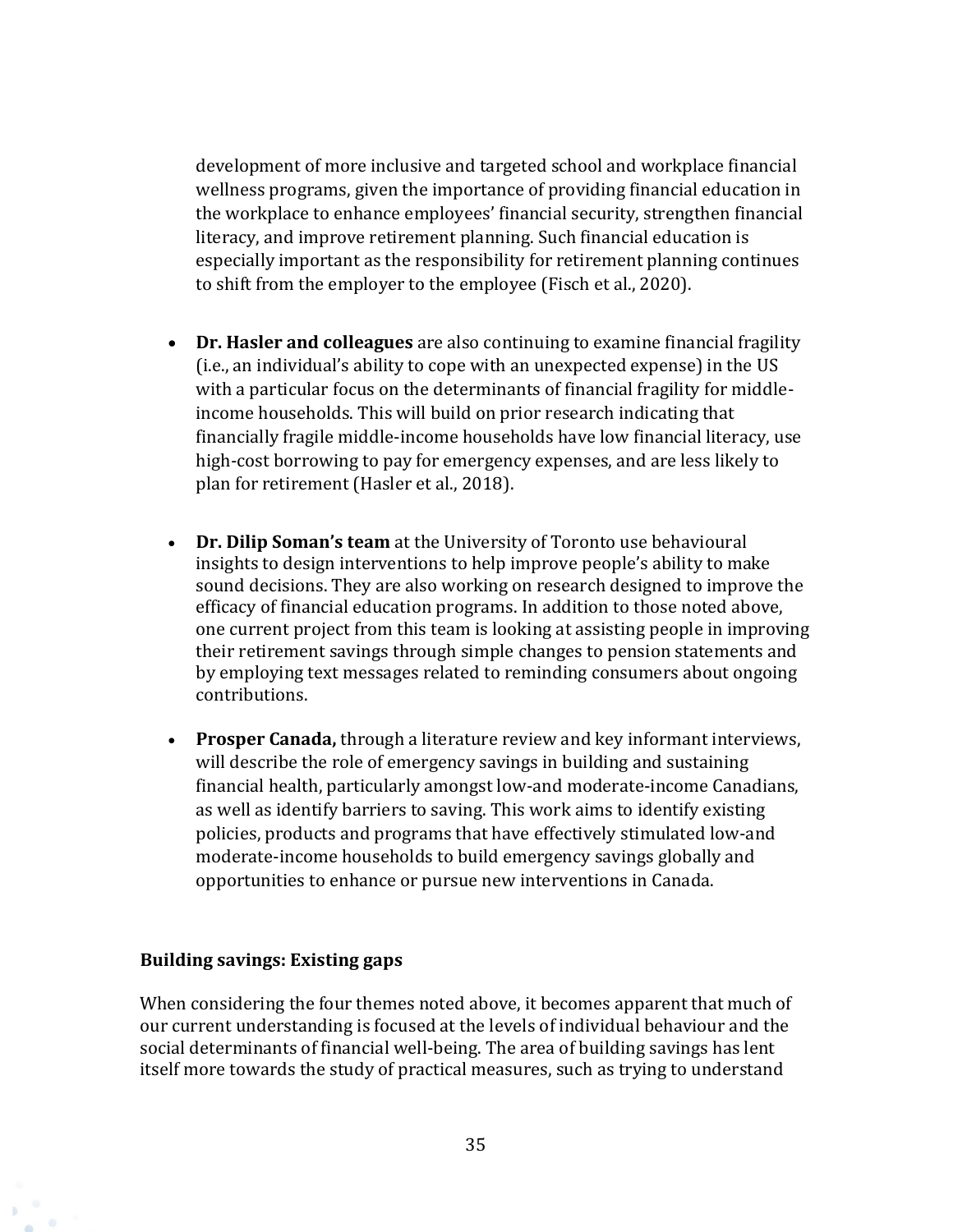consumers' experiences with retirement or educational savings products, or targeting clear recommendations at policymakers or front-line practitioners.

However, much work remains to better understand how such products are being used. For instance, it is not clear how often, and for what purposes, consumers are tapping into retirement or education funds before they are due. It is also unclear to what degree that Canadians who do save might be using less efficient vehicles for doing so (e.g., savings accounts), when products more suited to their goals might exist (e.g., TFSAs, RRSPs, RESPs). Most of the barriers to saving that were suggested years ago are still relevant today—including insufficient disposable income, a poor understanding of available financial tools and products, and low financial literacy levels, such as not knowing how much to save (Boisclair et al., 2017)—although we have a greater understanding today of how to effect change in the future.

Like for other priorities, a number of outstanding questions remain. Although there are now many online and smart-phone tools to assist with managing debt, building savings, and budgeting, relatively little is known about how these tools are helping or hindering consumers' financial well-being. Moreover, there is little work in a Canadian context that explores the impact of expert advice, or on the use of computer-assisted recommendations, on saving behaviour and financial well-being.

### **Building savings: Key points summary**

- Canadians are saving less money overall.
- Borrowing to pay for unexpected expenses, increasing tuition costs, and a lack of clarity in how to prepare and how much to save for retirement are all challenges and barriers to saving.
- Educating Canadians on relevant savings vehicles (e.g., TFSA, RESP, Canada Learning Bond, RRSP) and designing financial education programs and resources to build financial confidence strengthen the financial literacy of Canadians and increase their likelihood of saving.
- Researchers are working to understand the barriers that prevent people from saving and are exploring ways to encourage Canadians to save by developing relevant financial education resources and targeted interventions that are delivered in a timely manner.
- Future research is needed to uncover the frequency and reasons consumers use savings dedicated to retirement or education for other purposes, to what degree Canadians use the most appropriate savings vehicle for their personal goals, and to understand the impact that savings tools have on the financial well-being of Canadians.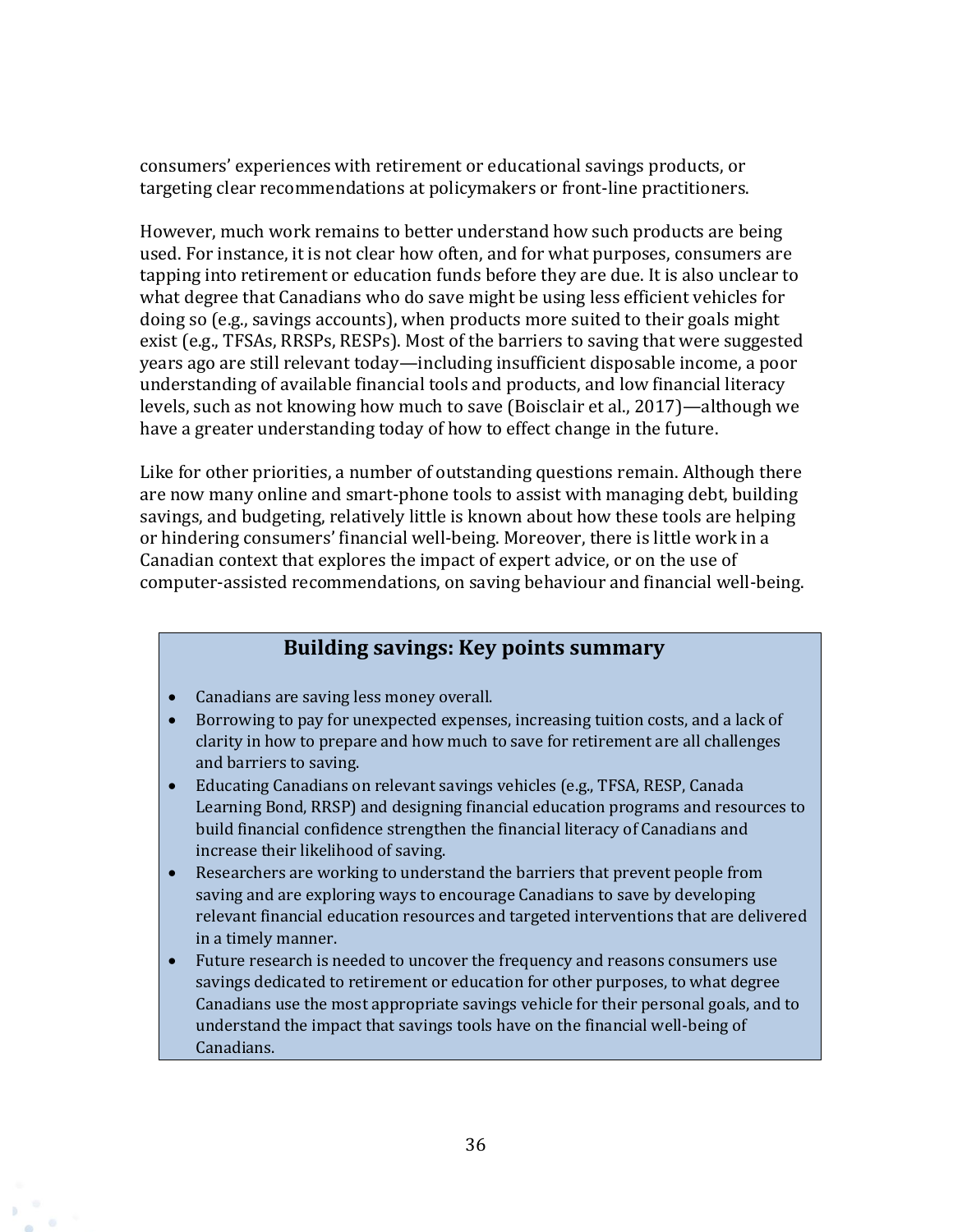### <span id="page-36-0"></span>**Budgeting**

Budgets allow for a clear understanding of how both predictable and unpredictable expenses are addressed with one's income, and allows consumers to more effectively plan for their future. Budgets may be tied to one's ability to perform each research priority behaviour (i.e., manage debt, navigate the financial marketplace, and save) with confidence. Research that uncovers when and for whom budgeting is most helpful, as well as ways to improve budgeting behaviour, continues to be a priority.

#### **Budgeting: Starting points for future research**

A number of past research projects have helped illuminate the impact of personal budgeting behaviours on financial well-being. For instance, Fernbach, Kan, and Lynch Jr (2015) found that individuals who use budgets engage in priority planning to identify their needs over their wants. Those with a budget are more likely to meet all of their financial commitments, are more likely to save, and are better prepared for retirement (FCAC, 2017b). However, despite its benefits, fewer than half of all Canadians have a budget (FCAC, 2015a, 2016a, 2019e) with many saying they keep their budget in their mind alone (CPA, 2017; FCAC, 2019e).

An FCAC project aimed at non-budgeters was able to deliver educational and promotional messaging about the positive impact of using a budget through a mobile app (FCAC, 2016a, 2017a). Early results from British Columbia, Newfoundland & Labrador, and Ontario showed that the intervention produced increases in budgeting use (14-23%), knowledge (4-10%), and confidence  $\left(\sim\!16\%\right)$ among initial non-budgeters. Importantly, these results were maintained in a 1.5 year follow-up, with over half of new budgeters in British Columbia and Newfoundland & Labrador continuing to budget over the long-term. These participants also showed an increase in confidence and an improved ability to meet financial commitments compared to non-budgeters (FCAC, 2019c).

Regarding information about specific groups, analyses using data from the **2014 Canadian Financial Capability Survey (CFCS; see Appendix I)** revealed that budgeting was positively associated with knowing how much money was needed for retirement in those of retirement or near-retirement age (FCAC, 2017b). Guided by a model from University of Bristol-based Professor Elaine Kempson (Kempson et al., 2006), FCAC performed a cross-sectional analysis of four financial skills related to financial confidence and knowledge in everyday life, including budgeting (FCAC, 2017b). This study revealed that sticking to a budget was positively related to knowing how much money is needed for retirement and is tied to a consumer's standard of living in retirement. Less well understood, however, is how long-term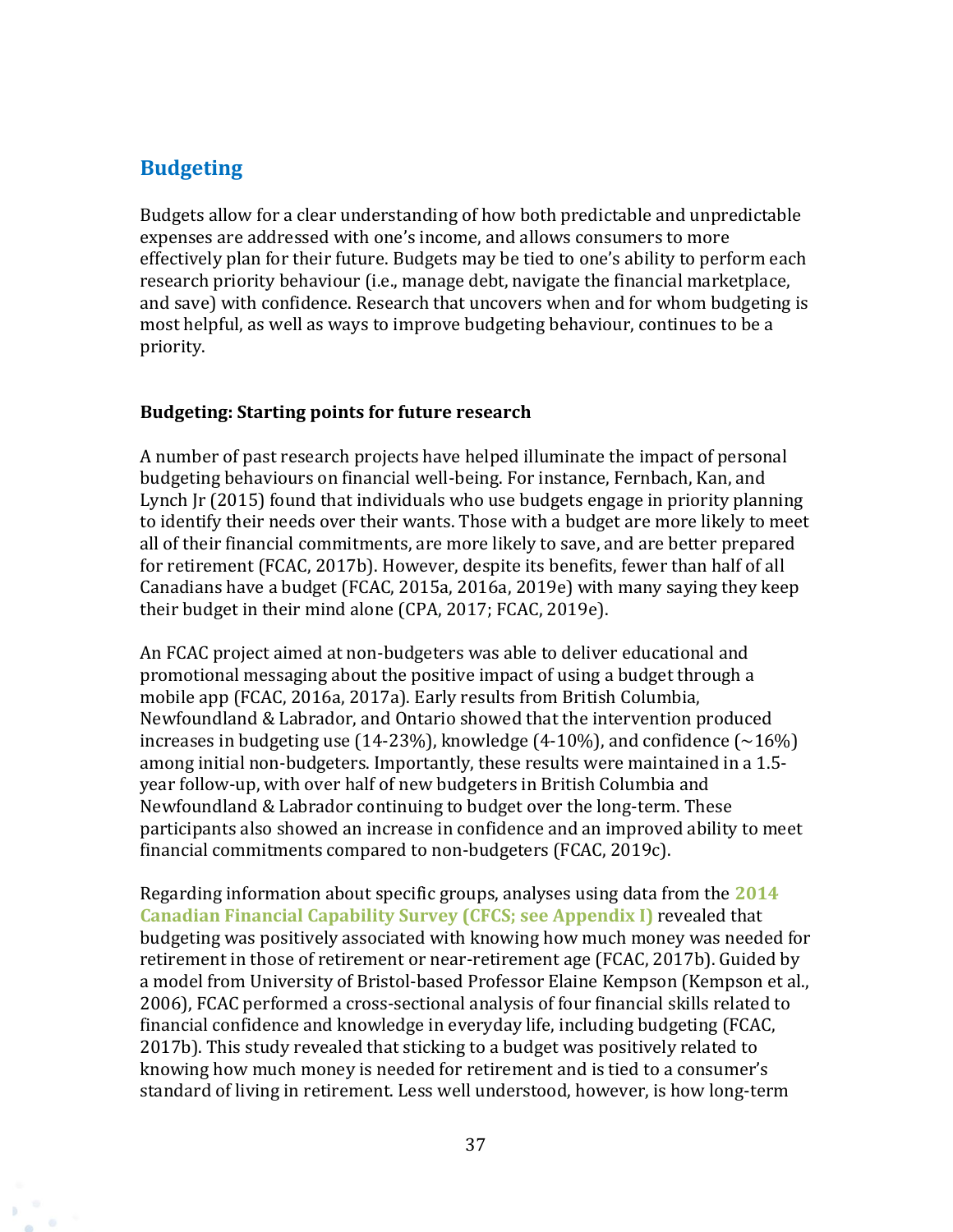budgeting can impact other key behaviours (e.g., saving, managing debt, navigating the marketplace)—for this, more longitudinal analyses will be needed<sup>9</sup>.

Analyses of other demographic groups are also essential to a more nuanced understanding of the effects of budgeting. For example, millennials (those born roughly from 1980 to 2000) may be generally more knowledgeable about budgeting and risk management compared to their lower-level understanding of retirement planning (Killins, 2017). In addition, although budgeting behaviour may be most important for the financial well-being of low-income consumers; at least one US study has suggested that budgeting is a very low priority in this group (Xiao & O'Neill, 2018).

#### **Budgeting: Future directions**

The following planned, or in-process, research initiatives are being undertaken to fill existing gaps in our current understanding of the use of personal budgets:

- Another goal of the above-mentioned project by **Dr. Karen Duncan and colleagues** (noted above under Debt Management), using 2014 CFCS data, is to explore the consumer characteristics of budgeters and non-budgeters. This research promises to extend our current understanding of budgeting in a Canadian context, and will also connect these findings to research on other financial behaviours.
- Work by **Chuck Howard** at the Texas A&M University, and his colleagues at St. Andrew's University in the UK, is helping to quantify Canadian, the UK, and US consumers' budget optimism, as well as how budgets can help people decrease their spending over time. Preliminary results are suggesting strategies and psychological variables that contribute to successful budgeting behaviours.
- **Dr. Zdravko Marjanovic and colleagues** (discussed above under Debt Management) are also planning to investigate how negative language around budgeting, which itself connotes restraint and limitation, may affect some consumers differently. They hypothesize that this project may help to target

<sup>9</sup> Using the 2014 CFCS, FCAC explored the impact of budgeting behaviours on financial well-being. Preliminary analyses suggested that people use budgets because they face financial constraints, but such initial constraints may themselves reduce the probability of achieving positive financial wellbeing outcomes. In the future, budgeting research should use evidence from longitudinal data in order to help clarify these relationships (FCAC, 2015a).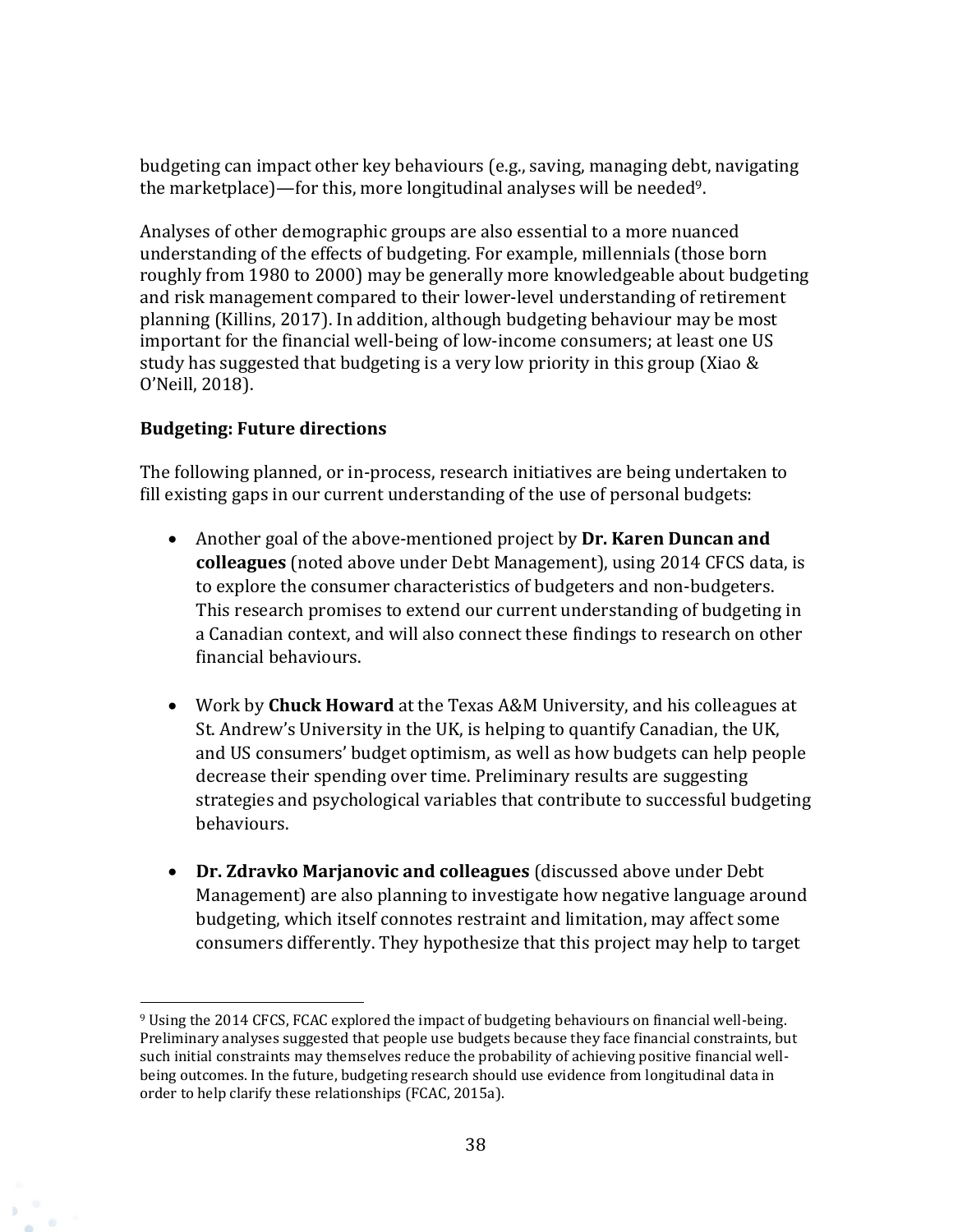certain individuals with framed messages better suited to their motivational style.

- **Marc Aubrey and Drs. Claude Fernet and Noémie Carbonneau,** at the Université du Québec à Trois-Rivières, are studying the behaviours and individual characteristics of budgeters. They created a scale to help identify how these characteristics might relate to an individual's likelihood of adopting and using a budget—particularly investigating budgeting "intensity" (e.g., related to frequency of use and budget formality). Preliminary results have suggested that budget adoption is related to: perceived skill, financial concerns, and parental adoption; while sociodemographic and personality variables are not strongly related. Budget intensity appears related to: perceived skill, financial well-being, and budgeting interest.
- **FCAC** has released its next-generation [Budget Planner Tool.](https://itools-ioutils.fcac-acfc.gc.ca/bp-pb/default-eng.aspx) This tool was developed in consultation with **Dr. Dilip Soman** and leverages behavioural insights, such as nudges, social norms, gamification, and an understanding of biases, to make personal budgeting easy, fun, and user-friendly for the average financial consumer. It allows people to create a budget that is tailored to their personal financial needs and goals. Future research of the new Budget Planner Tool could help improve our understanding of how behavioural insights can facilitate financial consumers' ability to create a budget and achieve their financial goals.
- **FCAC** also included questions on budgeting in the 2019 CFCS. Analyses of these questions will help to better understand differences in the characteristics of Canadians who have a budget compared to those who do not, the approaches used to create a budget, and reasons for not budgeting. It will also enable us to explore how budgeting is tied to effective money management and financial well-being.

#### **Budgeting: Existing gaps**

When considering the four themes noted above, it becomes apparent much of our current understanding is focused at the level of individual behaviour. We have a good sense that people who use budgets are better off financially, compared to those who do not. People who budget tend to be more confident in financial matters and are better prepared for expected (e.g., retirement) and unexpected (e.g., car repairs)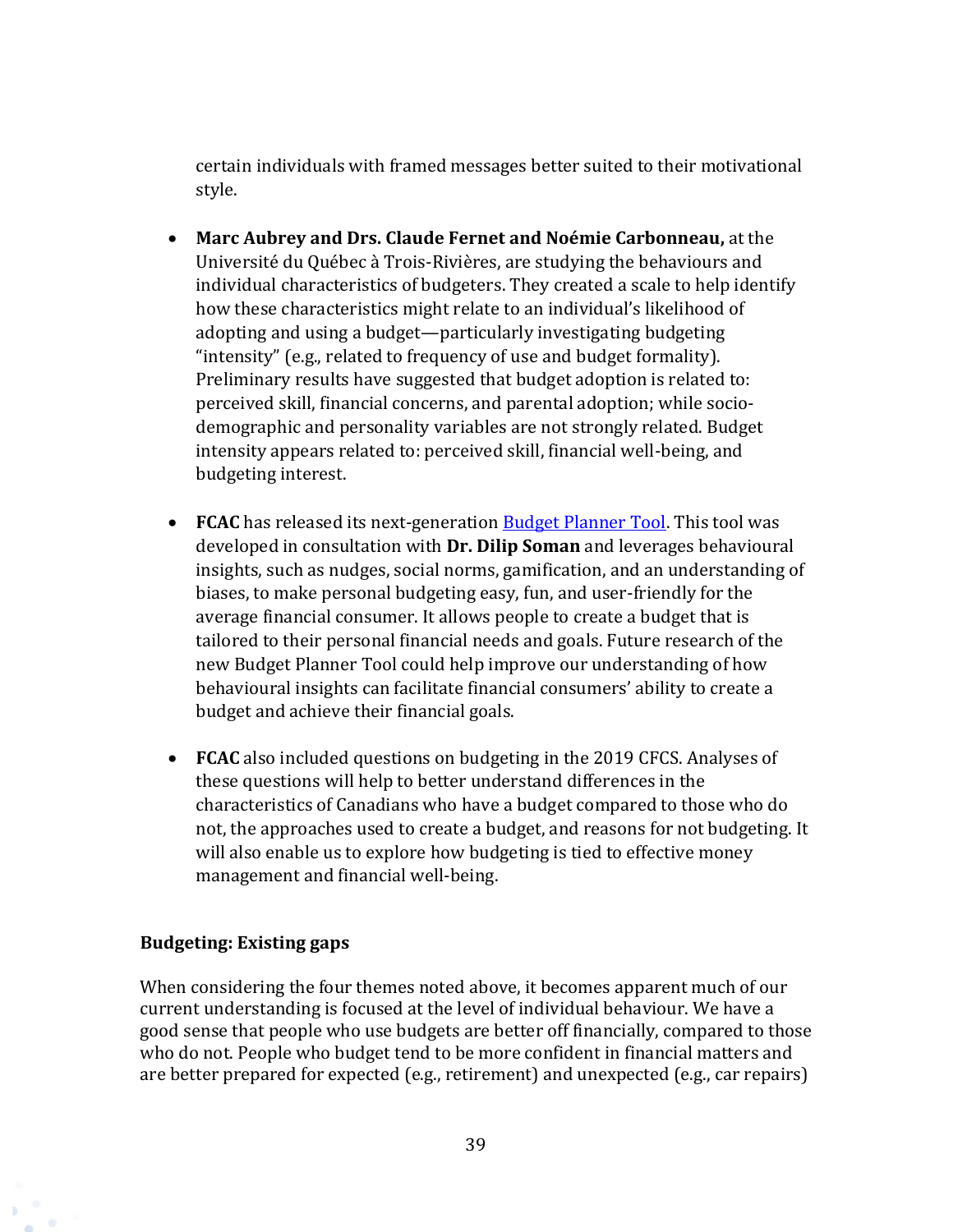life events. When compared to the other research priorities, it is clear that there are fewer studies on budgeting.

As such, many questions remain—particularly as they pertain to Canadian consumers. We do not have a good understanding of how budgeting behaviours might differ across socioeconomic groups. There is a need to better understand the extent to which recently developed financial technology tools, such as online budgeting tools or smartphone apps, are affecting consumers' ability to manage their money. For instance, similar to the work above showing that millennials using mobile banking are more likely to overdraw on their financial accounts (Lusardi et al., 2018), it might well be that some people using budgeting apps are under the illusion that such automated budgeting is helping to improve their financial situation when the opposite may be true. In this sense, it could be useful to better understand the effects of different budgeting approaches (e.g., using mental accounting vs. apps vs. spreadsheets) on consumers' budgeting behaviours and their likelihood to reap long-term benefits. In addition, the impact that budgeting training and education has at the front line is also unclear—for instance, are these useful tools for financial counsellors and their clients?

In addition to projects underway, other less well-studied indirect factors may have an impact on budgeting behaviour. For instance, work by Dr. Erin Maloney and colleagues suggests that math anxiety prevent some people from engaging with simple mathematical challenges—such as those involved in creating and maintaining a budget (Ramirez et al., 2018). This is independent of math ability, meaning that people with high math anxiety perform worse than others, even when their skill level is the same. An open question remains about whether this avoidance and lack of confidence may be preventing people from budgeting or altering the perseverance of those who start.

In another research vein, behaviour- and brain-based evidence has supported the link between paying with money and negative emotion—suggesting that, in some sense, paying with money can be "painful" (Mazar et al., 2017; Shah et al., 2016). These findings raise questions for an increasingly cash-free society, in which people mostly use "pain-free" payment methods (e.g., debit or credit cards). For instance, although budgeting might become easier (using online or mobile applications with a direct link to financial accounts), the use of "pain-free" payment methods might implicitly promote spending and make it more difficult for many to stay within their budgets.

Once again, it is prudent to point out that the research and existing gaps outlined here, and in all other sections, are not meant to be exhaustive in scope. In fact, this document is meant to both guide and inspire researchers and other stakeholders to add their ideas to future work and discussions.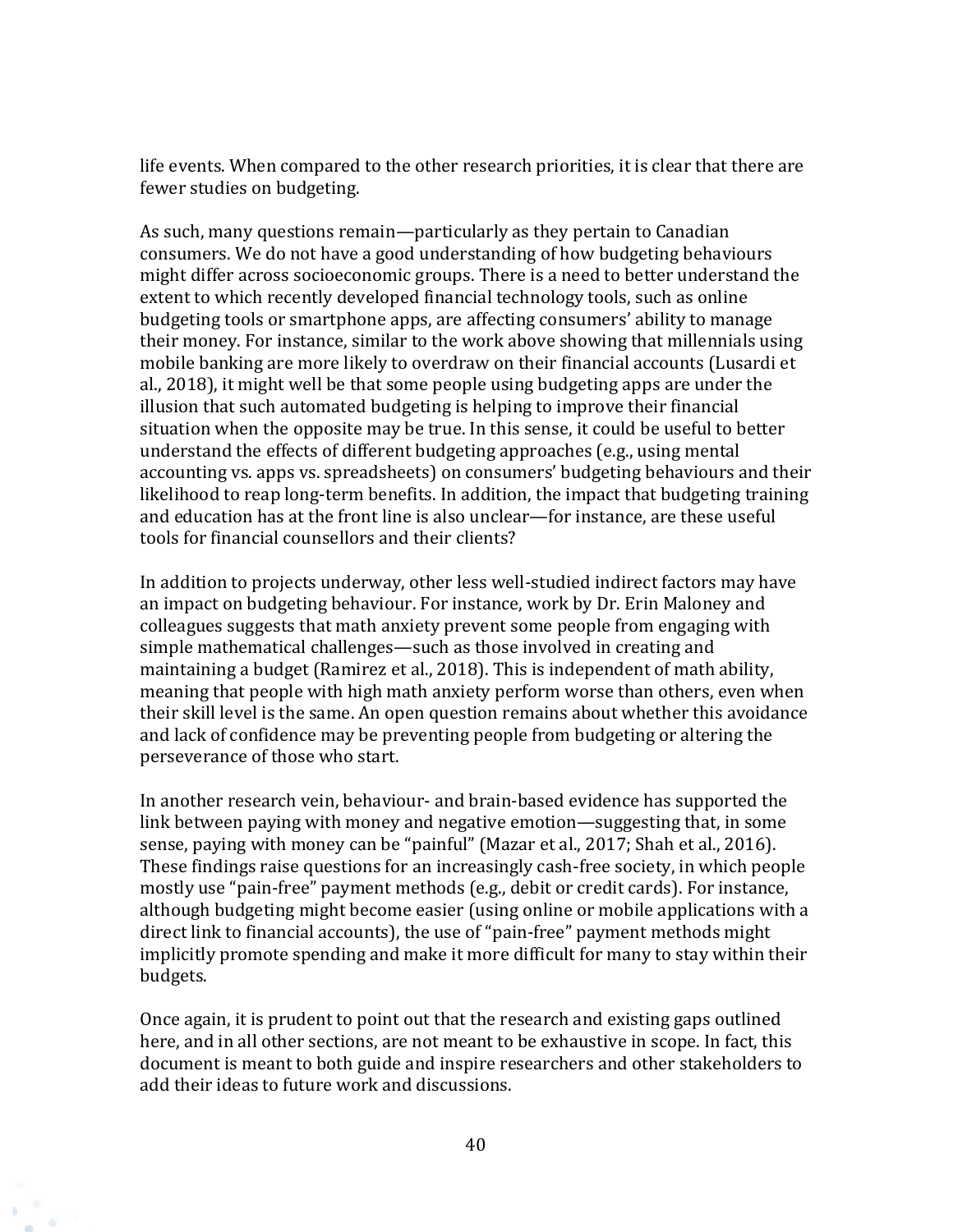### **Budgeting: Key points summary**

- Budgets allow consumers to more effectively plan for their future by helping them to manage their debt, navigate the financial marketplace, and save with confidence.
- Despite the benefits of budgeting, fewer than half of Canadians have a budget.
- Analyses of longitudinal data through the lens of demographic groups will help to provide a more nuanced understanding of the effects of budgeting both in the short—and long-term.
- Researchers are leveraging behavioural insights to make budgeting accessible and attractive for financial consumers and are exploring the characteristics of budgeters and non-budgeters as well as the role of confidence and language in influencing consumers' budgeting behaviour.
- Future research is needed to understand how budgeting behaviours differ across socioeconomic groups, the effects of different budgeting approaches on consumer behaviours and financial outcomes, and the indirect factors that have an impact on budgeting behaviour and people's ability to stay within their budget.

# <span id="page-40-0"></span>**COVID-19 financial literacy research**

With the unexpected onset of the COVID-19 global pandemic, researchers at academic institutions, as well as from industry, non-profit organizations, and government have sought to learn more about its impact on consumers' financial well-being, experiences, and behaviours. The following few paragraphs include a small sample of such efforts as they relate to the area of financial literacy.

The Government of Canada has followed the **outbreak closely** and created a [portal](https://covid-benefits.alpha.canada.ca/en/start) about receiving financial help during COVID-19. [FCAC responded to the pandemic](https://www.canada.ca/en/financial-consumer-agency/services/industry/covid-19-how-fcac-responding.html) by engaging with regulated entities and providing support and advice for consumers. Prosper Canada used their data on COVID-19 to develop [a Financial](https://financialreliefnav.prospercanada.org/en)  [Relief Navigator](https://financialreliefnav.prospercanada.org/en) tool to help Canadians identify emergency benefits and relief supports for which they may be eligible.

FCAC also fielded two **COVID-19 surveys: the Canadian Financial Well-Being Monitor and Canadians' use of Bank Products and Services (see Appendix I).**  Beginning in the fall of 2020, they will be fielded monthly until the spring of 2021 and will survey 1000 Canadians at each time point. The aim is to monitor the effects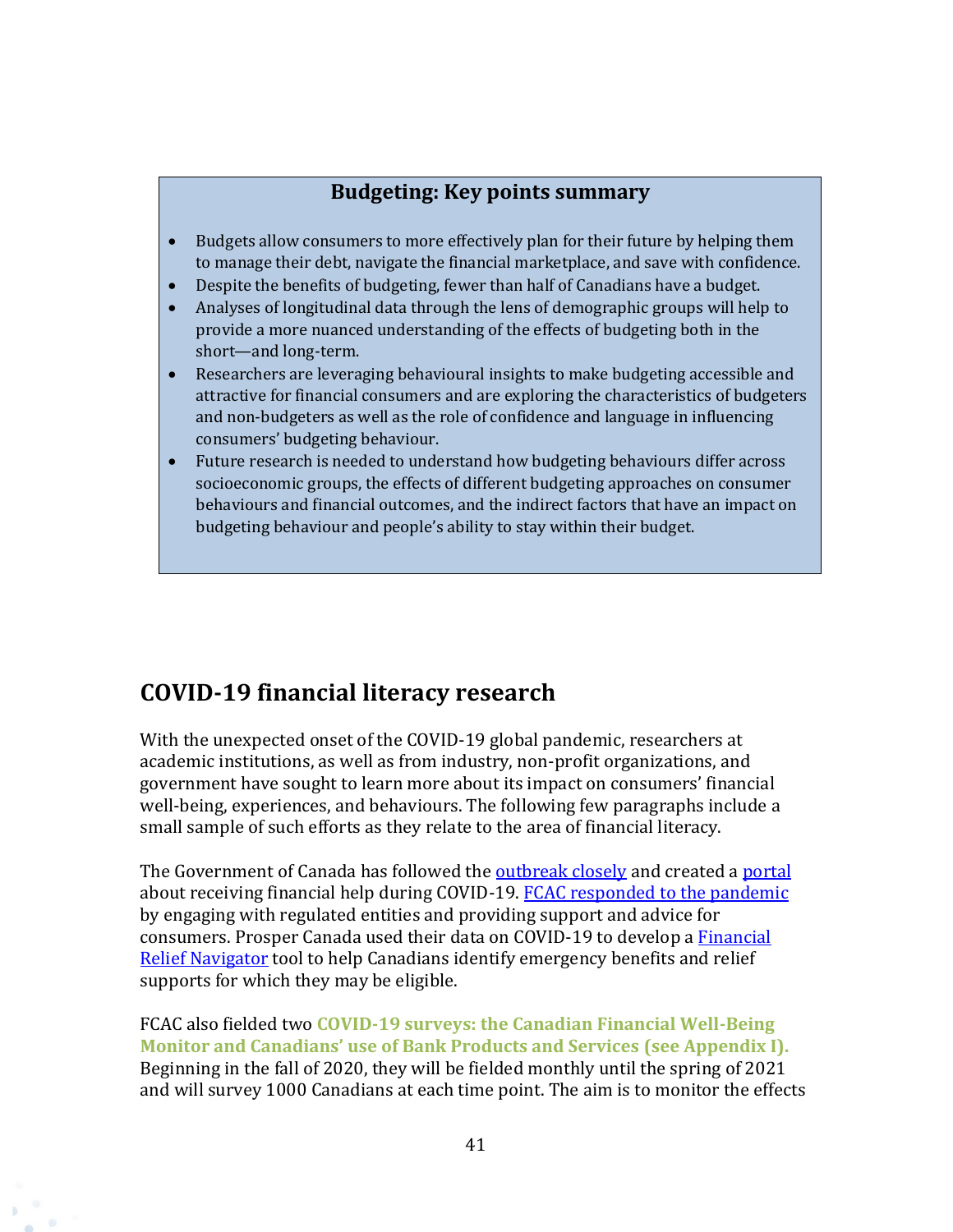of the pandemic on consumers' financial well-being, experiences and behaviours as they relate to their personal finances and their interactions with financial institutions and products.

Dr. Hasler and colleagues recently released research on millennials financial preparedness and money management before COVID-19. The research found that many young adults in the US were ill-prepared to face the uncertainties of an economic crisis as well as navigate the complexity of today's financial landscape in general (Bolognesi et al., 2020). The team also developed and released more USfocused research and resources on how to build up financial resilience and literacy (Lusardi et. al., 2020) and created a [resource hub](https://gflec.org/education/financialresilience/) for people in the US seeking information during this crisis.

Dr. Michaud and colleagues fielded a survey in Quebec to measure the impact of COVID-19 on the personal finances of consumers, as well any changes in mental health and expectations for the future (Achou et al., 2020). These survey data will also report on a number of quantitative financial aspects, such as amounts of assets and debts and changes in hours of employment.

### <span id="page-41-0"></span>**Next steps**

Financial literacy and financial well-being is a relatively new and vital field of study. The Financial Consumer Agency of Canada remains dedicated to serving, collaborating, and connecting the many communities that share our broad vision of strengthening the financial well-being of all Canadians. We continue to act as a key collaborator for creating, promoting, and supporting financial literacy research, and will continue to champion new initiatives that help to translate research findings into evidence-based policies and successful services and tools.

This Review of Financial Literacy Research in Canada has summarized some of the key Canadian research findings across many of the fundamental areas which make up the financial literacy and financial well-being landscape. The four **research priorities**—managing debt, navigating the financial marketplace, building savings, and budgeting—were coupled with four **themes**—mental and behavioural abilities, social determinants of financial well-being, financial technology, research in practice—which cut across the priorities and underscore the context-dependent nature of all research. This work has collectively offered answers to many pressing questions—but we must remember that this multidisciplinary field is still in its infancy. The Review's main goal is to highlight new findings and information which might help to better inform policy and practices at the front lines, as well as to help guide new lines of inquiry which will continue to underpin such work. We must also continue to ask questions about the effectiveness of old and new programs, from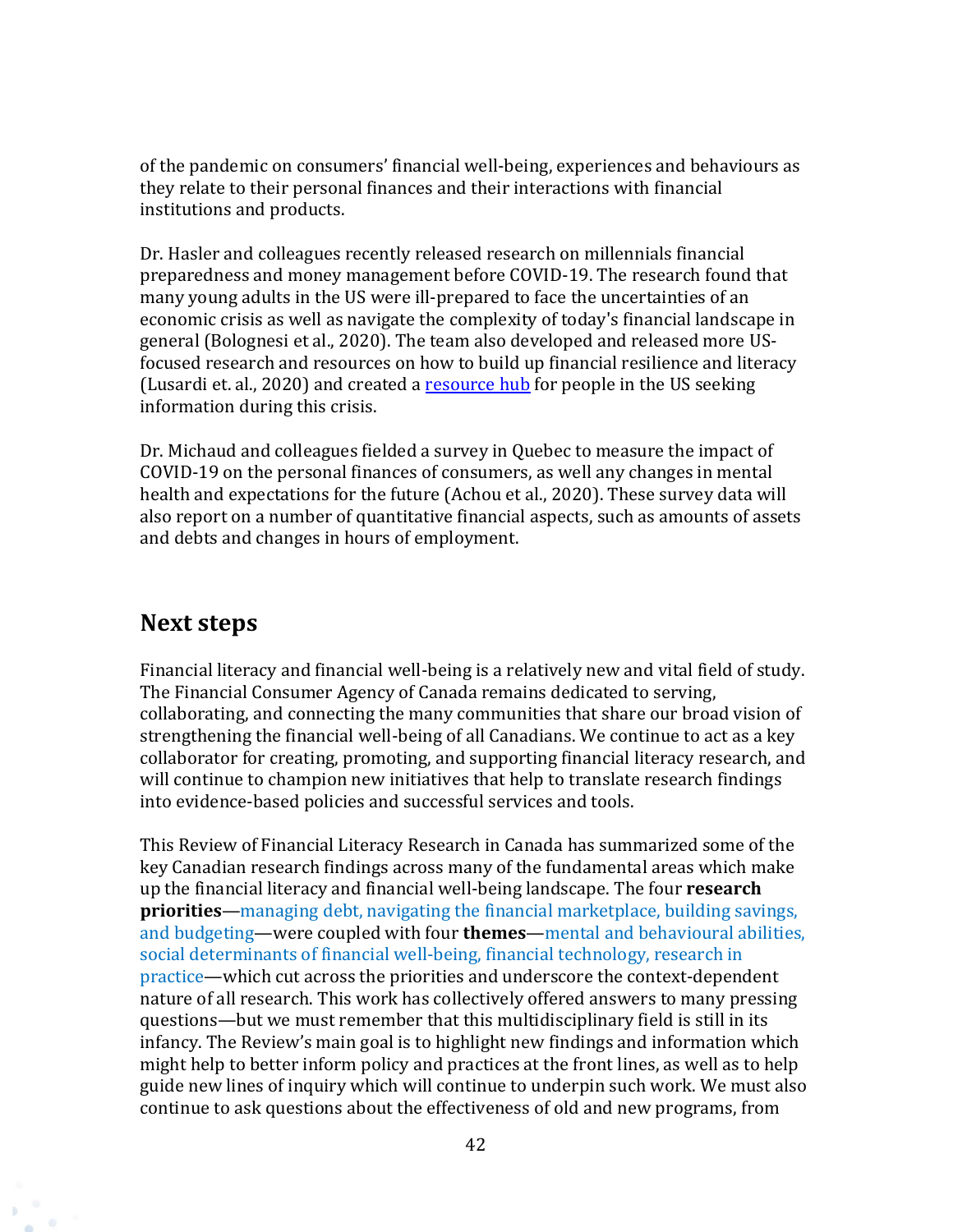which Canadians might benefit, and to encourage more research, data collection, and evaluation by all stakeholders to help answer such questions.

**Contact us:** If you are interested in learning more about financial literacy data (see Appendix I), or have any questions about the Review of Financial Literacy Research in Canada, please contact the Strategic Policy, Research and Experimentation Division at the Financial Consumer Agency of Canada: **[Research-Recherche@fcac](mailto:Research-Recherche@fcac-acfc.gc.ca)[acfc.gc.ca](mailto:Research-Recherche@fcac-acfc.gc.ca)**

b.  $\circ$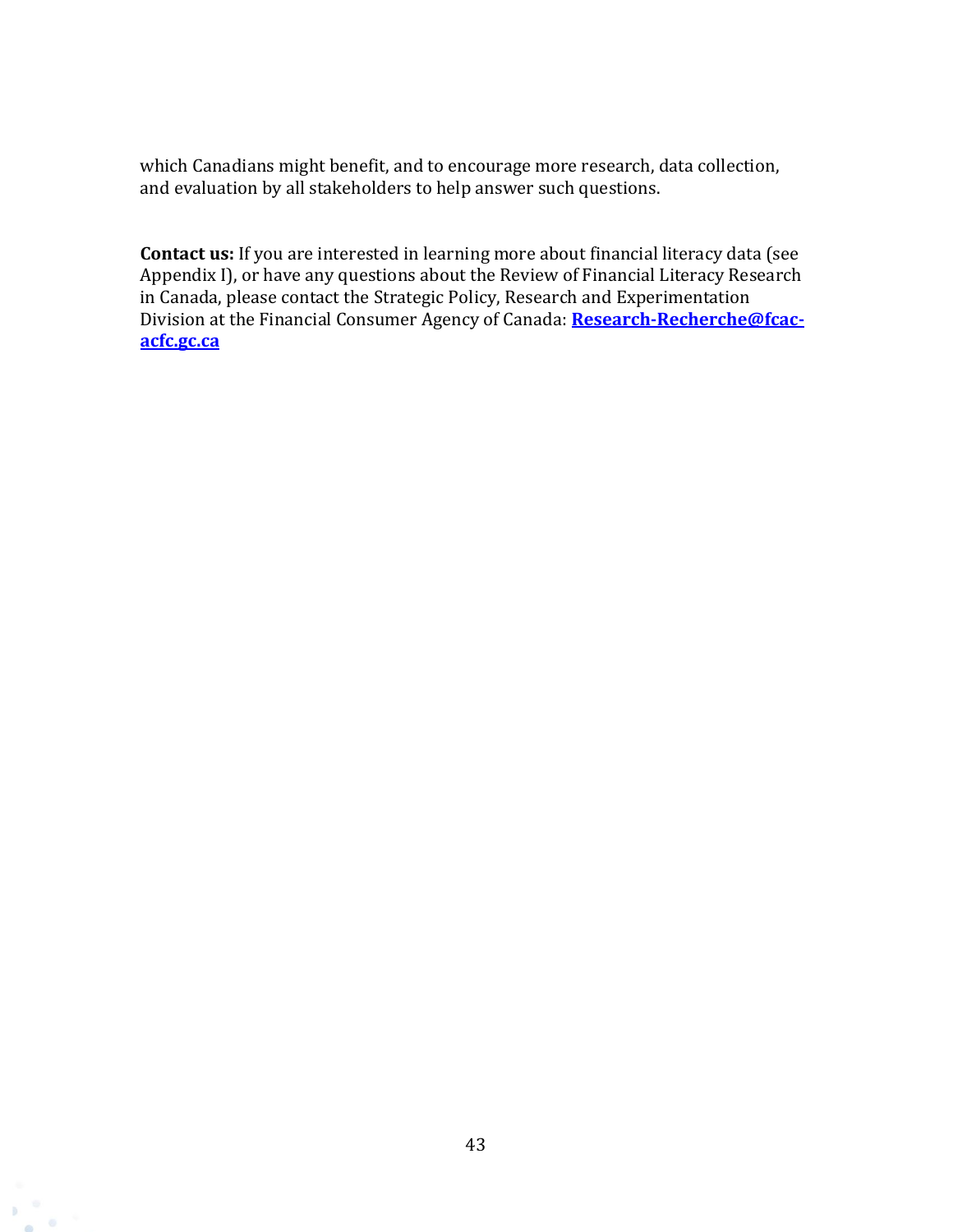# **Appendices**

### **Appendix I — Canadian data for researchers**

<span id="page-43-0"></span>The following datasets have been used to create new knowledge regarding the financial literacy and financial well-being of Canadian consumers. Together, they have led to numerous publications that have helped inform policies and practices across Canada.

**Canadian Financial Capability Survey (CFCS)**—Designed to provide a portrait of Canadians' knowledge, abilities and behaviours concerning personal financial management, it was fielded in 2009 and 2014 by Statistics Canada, and by FCAC in 2019.

**Financial Well-Being Survey (FWBS)**—Focusing on four key determinants of financial well-being: (1) the social and economic environment, (2) financial knowledge and experience, (3) psychological factors, and (4) financially capable behaviour, this survey was conducted in Canada in 2018 by FCAC.

**CFCS-Administrative Tax** — The CFCS data were linked to some administrative tax data for the first time in 2018. This project was undertaken by Statistics Canada and the Retirement and Savings Institute at HEC Montréal.

**General Social Survey (GSS)** — The GSS is administered every five years by Statistics Canada to collect nationally representative, cross-sectional data on the following six topic areas: caregiving, families, time use, social identity, volunteering and victimization.

**Survey of Financial Security (SFS)**—Designed to collect information from a sample of Canadian households on their assets, debts, employment, income and education, the SFS by Statistics Canada provides information on financial and non-financial assets, e.g., mortgages, vehicles, credit cards, student loans and other debts.

**OECD/INFE Survey on Measuring Financial Literacy and Financial Inclusion—**This tool allows for a comparison of the financial knowledge, attitudes and behaviour of adults, as well as indicators of financial inclusion and financial well-being across many countries worldwide.

**Programme for International Student Assessment (PISA)**—PISA is a collaborative effort among member OECD countries that surveys 15-year-old students around the world. Conducted every three years, PISA assesses students' levels of knowledge and skills that are essential for full participation in modern societies. Canada participated in 2015 and 2018.

**COVID-19 Surveys: Canadian Financial Well-Being Monitor and Canadians' use of Bank Products and Services—**These will be fielded monthly from fall of 2020 until spring of 2021; they look at changes in consumer financial well-being, experiences and behaviours.

**For information about, or questions regarding, these datasets please contact FCAC at: [Research-Recherche@fcac-acfc.gc.ca](mailto:Research-Recherche@fcac-acfc.gc.ca)**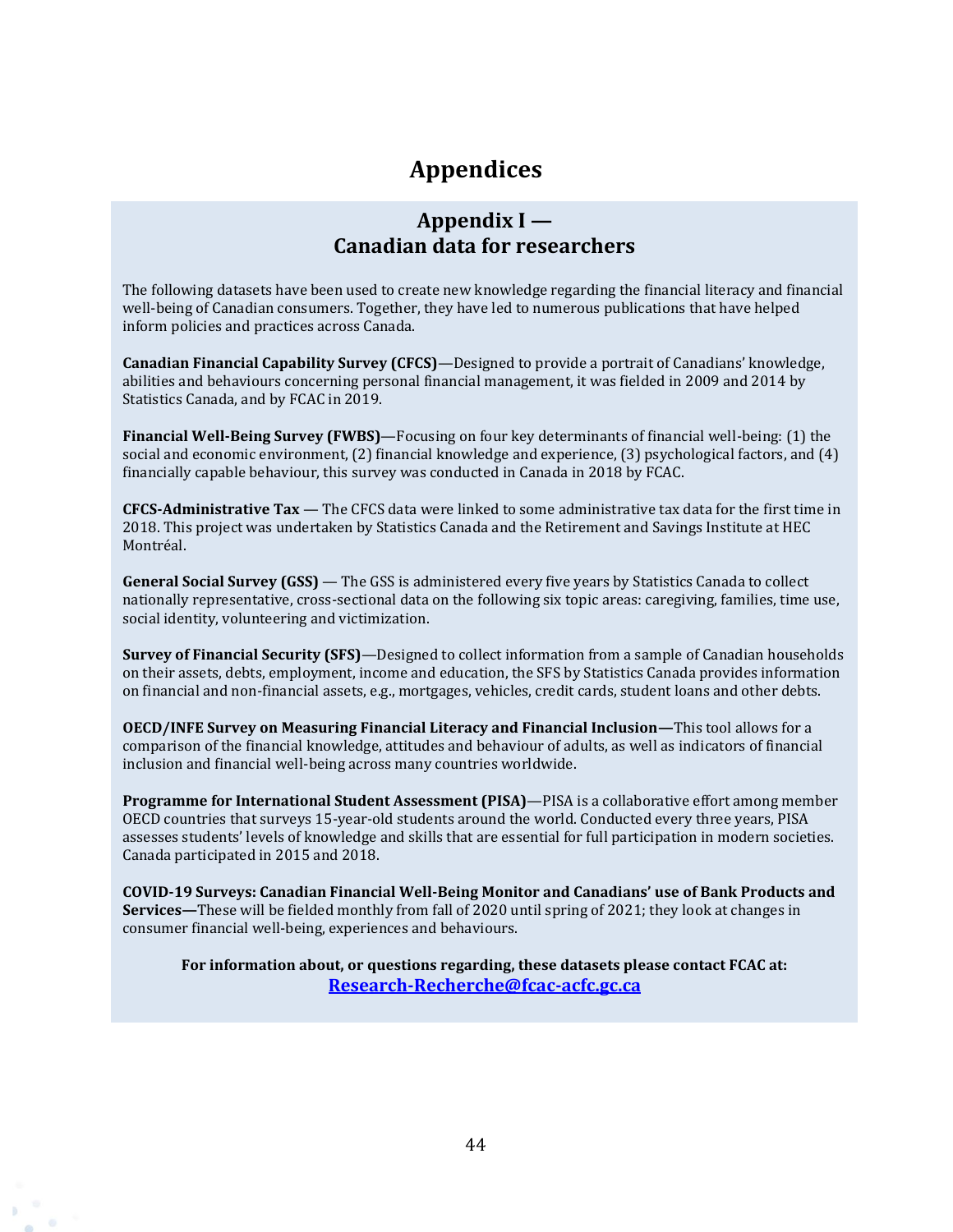### **Appendix II—List of authors & contributors**

Jerry Buckland, Professor, Menno Simons College Karen Duncan, Associate Professor, University of Manitoba Andrea Hasler, Assistant Professor, George Washington University Dave Hayes, Financial Consumer Agency of Canada Rebecca Kong, Financial Consumer Agency of Canada Jodi Letkiewicz, Assistant Professor, York University Bruno Lévesque, Financial Consumer Agency of Canada Allison Meserve, Senior Manager, Research and Evaluation, Prosper Canada Pierre-Carl Michaud, Professor, HEC Montreal Nicole Rivest, Financial Consumer Agency of Canada Nicole Robitaille, Assistant Professor, Queen's University David Rothwell, Assistant Professor, Oregon State University Bettina Schneider, Associate Professor & Associate VP Academic, First Nations University of Canada Dilip Soman, Professor & Canada Research Chair, University of Toronto Brenda Spotton Visano, Professor, York University Ruth Stephen, Financial Consumer Agency of Canada Steve Trites, Financial Consumer Agency of Canada Jiaying Zhao, Assistant Professor, University of British Columbia

### **Appendix III—Glossary of key terms**

Emergency expenses—emergency expenses are unexpected expenses that occur from an unexpected situation or a sudden decrease in income. Examples of an emergency expense include a car breakdown, an urgent visit to the veterinarian, job loss, or health problems that prevent you from working.

Financial confidence (also self-efficacy)—Financial confidence means having the self-assurance to make important decisions (Social Research and Demonstration Corporation, 2016b).

Financial literacy—Financial literacy refers to the knowledge, confidence and skills necessary to make responsible financial decisions (FCAC, 2015b).

Financial technology (Fintech)—Financial technology refers to technology-led innovation in the financial services sector which is transforming what financial services are, and how they are delivered to consumers (Competition Bureau, 2018).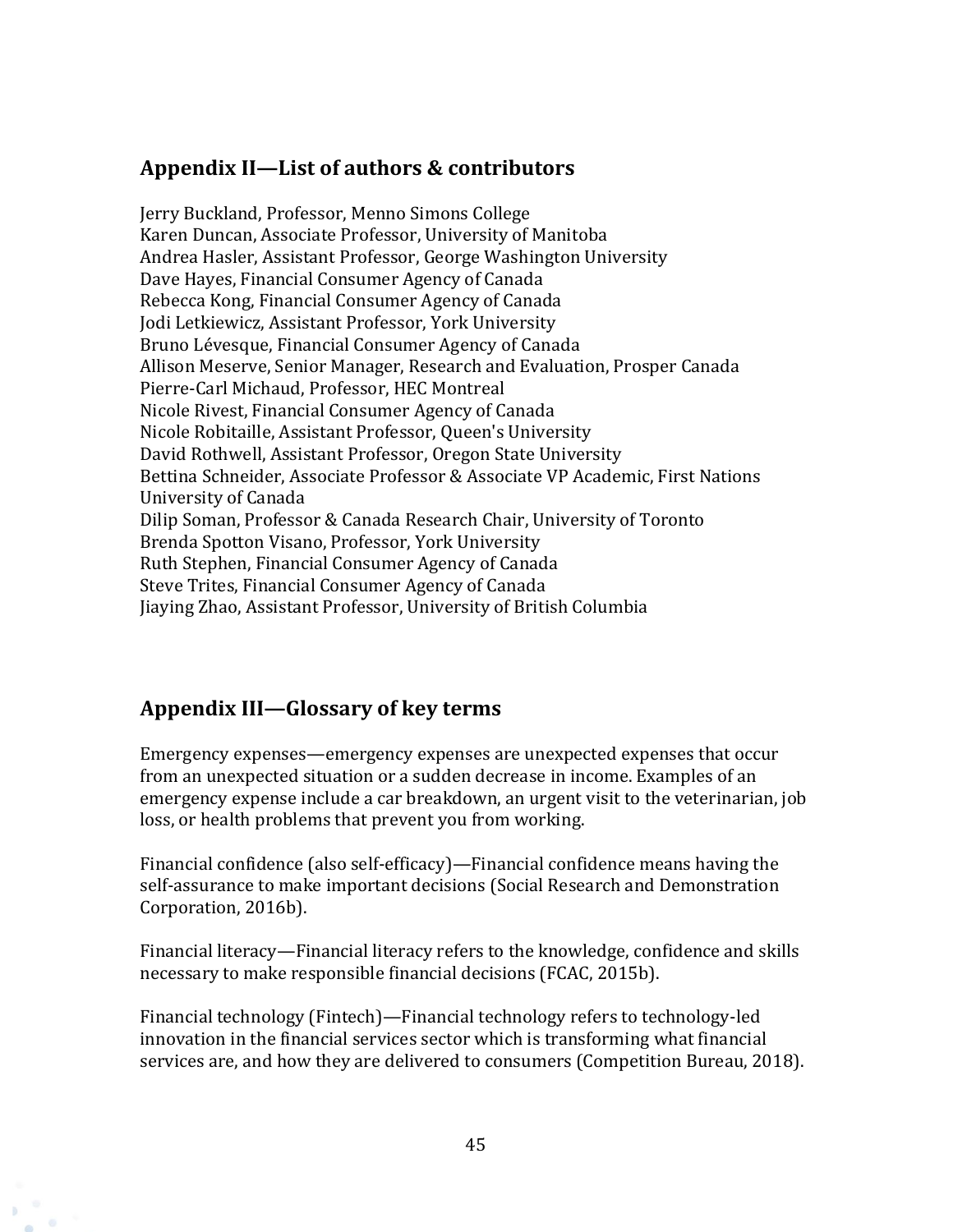Financial well-being—Financial well-being is the extent to which you can comfortably meet all of your current financial commitments and needs while also having the financial resilience to continue doing so in the future (FCAC, 2019d).

Policymaker — "A policy is a set of statements of principles, values, and intent that outline expectations and provides a basis for consistent decision-making and resource allocation in respect to a specific issue" (Canada.ca, 2017). From this, in the broadest sense, a policymaker is any person (e.g., politician, bureaucrat, or institutional leaders) who plays a role in developing and implementing policy.

Practitioner—While there is no singular definition for this term, or for the term "financial practitioner" specifically, it generally refers to "someone involved in a skilled job or activity" (Cambridge Dictionary, n.d.) who works mainly with clients in the public space and often acts as a "choice architect"—organizing and presenting the context in which people make decisions (Thaler & Sunstein, 2008; Ly et al., 2013).

Registered Retirement Savings Plan (RRSP) — A Registered Retirement Savings Plan is a savings plan designed to help Canadians save for retirement. Money earned in an RRSP is usually exempt from tax as long as the funds remain in the plan but is generally subject to tax when taken out.

Scarcity—Scarcity is the condition of having insufficient resources to cope with demands (Zhao and Tomm, 2018).

Seniors/Older adults — In Canada, there does not exist a universal age parameter for seniors/older adults. However, the terms "older adults" and "seniors" can generally be considered to be those aged 55 and older, and 65 and older, respectively. In 2018, seniors composed just under one fifth of Canada's population (Statistics Canada, 2019d).

Tax-Free Savings Account (TFSA) — A Tax-Free Saving Account is a savings account available to individuals aged 18 and older to help them set money aside tax-free throughout their lifetime. Contributions to a TFSA are not deductible for income tax purposes. Any amount contributed as well as any income earned in the account is generally tax-free, even when it is withdrawn (FCAC, 2016c).

Youth — In Canada, there does not exist a universal age parameter for youth, however, youth can generally be considered to be those under the age of 30 (Statistics Canada, 2019a). In 2018, youth composed just over one third of Canada's population (Statistics Canada, 2019c). From an international perspective, the United Nations has, for statistical purposes, defined this term as people between the ages of 15 and 24 (UN, n.d.).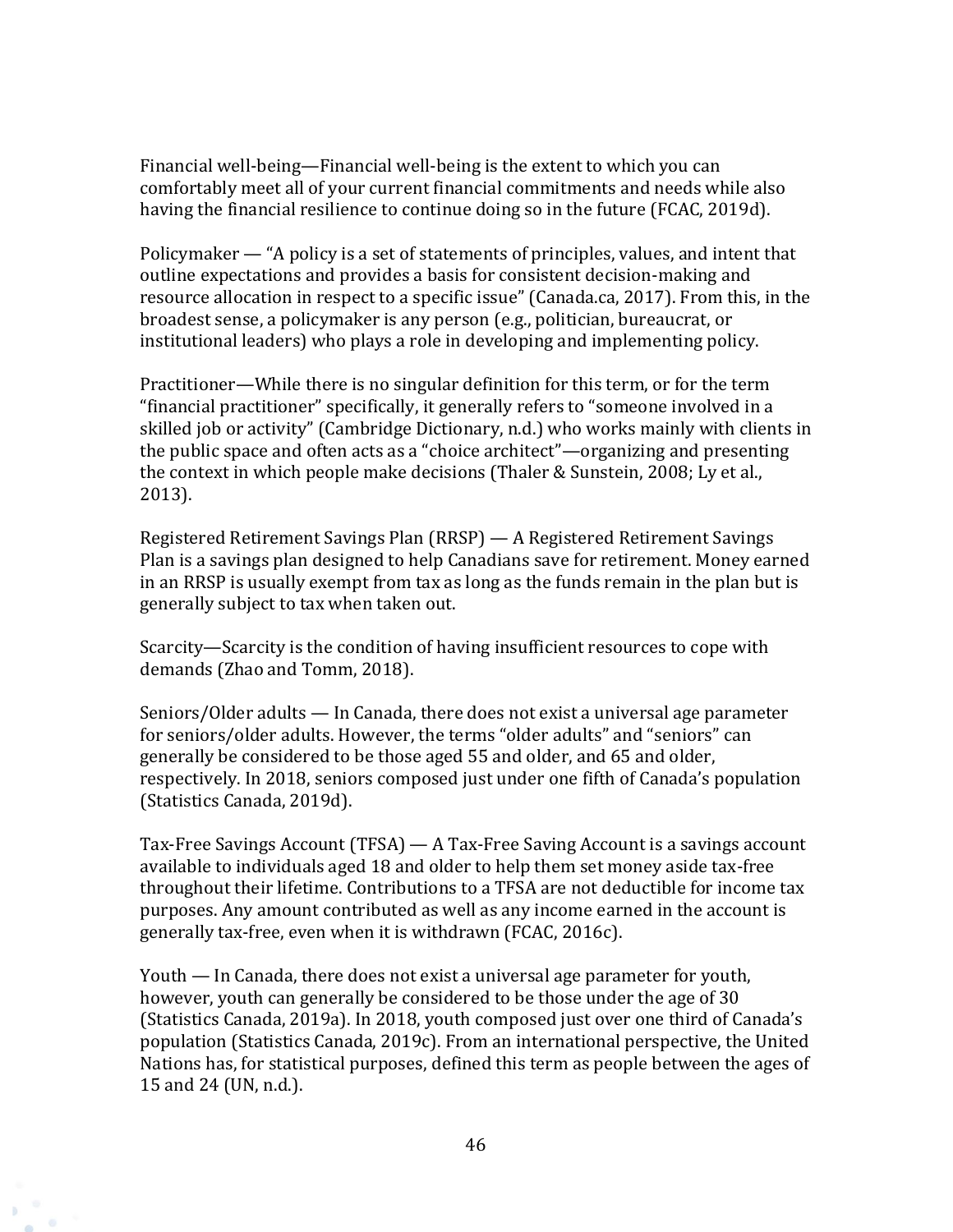### **Appendix IV—FCAC tools**

 $65$ 

 $Budget$  Planner  $-$  A free interactive tool that allows you to create a personalized budget that you can save online and update later.

[Financial Goal Calculator](https://itools-ioutils.fcac-acfc.gc.ca/FGC-COF/home-accueil-eng.aspx)—Calculate how to pay down your debt and reach your savings goal.

[Retirement Income Calculator](https://www.canada.ca/en/services/benefits/publicpensions/cpp/retirement-income-calculator.html) — A step-by-step calculator to help you estimate your retirement income, employer pensions and other sources of income.

[Credit Card Payment Calculator](http://itools-ioutils.fcac-acfc.gc.ca/CCPC-CPCC/CCPC-CPCC-eng.aspx)—Find out how long it will take to pay off your credit card and explore options to pay it back faster.

[Canadian Financial Literacy Database](https://canada-preview.adobecqms.net/en/financial-consumer-agency/services/financial-literacy-database.html) — A one-stop source for resources and events from Canadian organizations on budgeting, saving, investing, and more.

[Financial Wellness in the Workplace](https://www.canada.ca/en/financial-consumer-agency/services/financial-wellness-work.html)-Strategies and resources based on best practices to help employers build financial wellness programs to improve the financial well-being of their employees.

[Your Financial Toolkit](https://www.canada.ca/en/financial-consumer-agency/services/financial-toolkit.html)—An online learning program providing financial information and tools for adults.

[Financial Basics Workshop](https://www.canada.ca/en/financial-consumer-agency/services/financial-basics.html) — A money management workshop to help young adults make smart financial decisions.

### **Appendix V—Suggested citation of the Review of Financial Literacy Research in Canada**

Financial Consumer Agency of Canada. (2019). Review of Financial Literacy Research in Canada: An Environmental Scan and Gap Analysis. Retrieved from [https://www.canada.ca/en/financial-consumer](https://www.canada.ca/en/financial-consumer-agency/programs/research/review-financial-literacy-research.html)[agency/programs/research/review-financial-literacy-research.html](https://www.canada.ca/en/financial-consumer-agency/programs/research/review-financial-literacy-research.html)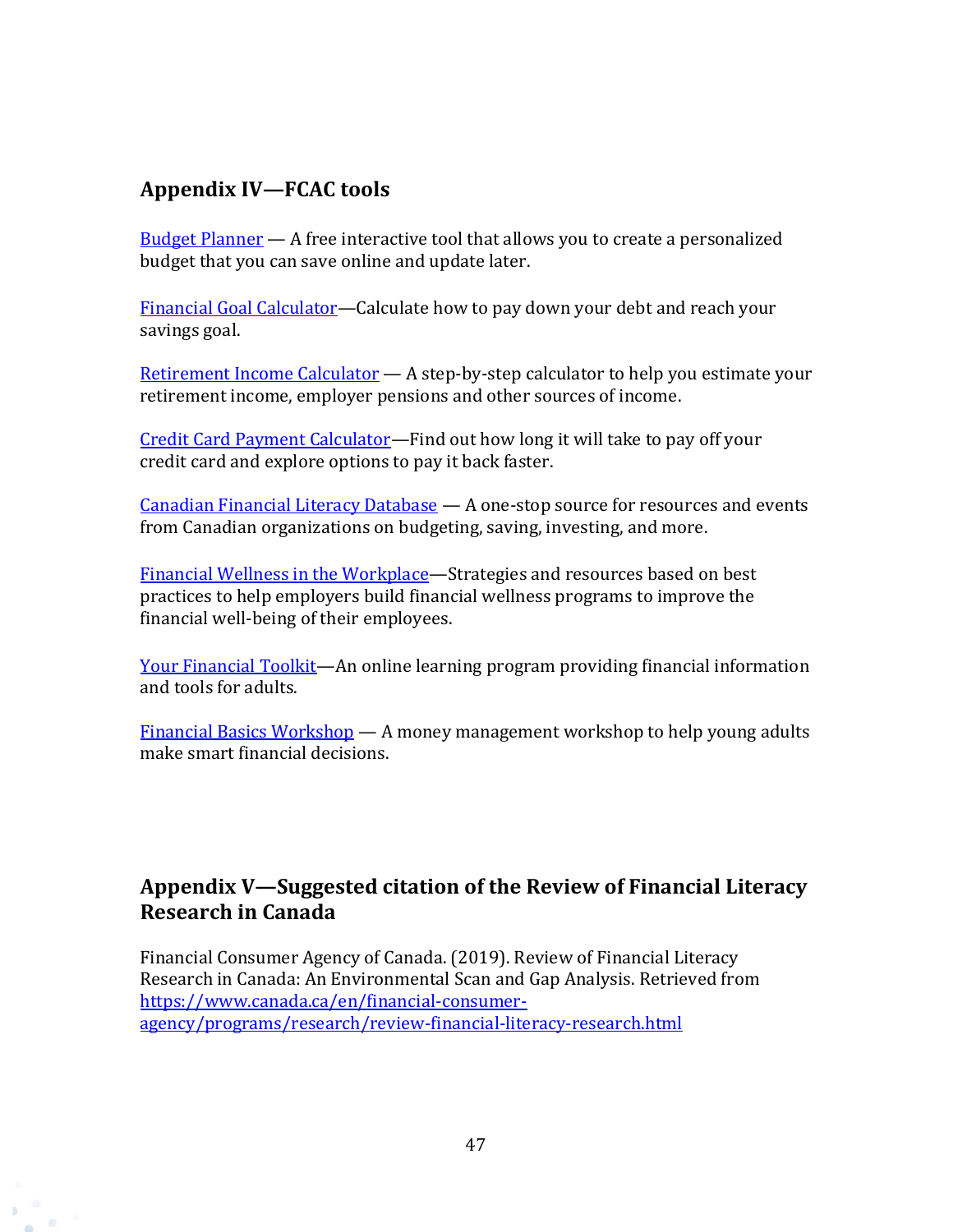### **Appendix VI—References**

 $65 -$ 

Achou, B., Boisclair, D., D'Astous, P., Fonseca, R., Glenzer, F., Michaud, P-C. (2020). Impacts of the pandemic on personal finances: A preliminary assessment. CIRANO. Retrieved from<https://cirano.qc.ca/en/summaries/2020PE-25>

An, J., Kim, M., & Soman, D. (2016). Financial behaviour online: It's different! *Research Report Series Behavioural Economics in Action*. Rotman School of Management, University of Toronto.

Babiarz, P., Robb, C.A. (2014). Financial literacy and emergency saving. *Journal of Family and Economic Issues* 35(1): 40-50.

Bank of Canada. (2019). Financial System Review—2019*.* Retrieved from <https://www.bankofcanada.ca/2019/05/financial-system-review-2019/>

Bédard, N., & Michaud, P.C. (2018). Playing with fire? Debt near retirement in Canada. Working paper, Cahier de recherche #18-14. Retrieved from: [http://ire.hec.ca/wp](http://ire.hec.ca/wp-content/uploads/2018/12/cahier_18_14_playing_fire_debt_near_retirement_canada.pdf)content/uploads/2018/12/cahier 18 14 playing fire debt near retirement canada [.pdf](http://ire.hec.ca/wp-content/uploads/2018/12/cahier_18_14_playing_fire_debt_near_retirement_canada.pdf)

Ben-Ishai, S., & Stanley, T. (2017). Millennials in crisis: Myth-busting millennial debt narratives. *Osgoode Hall Law Journal*, 54(4), 1051-90.

Boisclair, D., Lusardi, A., & Michaud, P.C. (2017). Financial literacy and retirement planning in Canada. *Journal of Pension Economics and Finance*, 16(3), 277-296.

Bolognesi, A., Hasler, A., Lusardi A. (2020). Millennials and money: Financial preparedness and money management practices before COVID-19. *TIAA Institute.* Retrieved from [https://gflec.org/wp-content/uploads/2020/08/Millennials-and-](https://gflec.org/wp-content/uploads/2020/08/Millennials-and-Money-Technical-Report-August2020.pdf?x38887)[Money-Technical-Report-August2020.pdf?x38887](https://gflec.org/wp-content/uploads/2020/08/Millennials-and-Money-Technical-Report-August2020.pdf?x38887)

Boyer, M.M., d'Astous, P., & Michaud, P.C. (2019). Tax-sheltered retirement accounts: Can financial education improve decisions? Working paper. Retrieved from http://ire.hec.ca/wp-content/uploads/2019/02/cahier 19\_02\_taxsheltered retirement accounts financial education decisions.pdf

Boyer, M.M., De Donder, P., Fluet, C., Leroux, M.L., Michaud, P.C. (2020). Long-term care insurance: Information frictions and selection. *American Economic Journal: Economic Policy* 12: 134-69. Retrieved from <https://www.aeaweb.org/articles?id=10.1257/pol.20180227>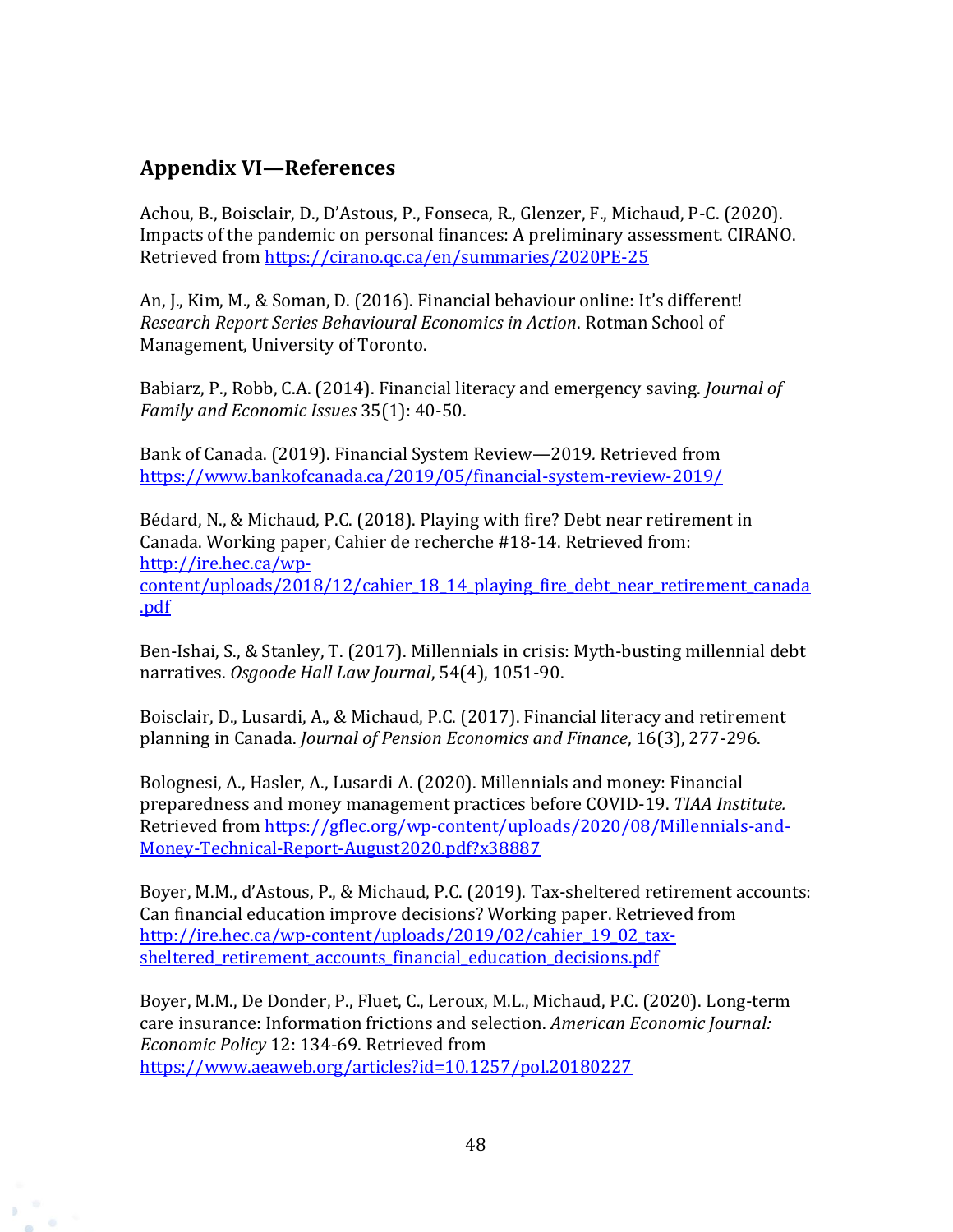Brzozowski, M., & Spotton Visano, B. (2019). "Havin' money's not everything, not havin' it is": The importance of financial satisfaction for life satisfaction in financially stressed households. Journal of Happiness Studies, 1-19.

Buckland, J., McKay D., Reimer, N. (2016). Financial inclusion and Manitoba Indigenous Peoples: Results from an urban and a rural case study. Canadian Centre for Policy Alternatives. Retrieved from

[https://www.policyalternatives.ca/publications/reports/financial-inclusion-and](https://www.policyalternatives.ca/publications/reports/financial-inclusion-and-manitoba-indigenous-people)[manitoba-indigenous-people](https://www.policyalternatives.ca/publications/reports/financial-inclusion-and-manitoba-indigenous-people)

Buckland, J., Henderson, G.E., Schachter, K., Eaton, G., & Chung, S. (2018a). The regulation of group plan RESPs and the experiences of low-income subscribers. Seed Winnipeg Inc. Retrieved from

http://seedwinnipeg.ca/files/The Regulation of Group Plan RESPs and the Experi ences of Low-income Subscribers.pdf

Buckland, J., Robinson, C., & Spotton Visano, B. (Eds.). (2018b). Payday lending in Canada in a global context: a mature industry with chronic challenges. *Palgrave Macmillan*, pp. 245.

Buckland, J. (2018). Building financial resilience: Do credit and finance schemes serve or impoverish vulnerable people? *Palgrave Macmillan*, pp. 270.

Cambridge Dictionary. (n.d.). "Practitioner". Retrieved from <https://dictionary.cambridge.org/dictionary/english/practitioner>

Canada Interest Rates. (2019). Trading economics. Retrieved July 26, 2019 from <https://tradingeconomics.com/canada/interest-rate>

Canada.ca. (2017). Introduction to policy. Retrieved from [https://www.canada.ca/en/heritage-information-network/services/digital](https://www.canada.ca/en/heritage-information-network/services/digital-preservation/concepts-developing-policies/introduction-policy.html)[preservation/concepts-developing-policies/introduction-policy.html](https://www.canada.ca/en/heritage-information-network/services/digital-preservation/concepts-developing-policies/introduction-policy.html)

Canadian Bankers Association. (2018). Focus: How Canadians bank. Abacus Data. Retrieved from<https://cba.ca/technology-and-banking>

Canadian Marketing Association. (2018). Data privacy: What the Canadian consumer really thinks. *A report by Foresight Factory.* Retrieved from [https://www.the](https://www.the-cma.org/about/blog/data-privacy-study_what-the-canadian-consumer-really-thinks)[cma.org/about/blog/data-privacy-study\\_what-the-canadian-consumer-really](https://www.the-cma.org/about/blog/data-privacy-study_what-the-canadian-consumer-really-thinks)[thinks](https://www.the-cma.org/about/blog/data-privacy-study_what-the-canadian-consumer-really-thinks) 

Canadian Mortgage and Housing Corporation (CMHC). (2019). Mortgage and consumer credit trends: National report – Q2 2019. Retrieved from

 $65$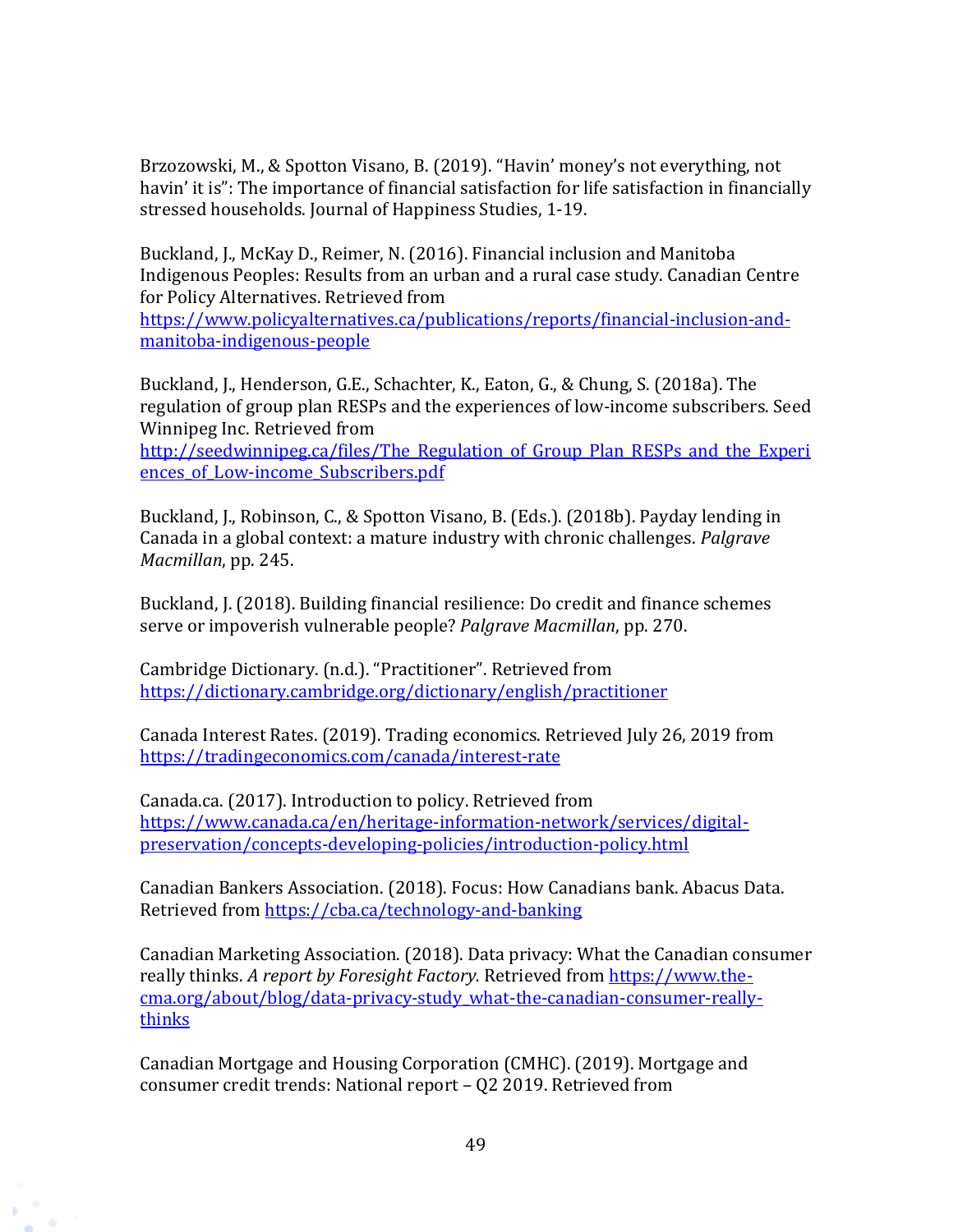[https://www.cmhc-schl.gc.ca/en/data-and-research/publications-and](https://www.cmhc-schl.gc.ca/en/data-and-research/publications-and-reports/mortgage-and-consumer-credit-trends)[reports/mortgage-and-consumer-credit-trends](https://www.cmhc-schl.gc.ca/en/data-and-research/publications-and-reports/mortgage-and-consumer-credit-trends)

Canadian Payroll Association (CPA). (2017). Survey: Half of workers say financial stress impacts work performance. *News release.* Retrieved from <https://www.payroll.ca/PDF/News/2017/FLM2017EN.aspx>

Canadian Payroll Association (CPA). (2018). Survey finds employed Canadians failing to take advantage of improved financial picture to reduce debt or save more for retirement. Retrieved from

[https://payroll.ca/PDF/NPW/2018/Survey/180820-CPA-NPW-Survey-National-](https://payroll.ca/PDF/NPW/2018/Survey/180820-CPA-NPW-Survey-National-News-Release-FINAL.aspx)[News-Release-FINAL.aspx](https://payroll.ca/PDF/NPW/2018/Survey/180820-CPA-NPW-Survey-National-News-Release-FINAL.aspx)

Canadian Payroll Association (CPA). (2019). NPW 2019 Employee Research Survey, national press release results. Retrieved from [https://payroll.ca/PDF/NPW/2019/Media/CPA-2019-NPW-Employee-Survey-as](https://payroll.ca/PDF/NPW/2019/Media/CPA-2019-NPW-Employee-Survey-as-at-June-25-2019-v1.aspx)[at-June-25-2019-v1.aspx](https://payroll.ca/PDF/NPW/2019/Media/CPA-2019-NPW-Employee-Survey-as-at-June-25-2019-v1.aspx)

Center for Social Development. (2015). Report to the community. *Washington University in St. Louis: George Warren Brown School of Social Work.* Retrieved from [https://cpb-us](https://cpb-us-w2.wpmucdn.com/sites.wustl.edu/dist/a/1278/files/2018/04/CSD-REPORT.WebEdition.1.12.2016-1qop3n9.pdf)[w2.wpmucdn.com/sites.wustl.edu/dist/a/1278/files/2018/04/CSD-](https://cpb-us-w2.wpmucdn.com/sites.wustl.edu/dist/a/1278/files/2018/04/CSD-REPORT.WebEdition.1.12.2016-1qop3n9.pdf)

[REPORT.WebEdition.1.12.2016-1qop3n9.pdf](https://cpb-us-w2.wpmucdn.com/sites.wustl.edu/dist/a/1278/files/2018/04/CSD-REPORT.WebEdition.1.12.2016-1qop3n9.pdf)

 $65 -$ 

Competition Bureau Canada. (2018). Canada's progress in fintech: Regulatory highlights following the Competition Bureau's Market Study. Retrieved from <https://www.competitionbureau.gc.ca/eic/site/cb-bc.nsf/eng/04392.html>

Consumer Financial Protection Bureau (CFPB). (2015). Financial well-being: The goal of financial education. Retrieved from [https://www.consumerfinance.gov/data-research/research-reports/financial-well](https://www.consumerfinance.gov/data-research/research-reports/financial-well-being/)[being/](https://www.consumerfinance.gov/data-research/research-reports/financial-well-being/)

Despard, M.R., Friedline, T., Martin-West, S. (2020). Why do households lack emergency savings? The role of financial capability. *Journal of Family and Economic Issues,* 41: 542-557.

Duncan, K.A., Shooshtari, S., Roger, K., Fast, J., & Han, J. (2016). Care-related out-ofpocket expenditures in Canada. *Journal of Financial Counseling and Planning*, 27(2), 277-296.

Edenhoffer, K. (2018). Toronto on the Global Stage: 2018 Report card on Canada and Toronto's financial services sector. *Ottawa: The Conference Board of Canada*.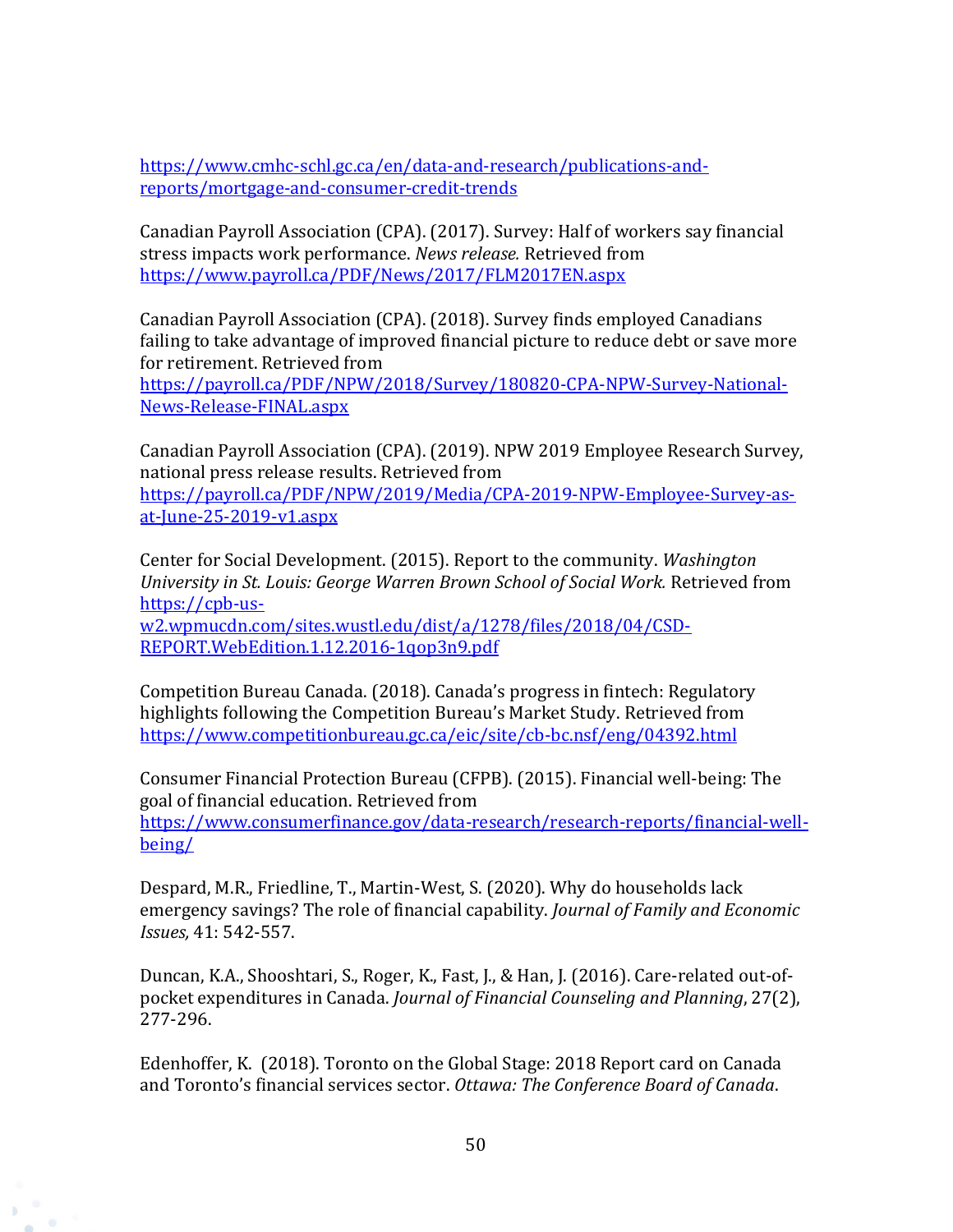Retrieved from [https://www.conferenceboard.ca/e](https://www.conferenceboard.ca/e-library/abstract.aspx?did=10009)[library/abstract.aspx?did=10009](https://www.conferenceboard.ca/e-library/abstract.aspx?did=10009)

Engert, W., Fung, B.S.C., &Hendry, S. (2018). Is a cashless society problematic? Staff discussion paper. *Bank of Canada*. Retrieved from <https://www.bankofcanada.ca/wp-content/uploads/2018/10/sdp2018-12.pdf>

Feng, B., Oyunsuren, J., Tymko, M., Kim, M., & Soman, D. (2018). How should organizations best embed and harness behavioural insights? A playbook. *Toronto, Canada: Behavioural Economics in Action at Rotman (BEAR) Report series*, available at<http://www.rotman.utoronto.ca/bear>

Fernbach, P.M., Kan, C., & Lynch, J.G. Jr. (2015). Squeezed: Coping with constraint through efficiency and prioritization. *Journal of Consumer Research,* 41(5), 1204- 1227.

Fiksenbaum, L., Marjanovic, Z., & Greenglass, E. (2017). Financial threat and individuals' willingness to change financial behaviour. *Review of Behavioral Finance*, 9(2), 128-147.

Financial Consumer Agency of Canada. (2015a). Managing money and planning for the future: Key findings from the 2014 Canadian Financial Capability Survey*.*  Retrieved from<http://publications.gc.ca/site/eng/9.805000/publication.html>

Financial Consumer Agency of Canada. (2015b). National strategy for financial literary—Count me in, Canada*.* Retrieved from [https://www.canada.ca/en/financial-consumer-agency/programs/financial](https://www.canada.ca/en/financial-consumer-agency/programs/financial-literacy/financial-literacy-strategy.html)[literacy/financial-literacy-strategy.html](https://www.canada.ca/en/financial-consumer-agency/programs/financial-literacy/financial-literacy-strategy.html)

Financial Consumer Agency of Canada. (2016a). Backgrounder: Sustained behaviour change through financial education: A budgeting longitudinal study using mobile technology. Retrieved from [https://www.canada.ca/en/financial-consumer](https://www.canada.ca/en/financial-consumer-agency/programs/research/financial-education-budgeting-longitudinal.html)[agency/programs/research/financial-education-budgeting-longitudinal.html](https://www.canada.ca/en/financial-consumer-agency/programs/research/financial-education-budgeting-longitudinal.html)

Financial Consumer Agency of Canada. (2016b). Payday loans: Market trends. Retrieved from [https://www.canada.ca/en/financial-consumer](https://www.canada.ca/en/financial-consumer-agency/programs/research/payday-loans-market-trends.html)[agency/programs/research/payday-loans-market-trends.html](https://www.canada.ca/en/financial-consumer-agency/programs/research/payday-loans-market-trends.html)

Financial Consumer Agency of Canada. (2016c). The tax-free savings account. Retrieved from [https://www.canada.ca/en/revenue](https://www.canada.ca/en/revenue-agency/services/tax/individuals/topics/tax-free-savings-account.html)[agency/services/tax/individuals/topics/tax-free-savings-account.html](https://www.canada.ca/en/revenue-agency/services/tax/individuals/topics/tax-free-savings-account.html)

 $65$ 

Financial Consumer Agency of Canada. McKay, M., Leigh-Mossley, J. (2017a). Initiating budgeting behaviour among non-budgeters: A financial literacy pilot using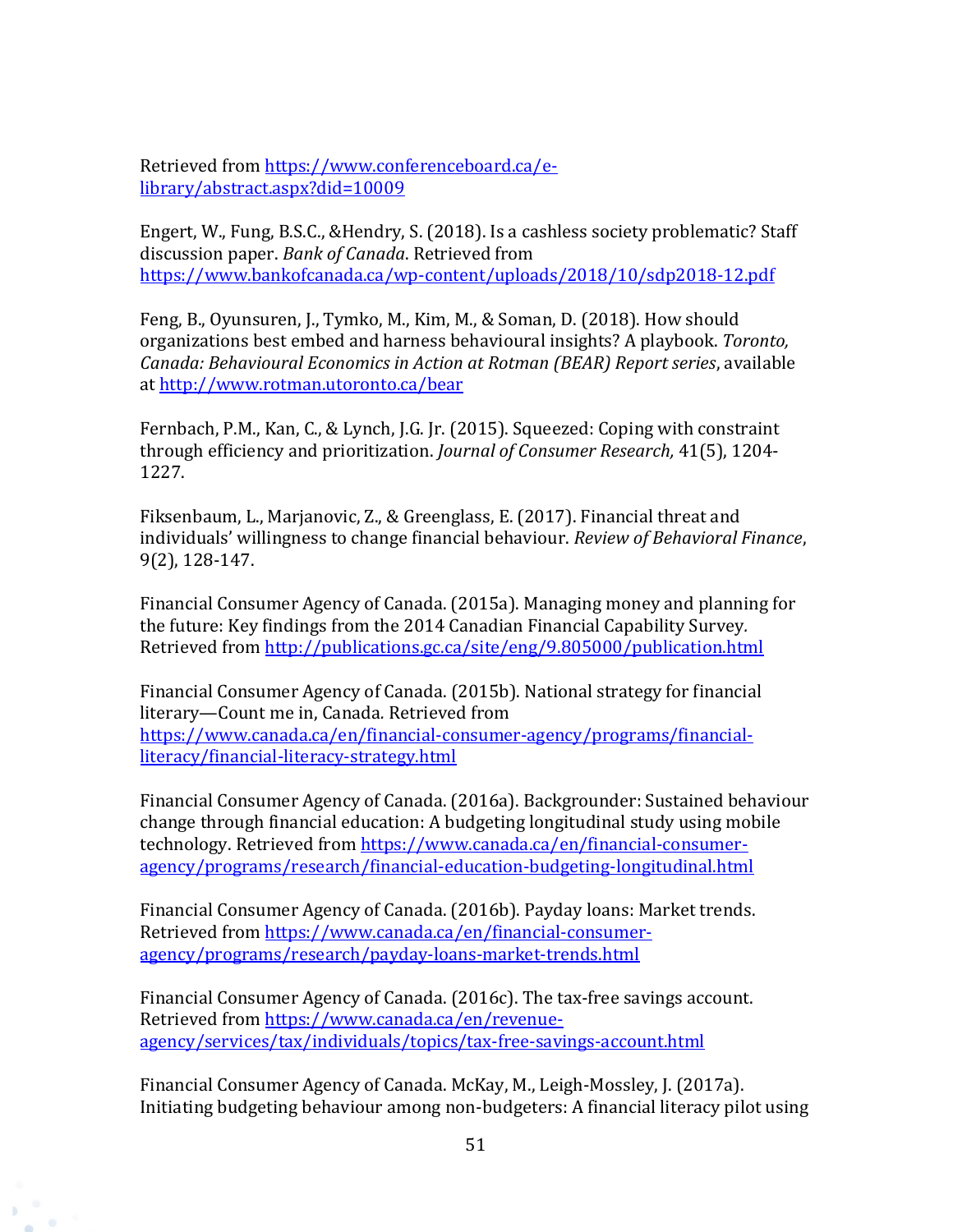mobile technology. Retrieved from [https://www.canada.ca/en/financial-consumer](https://www.canada.ca/en/financial-consumer-agency/programs/research/pilot-mobile-technology.html)[agency/programs/research/pilot-mobile-technology.html](https://www.canada.ca/en/financial-consumer-agency/programs/research/pilot-mobile-technology.html)

Financial Consumer Agency of Canada. Simhon, Y., and Trites, S. (2017b). Financial literacy and retirement well-being in Canada: An analysis of the 2014 Canadian Financial Capability Survey. Retrieved fro[m https://www.canada.ca/en/financial](https://www.canada.ca/en/financial-consumer-agency/programs/research/financial-literacy-retirement-well-being.html)[consumer-agency/programs/research/financial-literacy-retirement-well](https://www.canada.ca/en/financial-consumer-agency/programs/research/financial-literacy-retirement-well-being.html)[being.html](https://www.canada.ca/en/financial-consumer-agency/programs/research/financial-literacy-retirement-well-being.html)

Financial Consumer Agency of Canada (2017c). National research plan for financial literacy 2016-2018. Retrieved from [https://www.canada.ca/en/financial](https://www.canada.ca/en/financial-consumer-agency/programs/research/national-research-plan-2016-2018.html)[consumer-agency/programs/research/national-research-plan-2016-2018.html](https://www.canada.ca/en/financial-consumer-agency/programs/research/national-research-plan-2016-2018.html)

Financial Consumer Agency of Canada. (2018). Backgrounder: Preliminary findings from Canada's Financial Well-Being Survey. Retrieved from [https://www.canada.ca/en/financial-consumer](https://www.canada.ca/en/financial-consumer-agency/programs/research/backgrounder-preliminary-findings-canada-financial-wellbeing-survey.html)[agency/programs/research/backgrounder-preliminary-findings-canada-financial](https://www.canada.ca/en/financial-consumer-agency/programs/research/backgrounder-preliminary-findings-canada-financial-wellbeing-survey.html)[wellbeing-survey.html](https://www.canada.ca/en/financial-consumer-agency/programs/research/backgrounder-preliminary-findings-canada-financial-wellbeing-survey.html)

Financial Consumer Agency of Canada. (2019a). Home equity lines of credit: Consumer knowledge and behaviour. Retrieved from [https://www.canada.ca/en/financial-consumer-agency/programs/research/home](https://www.canada.ca/en/financial-consumer-agency/programs/research/home-equity-lines-credit-consumer-knowledge-behaviour.html)[equity-lines-credit-consumer-knowledge-behaviour.html](https://www.canada.ca/en/financial-consumer-agency/programs/research/home-equity-lines-credit-consumer-knowledge-behaviour.html)

Financial Consumer Agency of Canada. (2019b). Highlights: Key findings from the Survey on Banking of Canadians. Retrieved from [https://www.canada.ca/en/financial-consumer](https://www.canada.ca/en/financial-consumer-agency/programs/research/highlights-survey-banking-of-canadians.html)[agency/programs/research/highlights-survey-banking-of-canadians.html](https://www.canada.ca/en/financial-consumer-agency/programs/research/highlights-survey-banking-of-canadians.html)

Financial Consumer Agency of Canada. (2019c). Sustained behaviour change through financial education: A budgeting longitudinal study using mobile technology. Retrieved from [https://www.canada.ca/en/financial-consumer](https://www.canada.ca/en/financial-consumer-agency/programs/research/financial-education-budgeting-mobile-technology-follow-up-study.html)[agency/programs/research/financial-education-budgeting-mobile-technology](https://www.canada.ca/en/financial-consumer-agency/programs/research/financial-education-budgeting-mobile-technology-follow-up-study.html)[follow-up-study.html](https://www.canada.ca/en/financial-consumer-agency/programs/research/financial-education-budgeting-mobile-technology-follow-up-study.html)

Financial Consumer Agency of Canada. (2019d). Financial well-being in Canada: Survey results. Retrieved from [https://www.canada.ca/content/dam/fcac](https://www.canada.ca/content/dam/fcac-acfc/documents/programs/research-surveys-studies-reports/financial-well-being-survey-results.pdf)[acfc/documents/programs/research-surveys-studies-reports/financial-well-being](https://www.canada.ca/content/dam/fcac-acfc/documents/programs/research-surveys-studies-reports/financial-well-being-survey-results.pdf)[survey-results.pdf](https://www.canada.ca/content/dam/fcac-acfc/documents/programs/research-surveys-studies-reports/financial-well-being-survey-results.pdf)

Financial Consumer Agency of Canada. (2019e). Canadians and their money: Key findings from the 2019 Canadian Financial Capability Survey. Retrieved from [https://www.canada.ca/content/dam/fcac-acfc/documents/programs/research](https://www.canada.ca/content/dam/fcac-acfc/documents/programs/research-surveys-studies-reports/canadian-financial-capability-survey-2019.pdf)[surveys-studies-reports/canadian-financial-capability-survey-2019.pdf](https://www.canada.ca/content/dam/fcac-acfc/documents/programs/research-surveys-studies-reports/canadian-financial-capability-survey-2019.pdf)

 $65$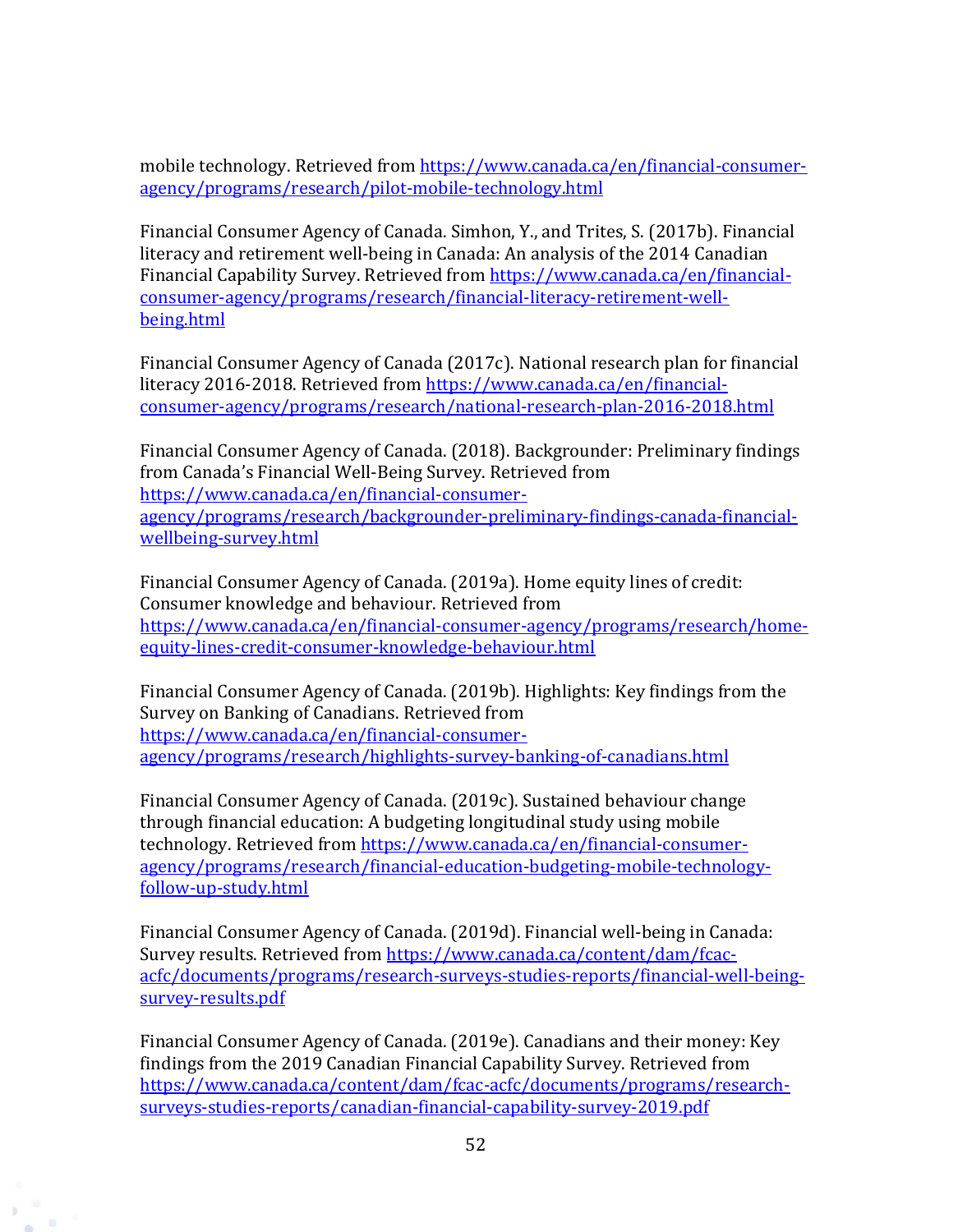Financial Planning Standards Council (2018). OMNI Report: Financial stress. Retrieved from [http://fpsc.ca/docs/default-source/FPSC/news](http://fpsc.ca/docs/default-source/FPSC/news-publications/fpsc_financial-stress-survey.pdf)[publications/fpsc\\_financial-stress-survey.pdf](http://fpsc.ca/docs/default-source/FPSC/news-publications/fpsc_financial-stress-survey.pdf)

Fisch, J.E., Lusardi, A., & Hasler, A. (2020). Defined contribution plans and the challenge of financial literacy. *Cornell Law Review,* 105: 741-96. Retrieved from [https://www.cornelllawreview.org/2020/03/05/defined-contribution-plans-and](https://www.cornelllawreview.org/2020/03/05/defined-contribution-plans-and-the-challenge-of-financial-illiteracy/)[the-challenge-of-financial-illiteracy/](https://www.cornelllawreview.org/2020/03/05/defined-contribution-plans-and-the-challenge-of-financial-illiteracy/)

Fonseca, R., & Lord, S. (2019). Canadian gender gap in financial literacy: Confidence matters. CIRANO Working Papers 34. Retrieved from [https://economie.esg.uqam.ca/wp-content/uploads/sites/54/2020/01/2019-](https://economie.esg.uqam.ca/wp-content/uploads/sites/54/2020/01/2019-12_docdt_eco.compressed.pdf) 12 docdt eco.compressed.pdf

Global Financial Literacy Excellence Center (GFLEC). (2019). Raising awareness of the importance of personal finance in school: New insights. GFLEC Insights Report. *GFLEC—The George Washington University School of Business*. Retrieved from [https://gflec.org/wp-content/uploads/2019/05/GFLEC-Insights-Report\\_Raising-](https://gflec.org/wp-content/uploads/2019/05/GFLEC-Insights-Report_Raising-Awareness-of-the-Importance-of-Personal-Finance-in-School-1.pdf?x37292)[Awareness-of-the-Importance-of-Personal-Finance-in-School-1.pdf?x37292](https://gflec.org/wp-content/uploads/2019/05/GFLEC-Insights-Report_Raising-Awareness-of-the-Importance-of-Personal-Finance-in-School-1.pdf?x37292)

Hamilton, H.A., Wickens, C.M., Ialomiteanu, A.R., & Mann, R.E. (2019). Debt stress, psychological distress and overall health among adults in Ontario. *Journal of Psychiatric Research,* 111, 89-95.

Hardy, E., Khan, H., Audet, M., & Soliman, M. (2018). Increasing take-up of the Canada Learning Bond—August 2018. *Government of Canada*, retrieved at [https://www.canada.ca/en/innovation-hub/services/reports](https://www.canada.ca/en/innovation-hub/services/reports-resources/behavioural-insights-project.html)[resources/behavioural-insights-project.html](https://www.canada.ca/en/innovation-hub/services/reports-resources/behavioural-insights-project.html)

Hasler, A., Lusardi A., & Oggero, N. (2018). Financial fragility in the US: Evidence and implications. *GFLEC Working Paper Series*, WP 2018-1. Retrieved from [https://gflec.org/wp-content/uploads/2018/04/Financial-Fragility-in-the-](https://gflec.org/wp-content/uploads/2018/04/Financial-Fragility-in-the-US.pdf?x37292)[US.pdf?x37292](https://gflec.org/wp-content/uploads/2018/04/Financial-Fragility-in-the-US.pdf?x37292)

House, J., Robitaille, N., & Mazar, N. (2018). Effectiveness of repeated implementation intention-interventions on organizations' likelihood to file their overdue taxes. *Rotman School of Management*, Working Paper No. 2997993. Retrieved from<https://ssrn.com/abstract=2997993>

Hurla, R., Kim, M., Singer, E., & Soman, D. (2017). Applying findings from financial literacy to encourage responsible gambling. Research paper prepared for Gambling Research Exchange Ontario (GREO). *Research Report Series Behavioural Economics in Action. Rotman School of Management, University of Toronto*. Retrieved from

 $65$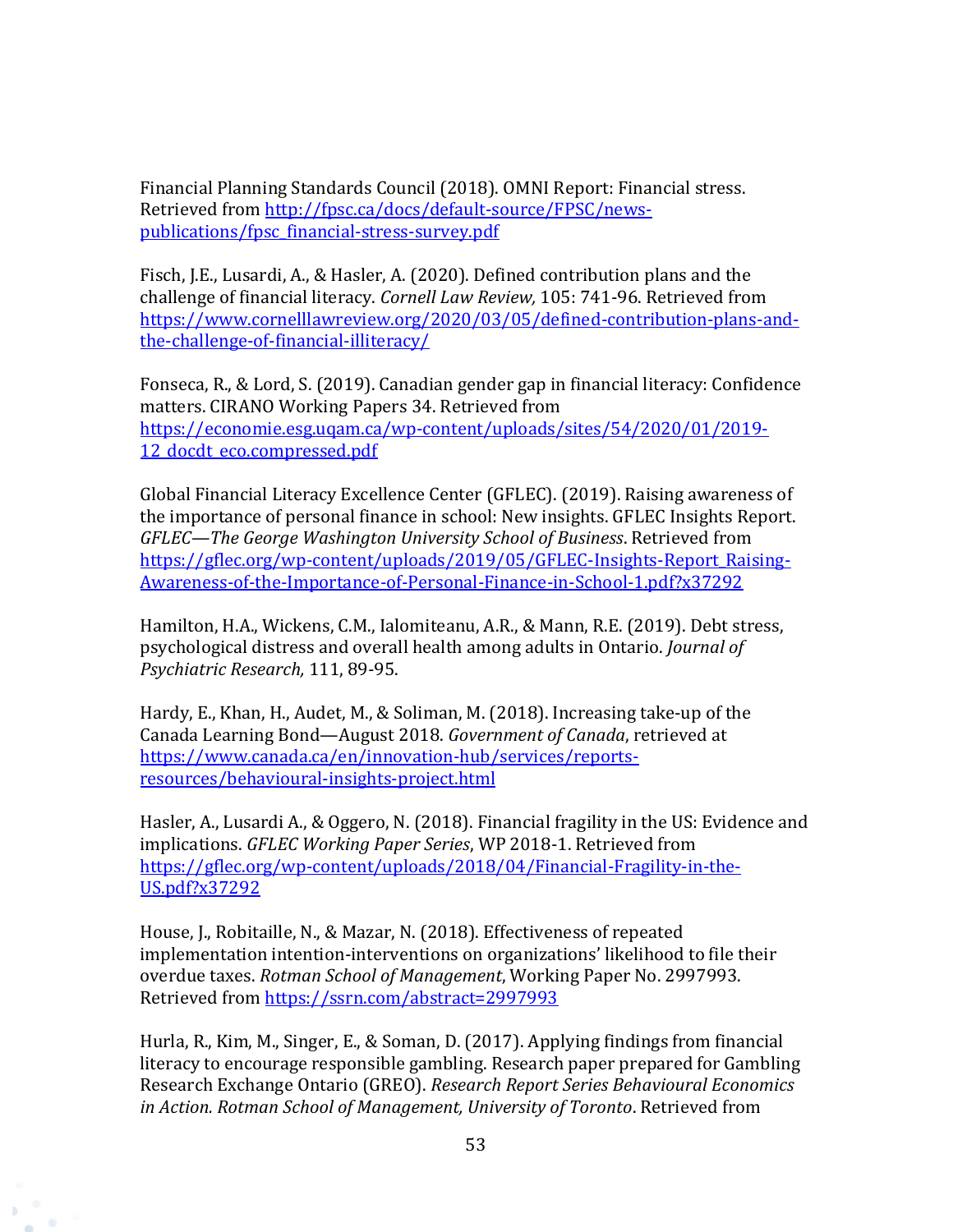[https://www.rotman.utoronto.ca/-/media/Files/Programs-and-](https://www.rotman.utoronto.ca/-/media/Files/Programs-and-Areas/BEAR/White-Papers/BEAR-ResponsibleGambling1.pdf?la=en)[Areas/BEAR/White-Papers/BEAR-ResponsibleGambling1.pdf?la=en](https://www.rotman.utoronto.ca/-/media/Files/Programs-and-Areas/BEAR/White-Papers/BEAR-ResponsibleGambling1.pdf?la=en) 

Innovate Financial Health. (2020). Supporting financial health fintechs in Canada: trends, challenges, and opportunities. Toronto: Innovate Financial Health. Retrieved from [https://www.innovatefinancialhealth.com/wp](https://www.innovatefinancialhealth.com/wp-content/uploads/2020/06/Innovate-Financial-Health_Supporting-Financial-Health-Fintechs-in-Canada.pdf)[content/uploads/2020/06/Innovate-Financial-Health\\_Supporting-Financial-Health-](https://www.innovatefinancialhealth.com/wp-content/uploads/2020/06/Innovate-Financial-Health_Supporting-Financial-Health-Fintechs-in-Canada.pdf)[Fintechs-in-Canada.pdf](https://www.innovatefinancialhealth.com/wp-content/uploads/2020/06/Innovate-Financial-Health_Supporting-Financial-Health-Fintechs-in-Canada.pdf)

Islam, K., Simpson, W. (2017). Payday lending and microcredit: Two faces of the same problem? *Journal of International Development*, 30, 584-614. Retrieved from <https://onlinelibrary.wiley.com/doi/abs/10.1002/jid.3339>

Kempson, E., Collard, S., & Moore, N. (2006). Measuring financial capability: An exploratory study for the Financial Services Authority. *In E. C. Institute (Ed.), Consumer Financial Capability: Empowering European Consumers*, *Brussels*, pp. 39- 76.

Kettle, K.L., Trudel, R., Blanchard, S.J., & Häubl, G. (2016). Repayment concentration and consumer motivation to get out of debt. *Journal of Consumer Research*, 43(3), 460-477.

Khan, M.N., Rothwell, D.W., Cherney, K., & Sussman, T. (2017). Understanding the financial knowledge gap: A new dimension of inequality in later life. *Journal of Gerontological Social Work*, 60(6,7), 487-503.

Killins, R.N. (2017). The financial literacy of Generation Y and the influence that personality traits have on financial knowledge: Evidence from Canada. *Financial Services Review*, 26(2), 143-165.

Letkiewicz, J., Robinson, C., & Domian, D. (2016). Behavioural and wealth considerations for seeking professional financial planning help. *Financial Services Review*, 25, 105-126.

Luo, A., Chung, Y., Shah, A., & Soman, D. (2016). Financial literacy in a box (FLIB) initiatives. Retrieved from [http://www.rotman.utoronto.ca/FacultyAndResearch/ResearchCentres/BEAR/Our](http://www.rotman.utoronto.ca/FacultyAndResearch/ResearchCentres/BEAR/Our-Research/Summer-Projects)

[-Research/Summer-Projects](http://www.rotman.utoronto.ca/FacultyAndResearch/ResearchCentres/BEAR/Our-Research/Summer-Projects)

**COL** 

Lusardi, A., de Bassa Scheresberg, C., Avery, M. (2018). Millennial mobile payment users: A look into their personal finances and financial behaviours. GFLEC Insights Report. *GFLEC—The George Washington University School of Business*. Retrieved from<https://gflec.org/initiatives/millennial-mobile-payment-users/>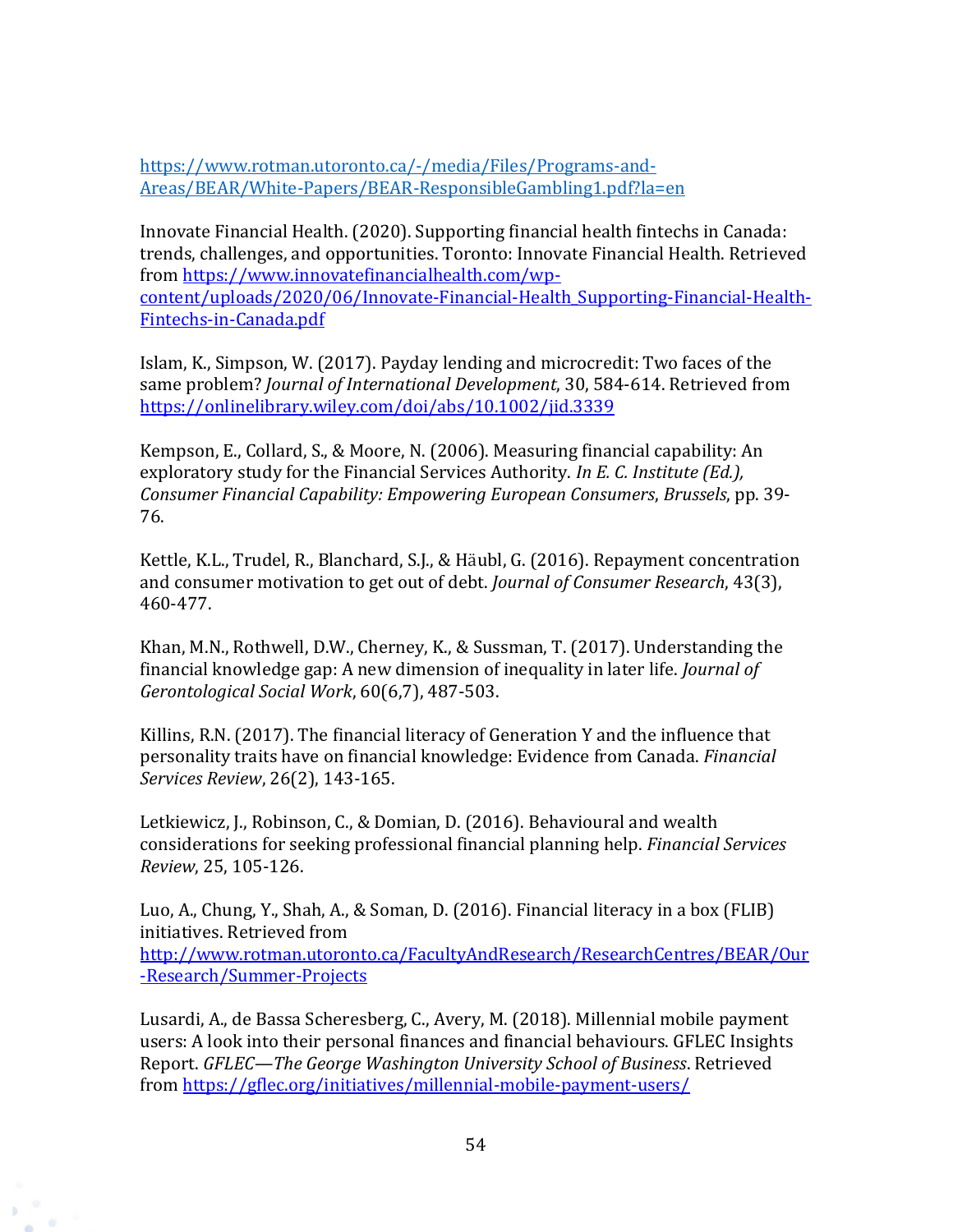Lusardi, A., & Hasler, A. (2019). Millennial's engagement with online financial education resources and tools: New survey insights and recommendations. GFLEC Insights Report. *GFLEC—The George Washington University School of Business*. Retrieved from [https://gflec.org/wp-content/uploads/2019/04/Millennial-](https://gflec.org/wp-content/uploads/2019/04/Millennial-Engagement-with-Online-Financial-Education-Resources_FINAL.pdf?x37292)[Engagement-with-Online-Financial-Education-Resources\\_FINAL.pdf?x37292](https://gflec.org/wp-content/uploads/2019/04/Millennial-Engagement-with-Online-Financial-Education-Resources_FINAL.pdf?x37292)

Lusardi, A., Hasler, A., Yakoboski, P.J. (2020). Building up financial literacy and financial resilience. *Mind & Society*. Retrieved from <https://link.springer.com/article/10.1007/s11299-020-00246-0#citeas>

Ly, K., Mazar, N., Zhao, M., Soman, D. (2013). A practitioner's guide to nudging. *Research Report Series, Behavioural Economics in Action*, *Rotman School of Management*, University of Toronto.

Maroto, M. (2019). Sharing or limiting the wealth? Coresidence, parental support, and wealth outcomes in Canada. *Journal of Family and Economic Issues* 40: 102-16.

Maroto, M. (2018). Saving, sharing or spending? The wealth consequences of raising children. *Demography* 55(6): 2257-82.

Mazar, N., Plassmann, H., Robitaille, N., Lindner, A. (2017). Pain of paying? – A metaphor gone literal: Evidence from neural and behavioural science. *Rotman School of Management,* Working Paper No. 2901808. Retrieved from [https://papers.ssrn.com/sol3/papers.cfm?abstract\\_id=2901808](https://papers.ssrn.com/sol3/papers.cfm?abstract_id=2901808)

Messacar, D. (2017). The effects of education on Canadians' retirement savings behaviour. *Statistics Canada, Analytical Studies Branch Research Paper Series*. Retrieved from

<https://www150.statcan.gc.ca/n1/pub/11f0019m/11f0019m2017391-eng.htm>

McGregor, S.L.T. (2018). Status of consumer education and financial education in Canada (2016). *Canadian Journal of Education*, 41(2), 601-632.

Michaud, P.-C., Décarie, Y., Glenzer, F., Laliberté-Auger, F., Staubli, S. (2020). Hausser l'âge d'admissibilité aux prestations du Régime de rentes du Québec ? *Étude IRPP*, Montréal, Institut de recherche en politiques publiques. Retrieved from [https://irpp.org/wp-content/uploads/2020/08/Hausser](https://irpp.org/wp-content/uploads/2020/08/Hausser-l%E2%80%99%C3%A2ge-d%E2%80%99admissibilit%C3%A9-aux-prestations-du-R%C3%A9gime.pdf)[l%E2%80%99%C3%A2ge-d%E2%80%99admissibilit%C3%A9-aux-prestations](https://irpp.org/wp-content/uploads/2020/08/Hausser-l%E2%80%99%C3%A2ge-d%E2%80%99admissibilit%C3%A9-aux-prestations-du-R%C3%A9gime.pdf)[du-R%C3%A9gime.pdf](https://irpp.org/wp-content/uploads/2020/08/Hausser-l%E2%80%99%C3%A2ge-d%E2%80%99admissibilit%C3%A9-aux-prestations-du-R%C3%A9gime.pdf)

Muir, K., Hamilton, M., Noone, J.H., Marjolin, A, Salignac, F., & Saunders, P. (2017). Exploring financial wellbeing in the Australian context. *Centre for Social Impact & Social Policy Research Centre—University of New South Wales Sydney, for Financial Literacy Australia.* Retrieved from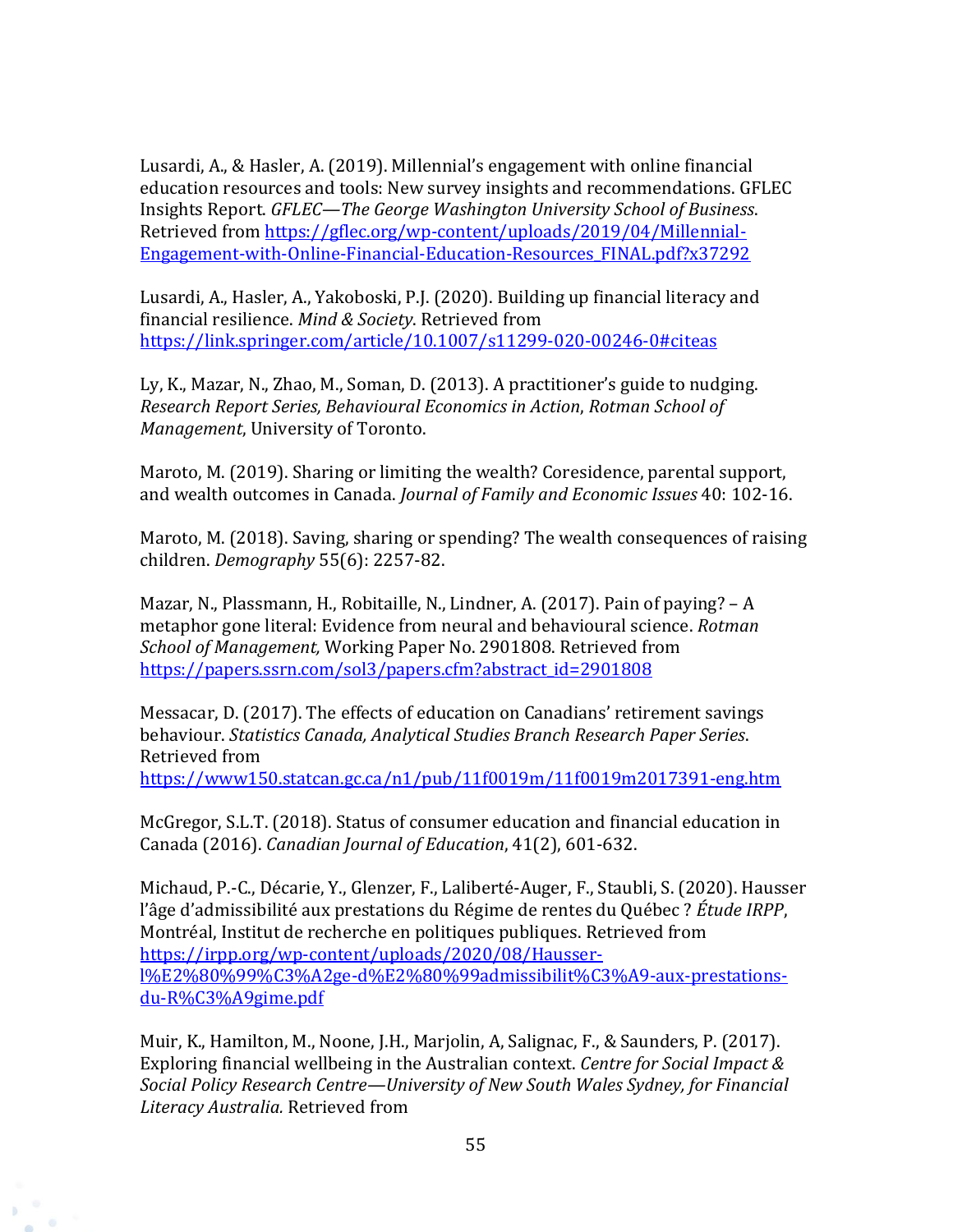[http://unsworks.unsw.edu.au/fapi/datastream/unsworks:46552/binae915e74-](http://unsworks.unsw.edu.au/fapi/datastream/unsworks:46552/binae915e74-4141-4f22-a6da-9ee5ea27e7c3?view=true) [4141-4f22-a6da-9ee5ea27e7c3?view=true](http://unsworks.unsw.edu.au/fapi/datastream/unsworks:46552/binae915e74-4141-4f22-a6da-9ee5ea27e7c3?view=true)

Ontario Securities Commission. (2018). Retirement preparedness: A cross-country checkup. Retrieved from

[https://www.getsmarteraboutmoney.ca/resources/publications/research/retirem](https://www.getsmarteraboutmoney.ca/resources/publications/research/retirement-preparedness-a-cross-country-checkup/) [ent-preparedness-a-cross-country-checkup/](https://www.getsmarteraboutmoney.ca/resources/publications/research/retirement-preparedness-a-cross-country-checkup/)

Organization for Economic Cooperation and Development (OECD). (2017). PISA 2015 Results (Volume IV): Students' financial literacy. *OECD Publishing, Paris*. Retrieved from [http://www.oecd.org/finance/financial-education/pisa-2015](http://www.oecd.org/finance/financial-education/pisa-2015-results-volume-iv-9789264270282-en.htm) [results-volume-iv-9789264270282-en.htm](http://www.oecd.org/finance/financial-education/pisa-2015-results-volume-iv-9789264270282-en.htm)

Organization for Economic Cooperation and Development (OECD). (2020). PISA 2018 results (Volume IV): Are students smart about money? *OECD Publishing, Paris*. Retrieved from [https://www.oecd-ilibrary.org/education/pisa-2018-results](https://www.oecd-ilibrary.org/education/pisa-2018-results-volume-iv_48ebd1ba-en)[volume-iv\\_48ebd1ba-en](https://www.oecd-ilibrary.org/education/pisa-2018-results-volume-iv_48ebd1ba-en)

Pérez-Roa, L. (2019). From "good credit" to "bad debt": Comparative reflections on the student debt experience of young professionals in Santiago, Chile, and Montreal, Canada. *Economic Anthropology,* 6: 135-146.

Poloz, S. (2018). Canada's economy and household debt: How big is the problem? Bank of Canada, Remarks to the Yellowknife Chamber of Commerce. Retrieved from [https://www.bankofcanada.ca/2018/05/canada-economy-household-debt-how](https://www.bankofcanada.ca/2018/05/canada-economy-household-debt-how-big-the-problem/)[big-the-problem/](https://www.bankofcanada.ca/2018/05/canada-economy-household-debt-how-big-the-problem/)

Poon, J., Kim, M., Rooney, P., & Han, L. (2017). Human behaviour and the life insurance application journey. *Research Report Series Behavioural Economics in Action. Rotman School of Management, University of Toronto*. Retrieved from [https://www.rotman.utoronto.ca/-/media/Files/Programs-and-](https://www.rotman.utoronto.ca/-/media/Files/Programs-and-Areas/BEAR/White-Papers/BEAR-LifeInsurance.pdf?la=en)[Areas/BEAR/White-Papers/BEAR-LifeInsurance.pdf?la=en](https://www.rotman.utoronto.ca/-/media/Files/Programs-and-Areas/BEAR/White-Papers/BEAR-LifeInsurance.pdf?la=en) 

Prosper Canada. (2016). Financial literacy outcome evaluation tool. Retrieved from <http://outcomeeval.org/>

Prosper Canada. (2018). First Nations financial wellness project. Retrieved from [http://prospercanada.org/Our-Work/Centre-for-Financial-Literacy/First-Nations-](http://prospercanada.org/Our-Work/Centre-for-Financial-Literacy/First-Nations-Financial-Wellness-Project.aspx)[Financial-Wellness-Project.aspx](http://prospercanada.org/Our-Work/Centre-for-Financial-Literacy/First-Nations-Financial-Wellness-Project.aspx)

Ramirez, G, Shaw, S, & Maloney, E.A. (2018). Math anxiety: Past research, promising interventions, and a new interpretation framework. *Educational Psychologist*, 53(2), 1-20.

 $65$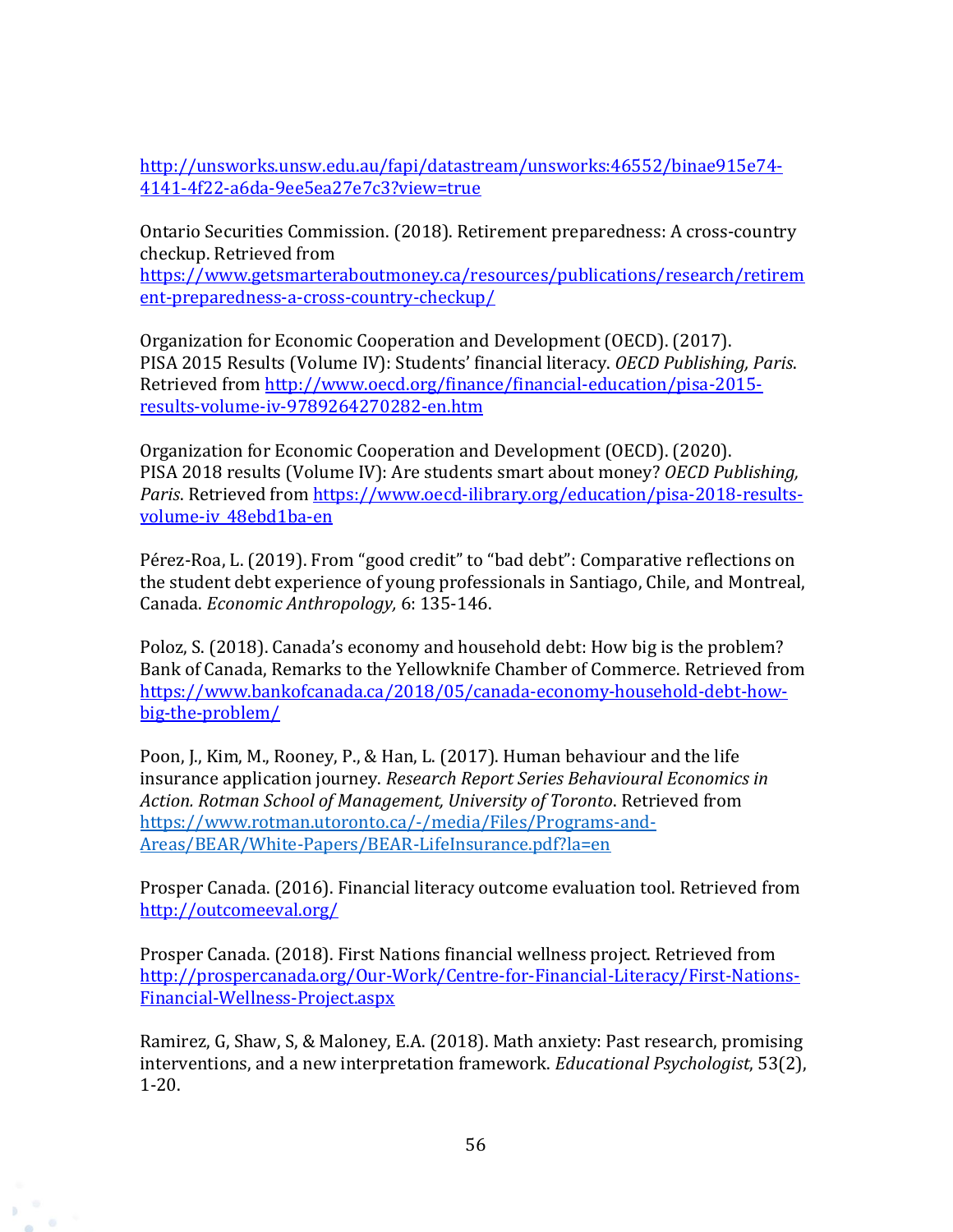Reynolds, J. (April 4, 2019). Fintech innovation—an imperative for the success of Canada's financial sector. *The Globe and Mail (newspaper)*. Retrieved from [https://www.theglobeandmail.com/business/commentary/article-fintech](https://www.theglobeandmail.com/business/commentary/article-fintech-innovation-an-imperative-for-the-success-of-canadas/)[innovation-an-imperative-for-the-success-of-canadas/](https://www.theglobeandmail.com/business/commentary/article-fintech-innovation-an-imperative-for-the-success-of-canadas/)

Robson, J, & Loucks, A. (2018). Millennial money: Financial independence and wellbeing for the next generation (Part 2: Research and recommendations). *Public Policy Forum*. Retrieved fro[m https://ppforum.ca/publications/millennial-money](https://ppforum.ca/publications/millennial-money-financial-independence-and-well-being/)[financial-independence-and-well-being/](https://ppforum.ca/publications/millennial-money-financial-independence-and-well-being/) 

Robson, J., & Peetz, J. (2020). Gender differences in financial knowledge, attitudes, and behaviors: Accounting for socioeconomic disparities and psychological traits. *Journal of Consumer Affairs*. Retrieved from <https://onlinelibrary.wiley.com/doi/abs/10.1111/joca.12304>

Rothwell, D.W., Khan, M.N., & Cherney, K. (2016). Building financial knowledge is not enough: Financial self-efficacy as a mediator in the financial capability of lowincome families. *Journal of Community Practice*, 24(4), 368-388.

Rothwell, D.W., & Robson, J. (2018). The prevalence and composition of asset poverty in Canada: 1999, 2005, and 2012. *International Journal of Social Welfare*, 27(1), 17-27.

Rothwell, D. W., & Wu, S. (2019). Exploring the relationship between financial education and financial knowledge and efficacy: Evidence from the Canadian Financial Capability Survey. *Journal of Consumer Affairs* 53(4), 1725-1747.

Rothwell, D.W., Giordono, L.S., & Robson, J. (2020). Public income transfers and wealth accumulation at the bottom: Within and between country differences in Canada and the United States. Social Policy & Administration, retrieved from <https://onlinelibrary.wiley.com/doi/abs/10.1111/spol.12629>

Schneider, B. (2018). Financial empowerment: Personal finance for Indigenous and non-Indigenous people. *Saylor Academy, University of Regina Press: Regina*.

Shah, A.M., Eisenkraft, N., Bettman, J.R., & Chartrand, T.L. (2016). Paper or plastic: How we pay influences post-transaction connection. *Journal of Consumer Research*, 42(5), 688-708.

Social Research and Demonstration Corporation (SRDC). (2016a). The role of financial literacy in financial decisions and retirement preparedness among seniors and near-seniors. Report prepared by the SRDC for FCAC. Retrieved from [http://www.srdc.org/media/199921/fcac-full-report-on-retirement-preparedness](http://www.srdc.org/media/199921/fcac-full-report-on-retirement-preparedness-en.pdf)[en.pdf](http://www.srdc.org/media/199921/fcac-full-report-on-retirement-preparedness-en.pdf) 

 $65$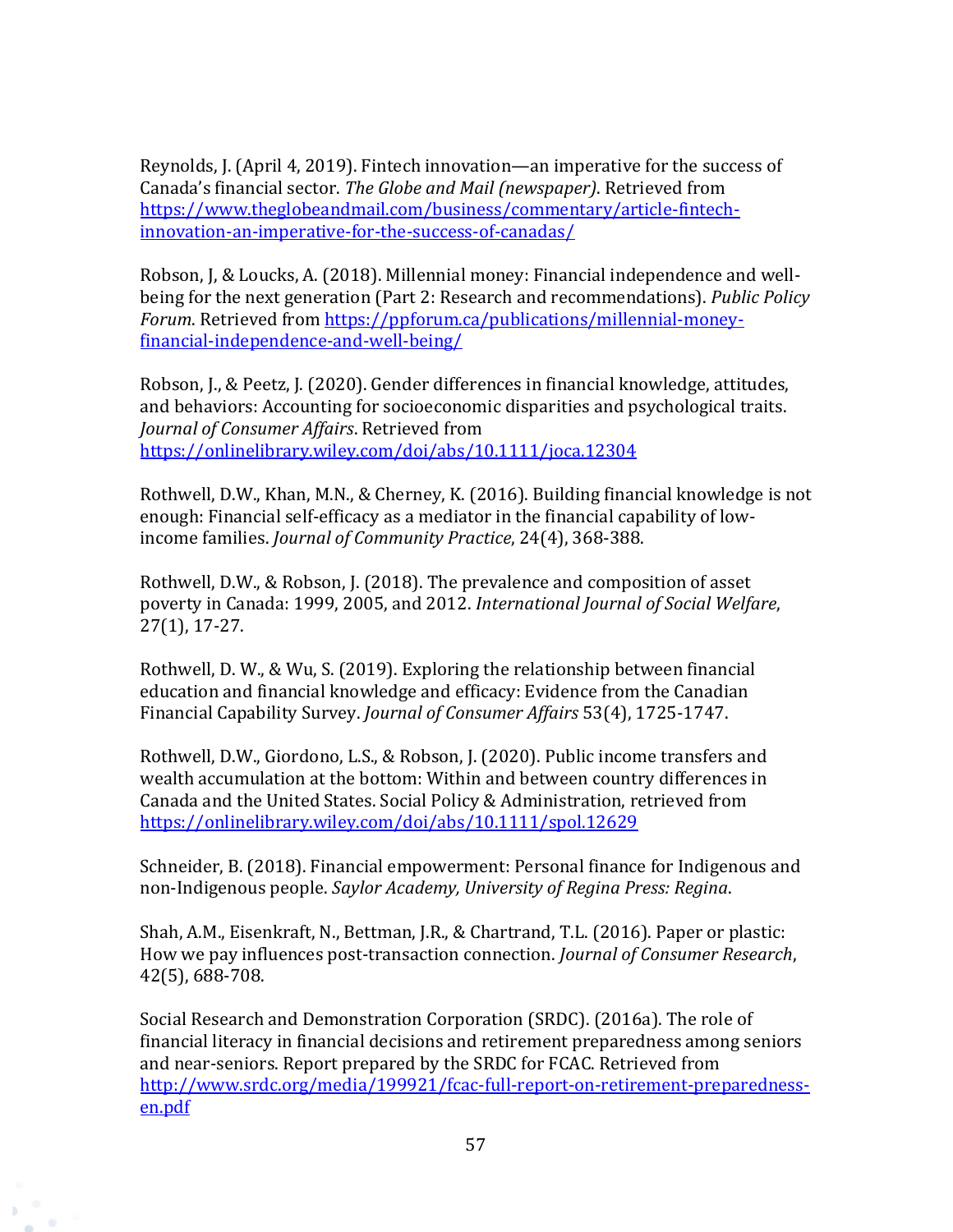Social Research and Demonstration Corporation (SRDC). (2016b). The link between financial confidence and financial outcomes among working-aged Canadians. Report prepared by the SRDC for FCAC. Retrieved from

[https://financialcapability.gov.au/files/thelinkbetweenfinancialconfidenceandfinan](https://financialcapability.gov.au/files/thelinkbetweenfinancialconfidenceandfinancialoutcomes-canada-2016.pdf) [cialoutcomes-canada-2016.pdf](https://financialcapability.gov.au/files/thelinkbetweenfinancialconfidenceandfinancialoutcomes-canada-2016.pdf)

Statistics Canada. (2013). The evolution of Canadian wages over the last three decades. Retrieved from <https://www150.statcan.gc.ca/n1/pub/11f0019m/2013347/part-partie1-eng.htm>

Statistics Canada. (2015a). Population projections for Canada, provinces and territories 2009-2036. Retrieved from [https://www150.statcan.gc.ca/n1/pub/91-](https://www150.statcan.gc.ca/n1/pub/91-520-x/2010001/aftertoc-aprestdm1-eng.htm) [520-x/2010001/aftertoc-aprestdm1-eng.htm](https://www150.statcan.gc.ca/n1/pub/91-520-x/2010001/aftertoc-aprestdm1-eng.htm) 

Statistics Canada. (2015b). Student loans and debts. Retrieved from <https://www150.statcan.gc.ca/n1/pub/81-595-m/2014101/section04-eng.htm>

Statistics Canada. (2016). Survey of Financial Security: Table 3—Percentage of Canadian families that are debt-free by age group. Retrieved from <https://www150.statcan.gc.ca/n1/daily-quotidien/171207/t003b-eng.htm>

Statistics Canada. (2018a). Impact of cybercrime on Canadian businesses, 2017. Retrieved from [https://www150.statcan.gc.ca/n1/daily](https://www150.statcan.gc.ca/n1/daily-quotidien/181015/dq181015a-eng.htm)[quotidien/181015/dq181015a-eng.htm](https://www150.statcan.gc.ca/n1/daily-quotidien/181015/dq181015a-eng.htm)

Statistics Canada. (2018b). Tuition fees for degree programs, 2018/2019. Retrieved from [https://www150.statcan.gc.ca/n1/daily-quotidien/180905/dq180905b](https://www150.statcan.gc.ca/n1/daily-quotidien/180905/dq180905b-eng.htm)[eng.htm](https://www150.statcan.gc.ca/n1/daily-quotidien/180905/dq180905b-eng.htm)

Statistics Canada. (2019a). A portrait of Canadian youth: March 2019 updates. Retrieved from [https://www150.statcan.gc.ca/n1/pub/11-631-x/11-631](https://www150.statcan.gc.ca/n1/pub/11-631-x/11-631-x2019003-eng.htm#a1) [x2019003-eng.htm#a1](https://www150.statcan.gc.ca/n1/pub/11-631-x/11-631-x2019003-eng.htm#a1)

Statistics Canada. (2019b). Table [14-10-0307-01 Employee wages by occupation,](https://www150.statcan.gc.ca/t1/tbl1/en/tv.action?pid=1410030701)  [annual, inactive](https://www150.statcan.gc.ca/t1/tbl1/en/tv.action?pid=1410030701)

Statistics Canada. (2019c). Table 17-10-0005-01 Population estimates on July 1st, [by age and sex](https://www150.statcan.gc.ca/t1/tbl1/en/tv.action?pid=1710000501)

Statistics Canada. (2019d). Seniors and aging statistics. Retrieved from https://www.statcan.gc.ca/eng/subjects-start/seniors and aging

 $\circ$